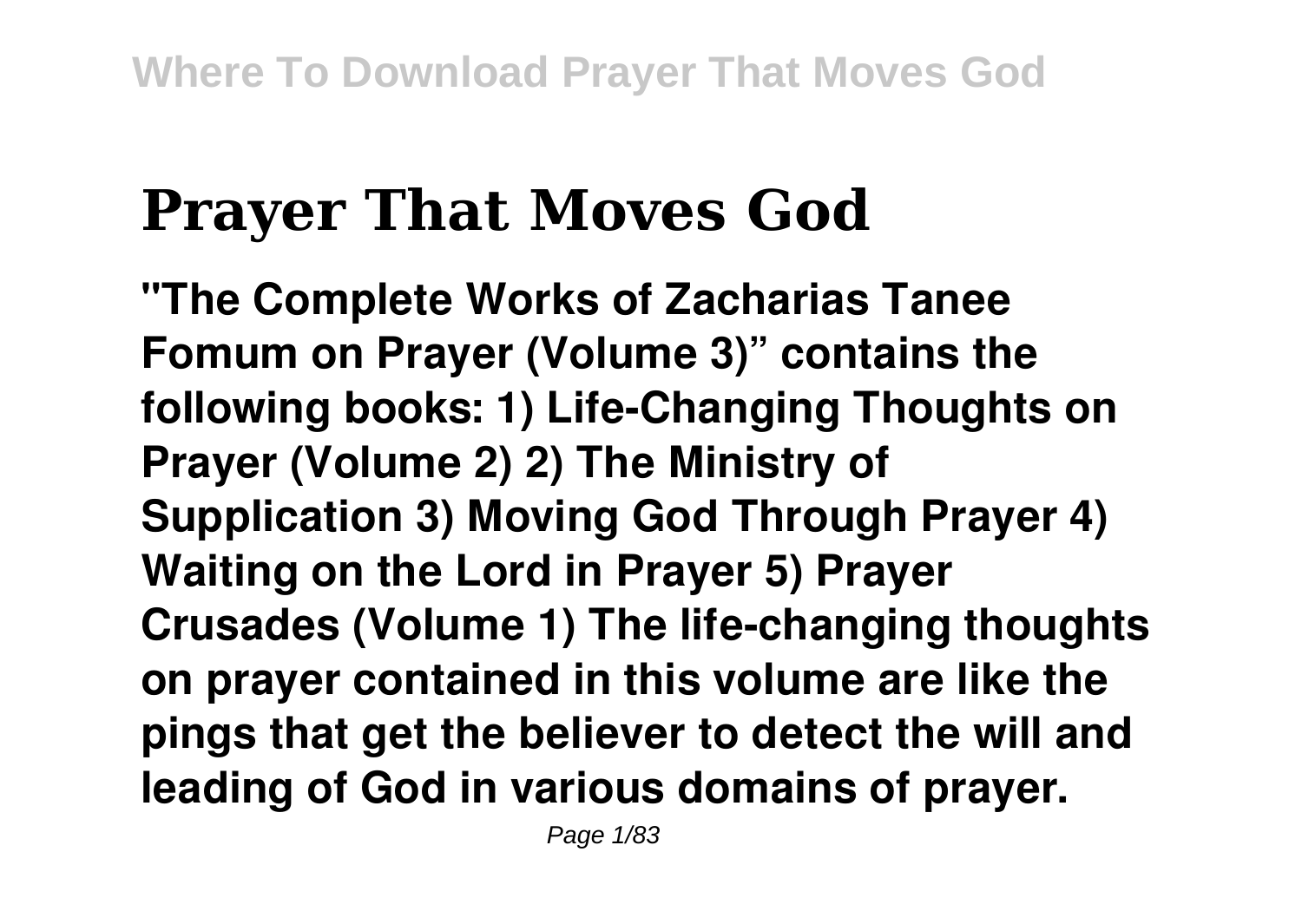**Each one of the thoughts is an entire topic to be pursued, explored, and developed to the fullest. As you go through these thoughts, you are travelling with the author along his journey around the world, doing God's work of ministry, while in the midst of prayer. Supplication is handled from the glaring example of Hannah who, having been barren for a long while, desperately asked God for a baby, as her priced treasure to be given back to Him. In supplication, the supplicant is so desperate that he will not rest and will not receive 'No' from** Page 2/83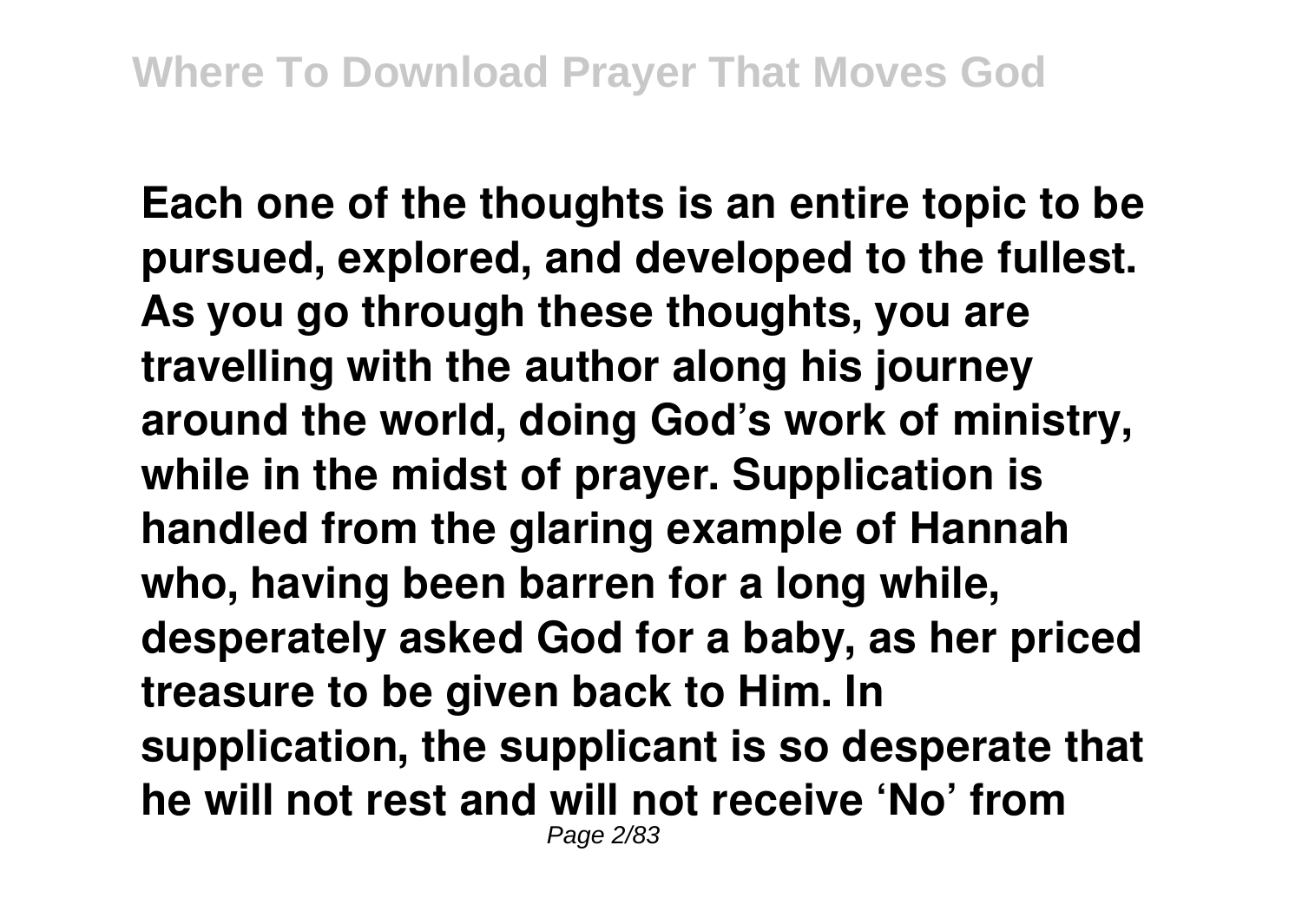**God for an answer. This goes on till the point of breakthrough. Those who make requests while keeping other options open are not supplicating. With supplication, there is one request, no options and no plan 'B'. The reader will also learn how to move God through prayer. There is no way anyone can move God through prayer if he does not know the perfect will of the Lord about what he is praying for. It is those who know God's will and pray that will back to Him that moves Him through to answer and to do things in response to prayer. God is not obliged** Page 3/83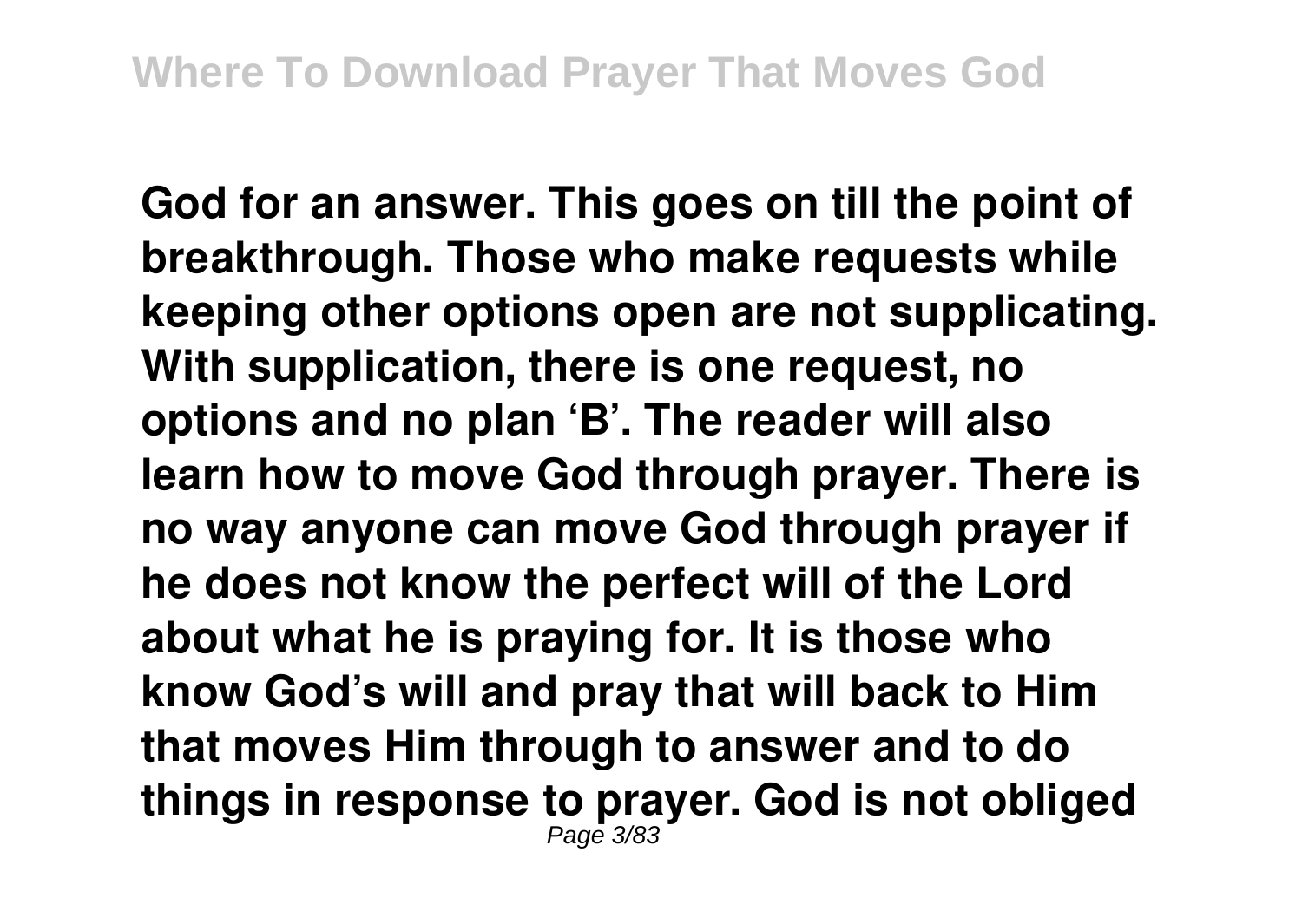**to answer prayer that is not in tandem with His will. The dynamics of waiting on the Lord in prayer are not the tools of a rapacious world that wants instantaneous answers to prayer. One may have to abide in ceaseless prayer before the Lord about an issue for a year, ten years, or more, and not give up until the day the Lord answers or gives assurance that He will surely answer. This volume ends with the author's practical life of prayer crusades, praying with his people. Prayer crusades range from 8 hours, 10 hours or more of personal or group prayer daily** Page 4/83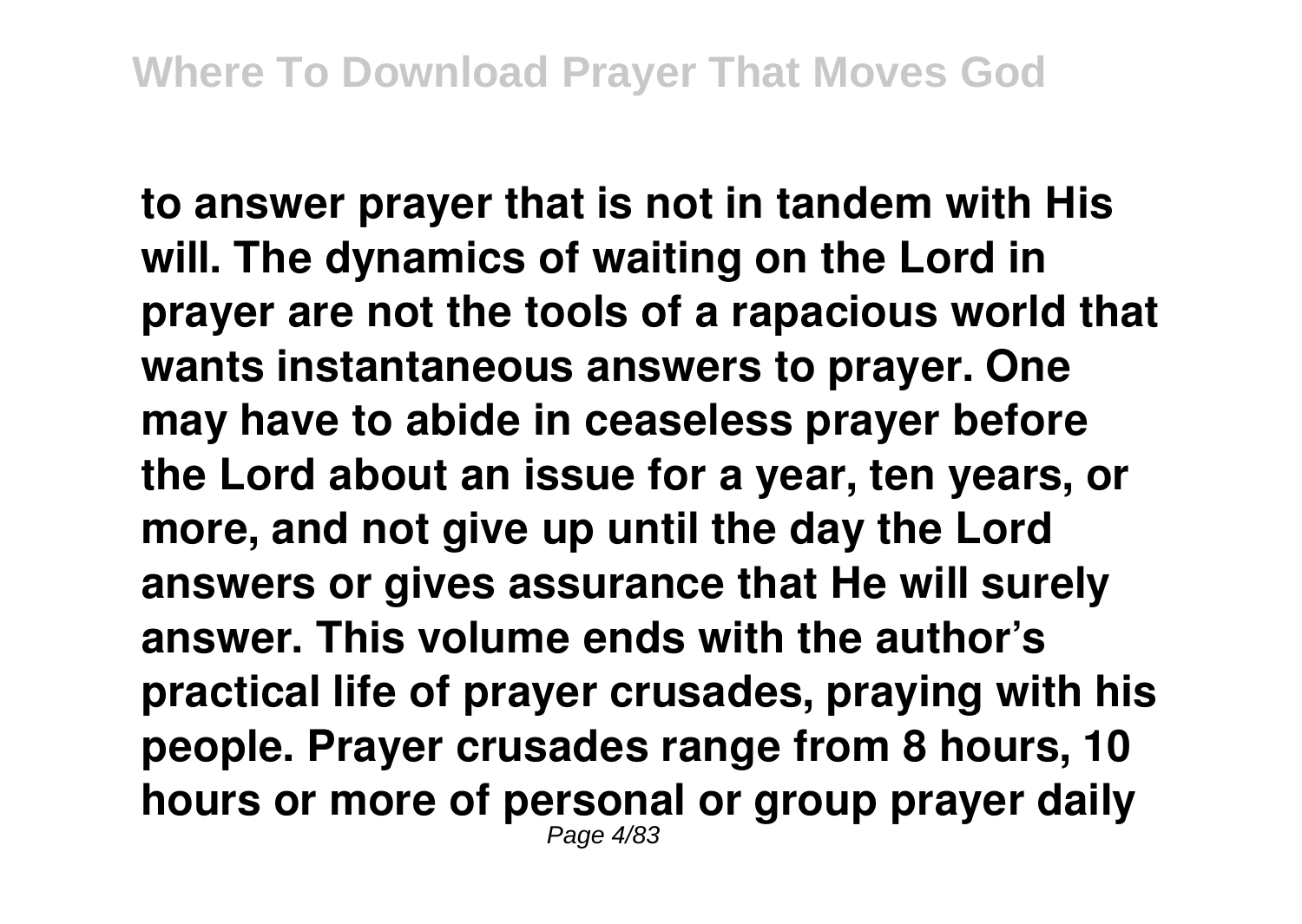**for periods ranging from 21 days to 40 days and beyond. In this final part of the volume, the reader finds himself in the prayer crusades, praying with the author and his people. Prayers that strike the mark are specific prayers authorized by the Holy Spirit and endowed with divine power to accomplish the will of God in your life and for the needs of the world. On the cross, Jesus fulfilled the ultimate answer to all of our prayers, but He awaits our invitation to come into our situations and circumstances. When people of prayer intercede, they create a** Page 5/83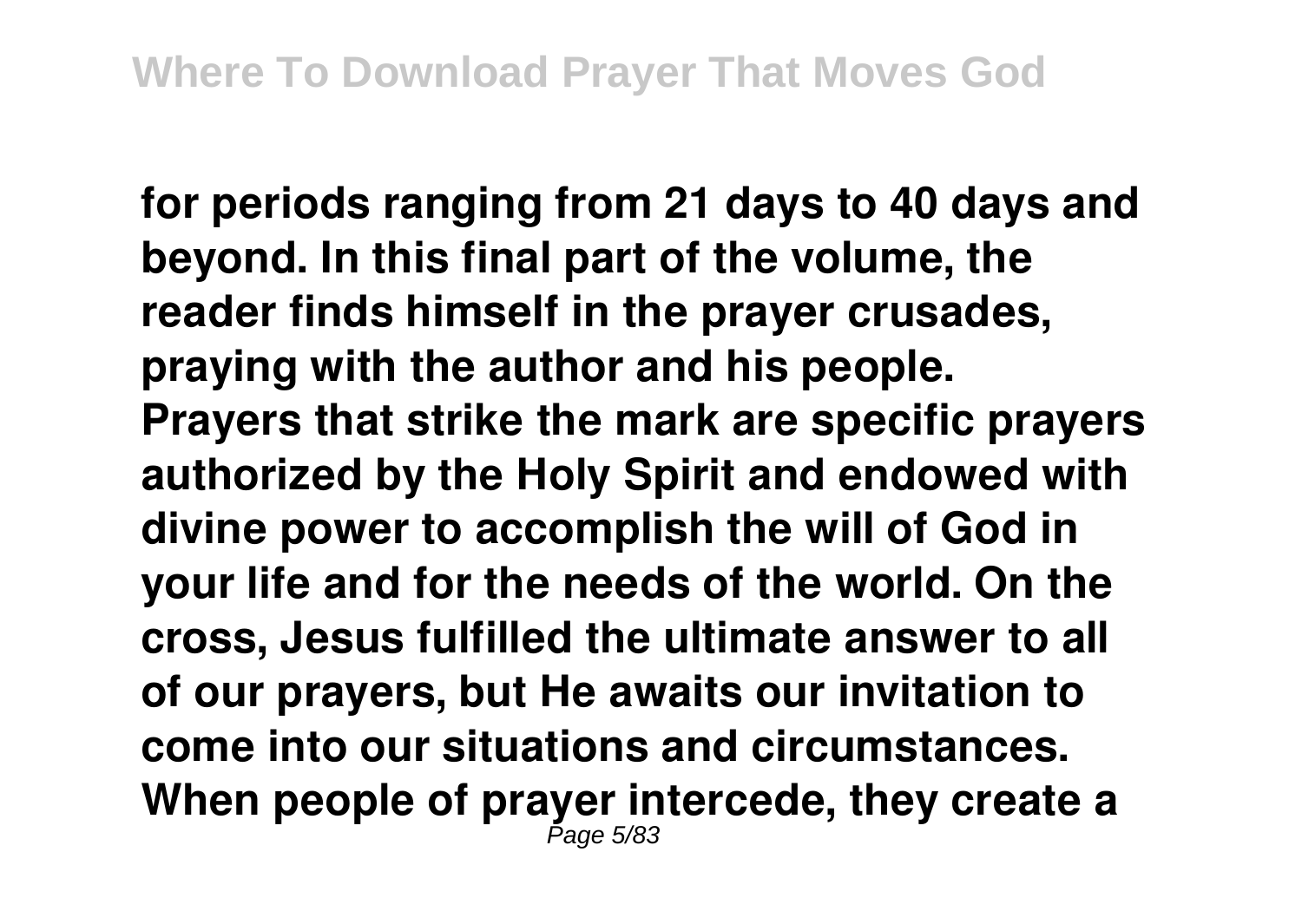**meeting place between the heavenly Father and His children. God comes upon the person who is praying and moves them from the natural to the supernatural. Empowered by God, the intercessor has the authority to cut down enemy forces and pick out "targets" for God's lightning bolts of glory, bringing victory and breakthrough. Intercession could be called "extreme prayer" because it links extreme needs with the extraordinary power of God. Inserting ourselves into the gap between God and a need, we call upon the Holy Spirit, our Helper, who is** Page 6/83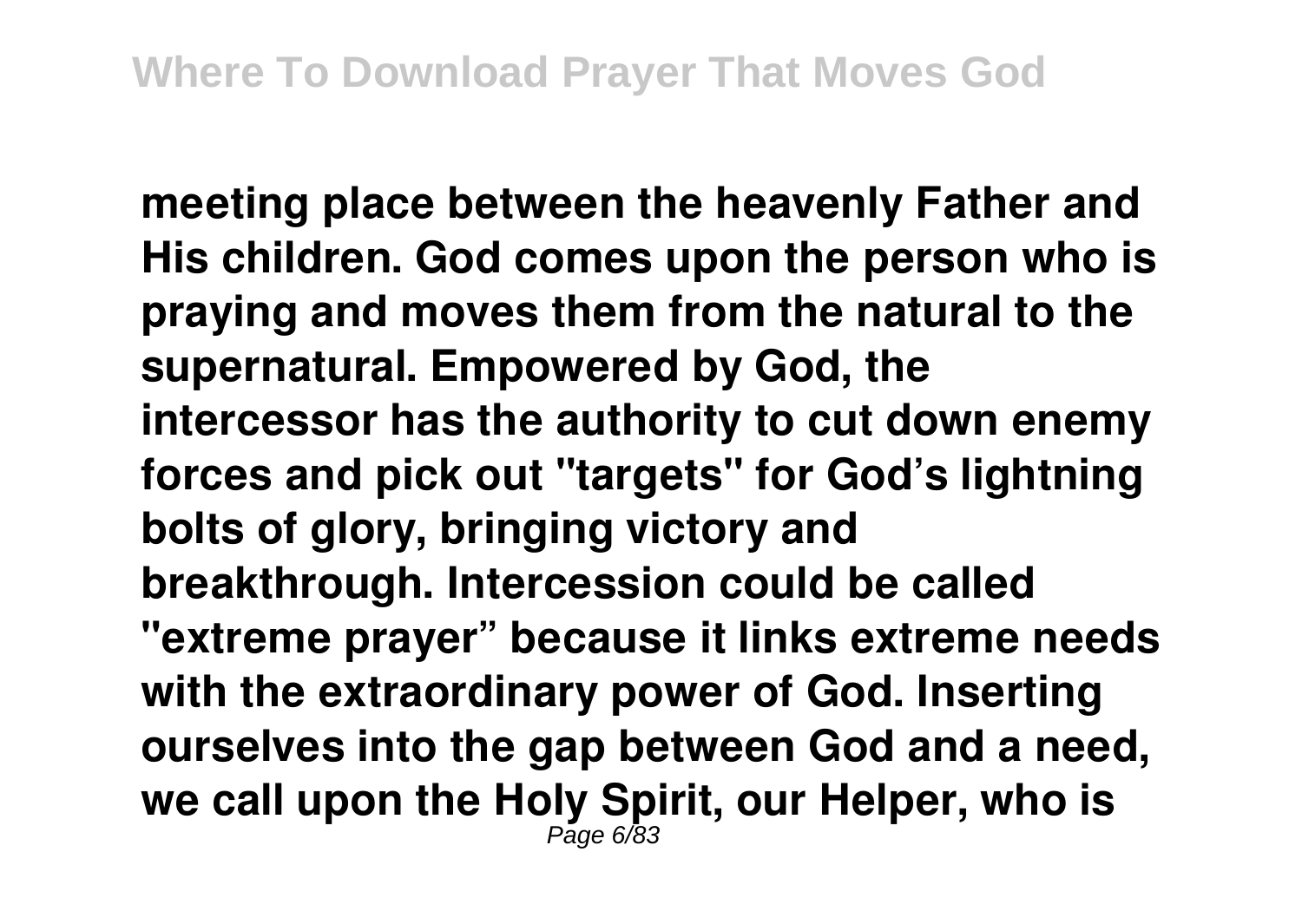**ready to move us from finite ability to infinite ability, take hold of difficult situations, and help accomplish the will of God. We have the great honor of being called to "paint targets" on cities, churches, ministries, family members, contemporary "Sauls" (those who persecute or cause difficulty), and even ourselves. Our believing, persistent prayers will Strike the Mark! "He covers His hands with the lightning, and commands it to strike the mark" (Job 36:32 NASB).**

**Many people today find that their prayers don't** Page 7/83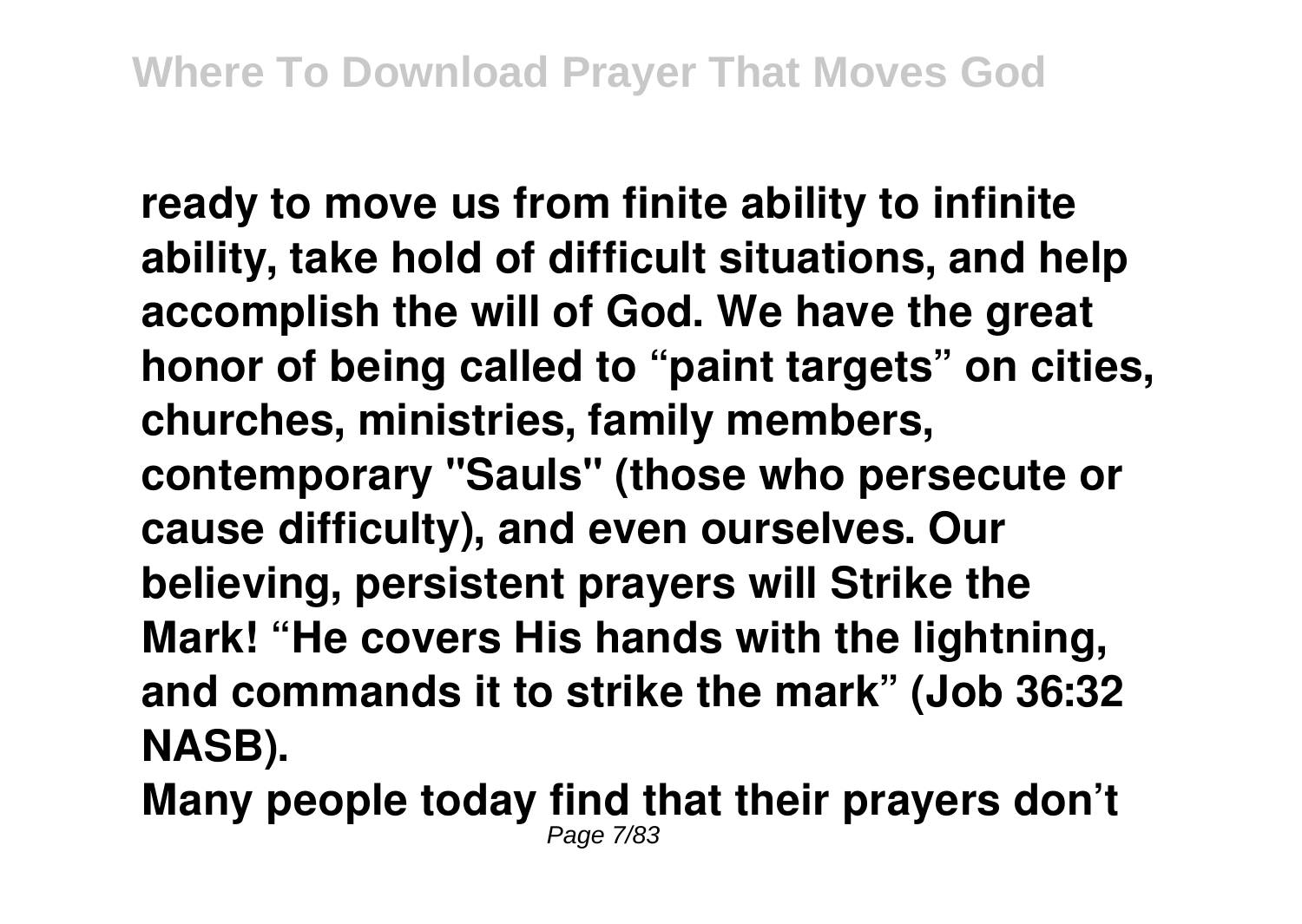**"work." And like a broken cell phone, DVD player, or TV remote, they throw prayer out as unnecessary "clutter" in their busy lives. Anne Graham Lotz has found that while prayer does work, sometimes the "pray-ers" don't. So she has turned to the prophet Daniel for help. The Daniel Prayer is born deep within your soul, erupts through your heart, and pours out on your lips, words created by and infused with the Spirit of God quivering with spiritual electricity. It's really not an everyday type of prayer. It's a prayer birthed under pressure. Heartache. Grief.** Page 8/83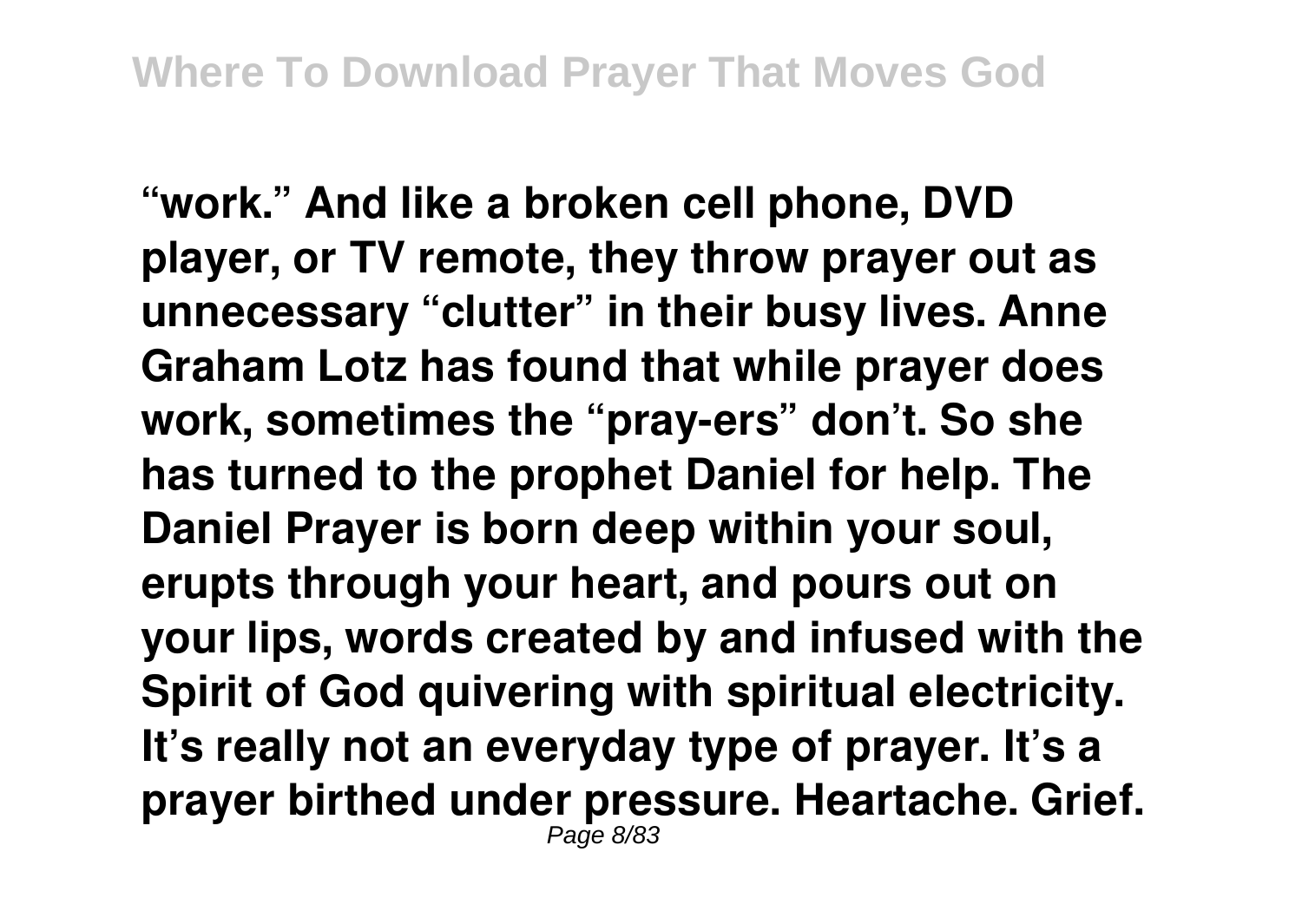**Desperation. It can be triggered by a sudden revelation of hope. An answer to prayer, a promise freshly received, a miracle that lies just over the horizon. Join Anne in a thrilling discovery of prayer that really works. This book will help you pray effectively for your nation, for your families, and for yourself.**

**Prayer is not a practice or a ritual. It is a place. A secret place in the Spirit. A place of divine encounters with our heavenly Father where we express our love for Him and enter the dimensions of His glory and power. Where we** Page 9/83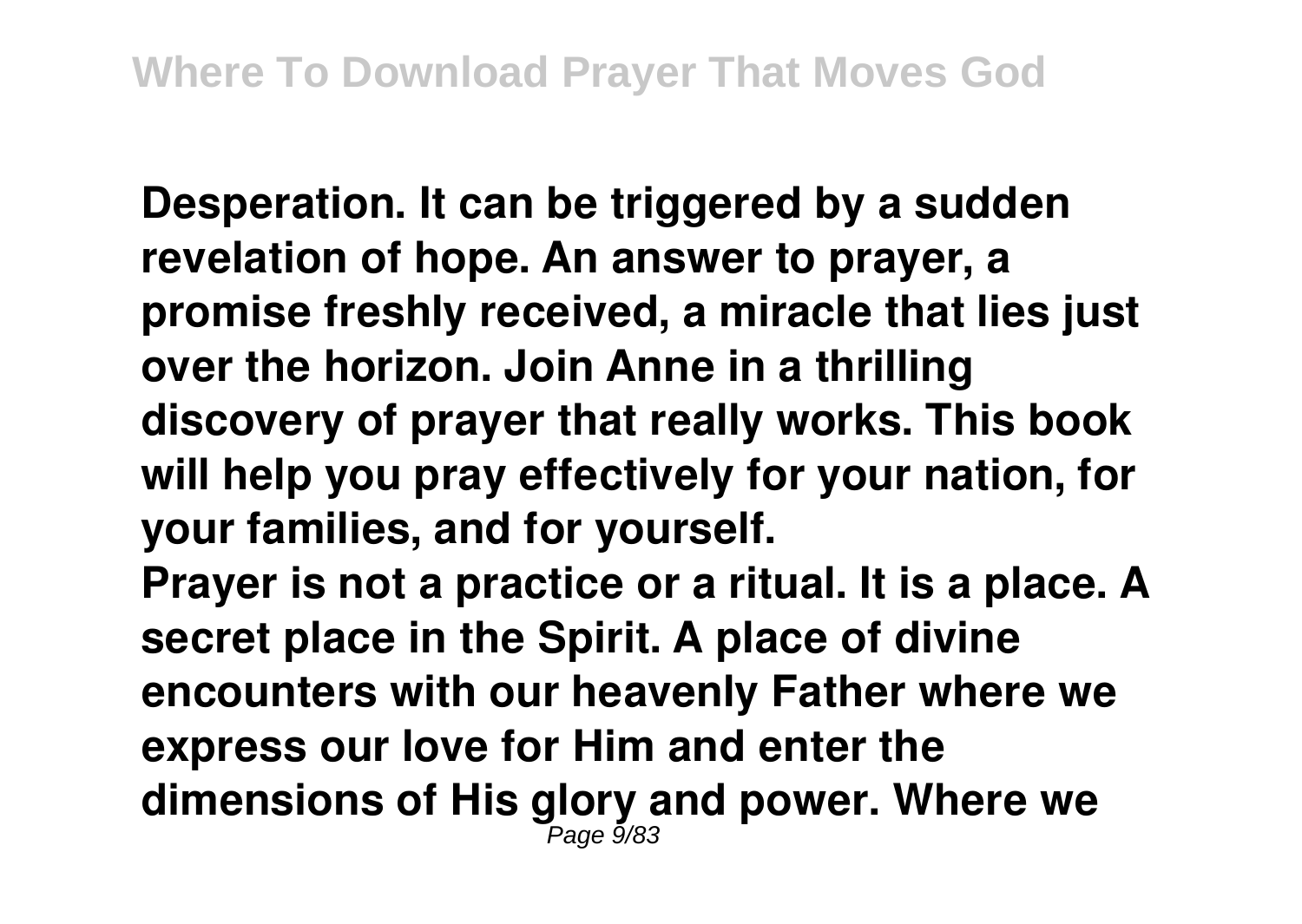**welcome His presence, receive His revelation and guidance for our life, and are empowered to serve His purposes on earth while experiencing the outpouring of His grace through miracles, healings, deliverances, and salvations. With a scriptural foundation, the conviction of personal experience, and the evidence of many testimonies, Guillermo Maldonado passionately reveals how to enter this place in the Spirit so we, as the body of Christ, can become "a house of prayer." Discover the joy of two-way communication with the Father. Learn not only** Page 10/83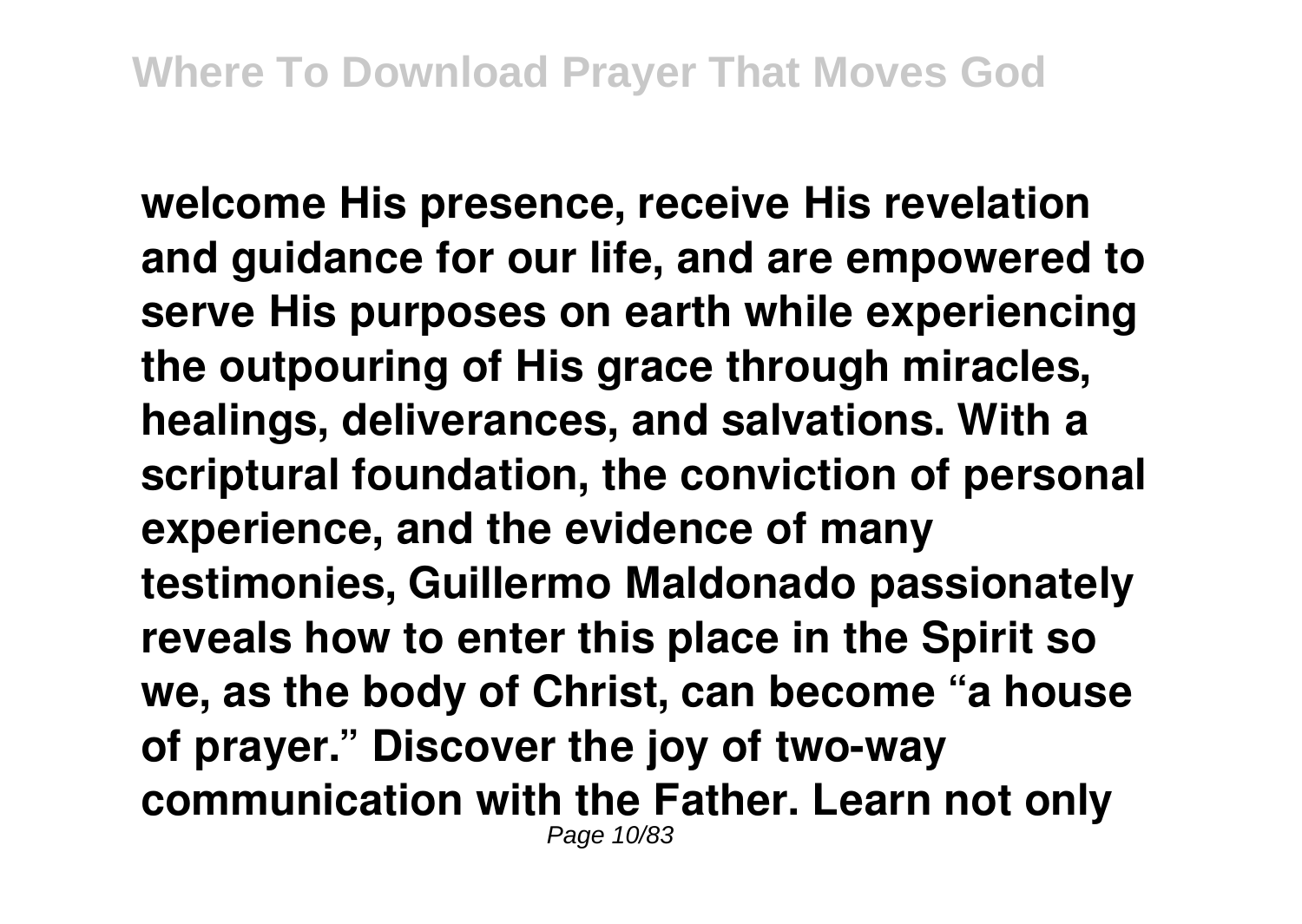**to hear His voice but to listen and act on what He is saying to you. See how to build momentum in your prayer life, creating a spiritual atmosphere in which God moves powerfully on behalf of His people. Discover essential keys for breakthrough--and how to have all your prayers answered according to God's will and Word. There has never been a more vital time to find our place in prayer. We are in a period of increased opposition from the enemy as we draw closer to the day of Christ's return. This requires us to attain a higher level of spiritual** Page 11/83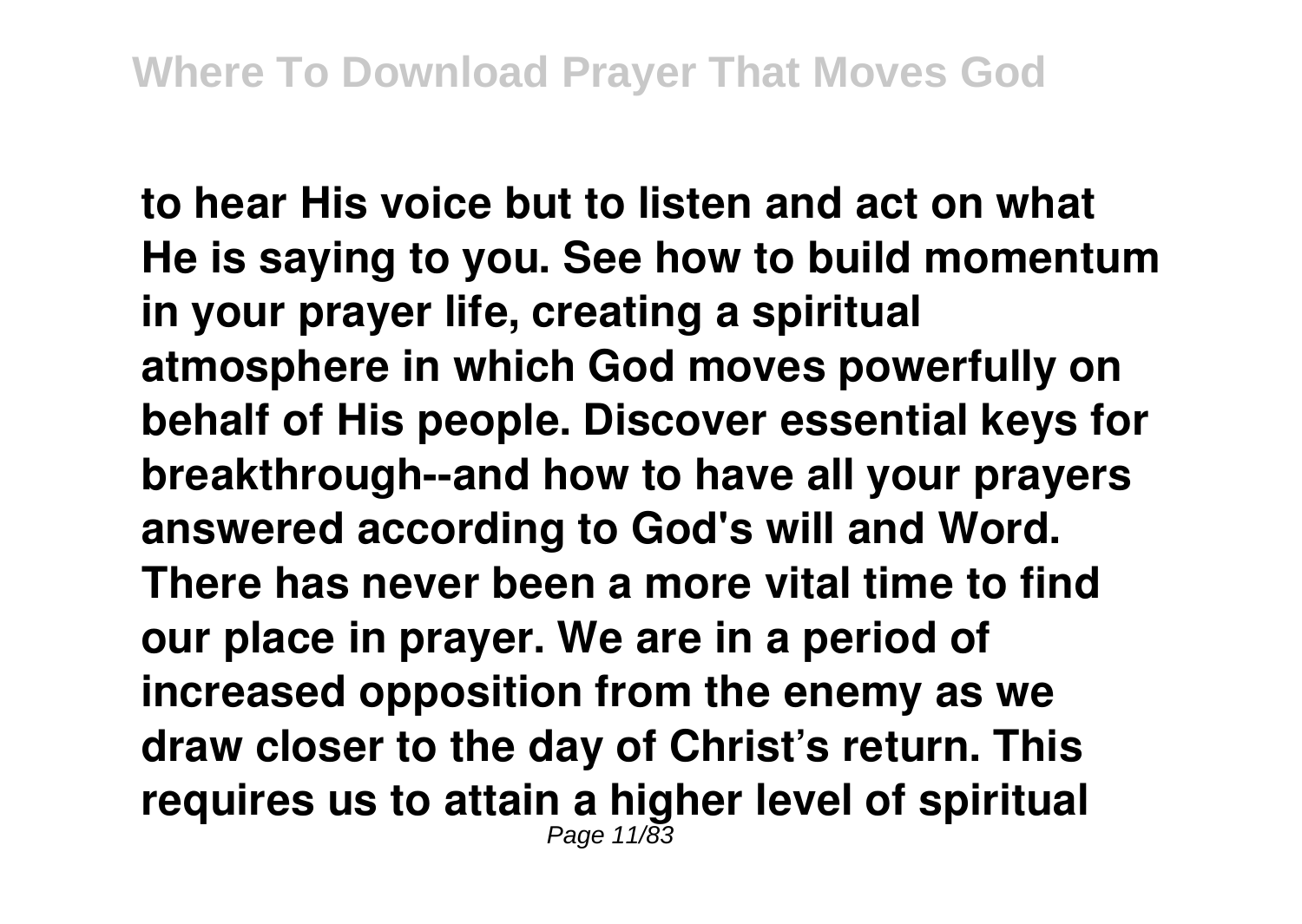**power and authority, which can only come through breakthrough prayer that ushers us into God's presence. Nothing else will prepare us to meet the challenges that are coming our way. Nothing else will prepare us for the second coming of Christ. Now is the time to be spiritually vigilant! Now is the time to watch and pray!**

**Prayers For Healing & Prayers For Strength**

- **A Practical Pattern for Prayer**
- **Truth Plus Love**
- **Teach Me How to Pray** Page 12/83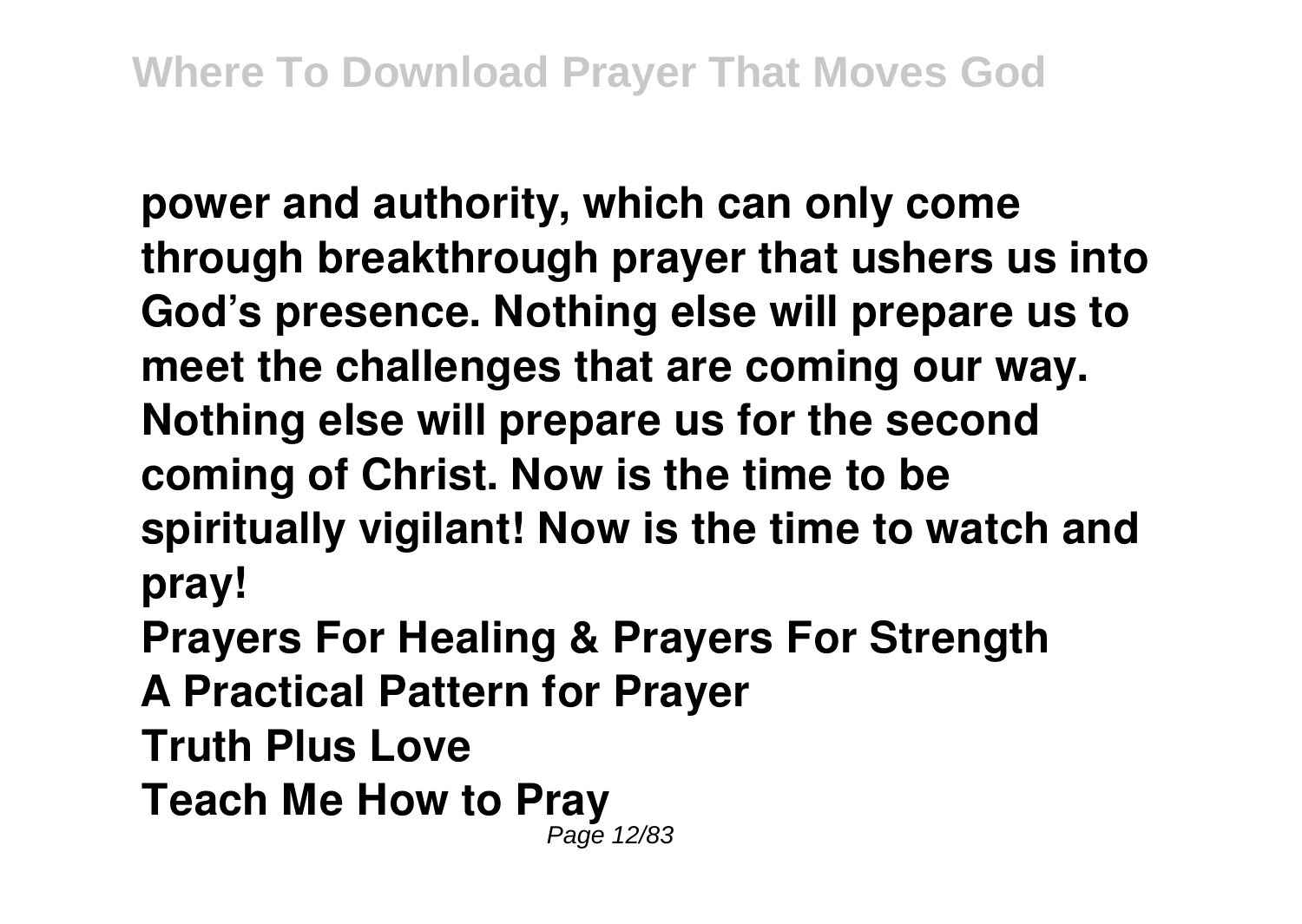## **21 Days of Deeper Prayer Prayers of a Child's Heart Unleashing the Power of Praying in the Throne Room**

THOSE who pray know that prayer gets answered by God. In the ecological culture of prayer and its sublime gestational realm, spiritual phenomena metamorphose into tangible physical realities as a well-sculpted script in its gamut of performance delivery. Divinity rules in the affairs of men on this side of the divide depending on how well-guided prayer pundits are. This book, 'PREVAILING<br>Page 13/83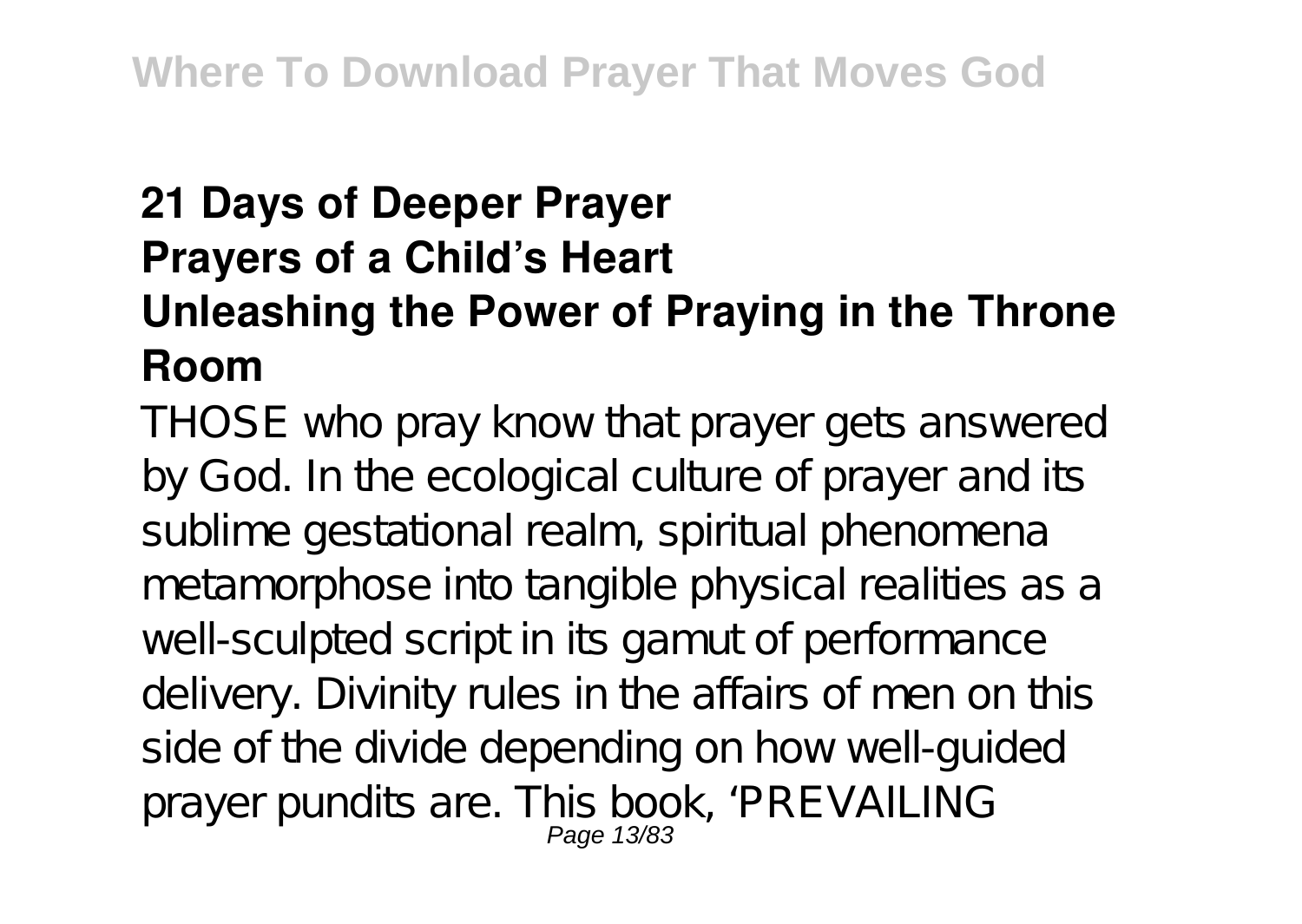PRAYERS OF INTERCESSION AND SUPPLICATION GUIDES,' sets out to sensitize and equip readers by giving a sense of proper direction through a biblical predisposition to the fact that an unanswered prayer is never God's desire. Prayers channelled through the holy vessels of God are honoured by God. Hence, Psalms 66:18 says, "If I regard iniquity in my heart, the Lord will not hear me." There are several kinds of prayer but a prayer of intercession involves standing in the gap as a bridge for others' welfare to turn things around and sustain positive changes. It redirects the vicissitudes<br>Page 14/83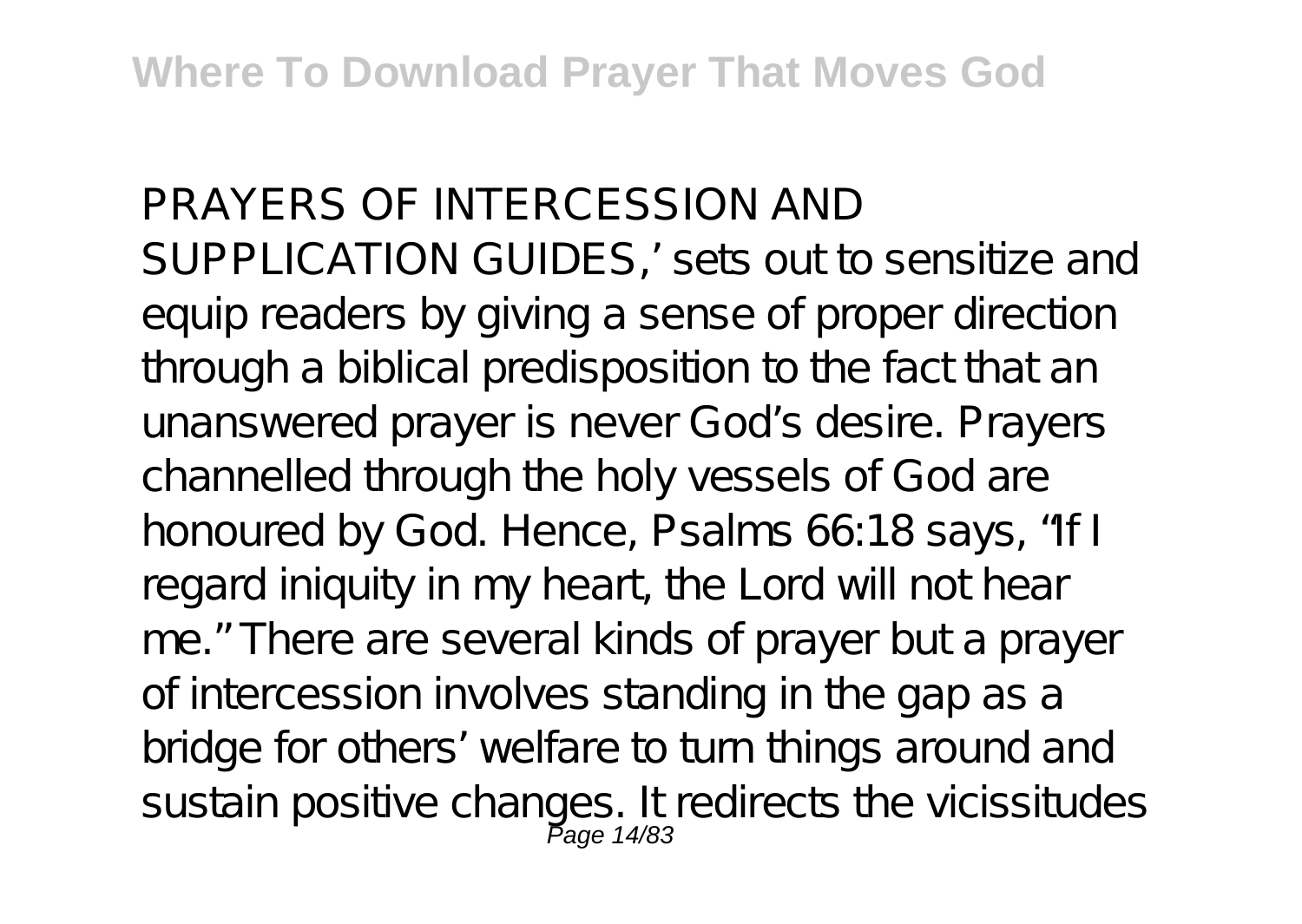of life and makes living much better for both the prospects or targets of prayer and its subjects who can spare time to be with God without selfishness and bitterness. Intercessory prayer moves mountains, removes barriers, breaks yokes or chains, lifts burdens, rolls away sorrows, gives victory in every battle of life, provides calmness in crisis and eases perplexing situations confronting believers and the world itself in its socio-economic and political landscapes. In the same breath, through prayers of supplication, we receive assurance, protection, authority, and dominion. It reveals our<br>Page 15/83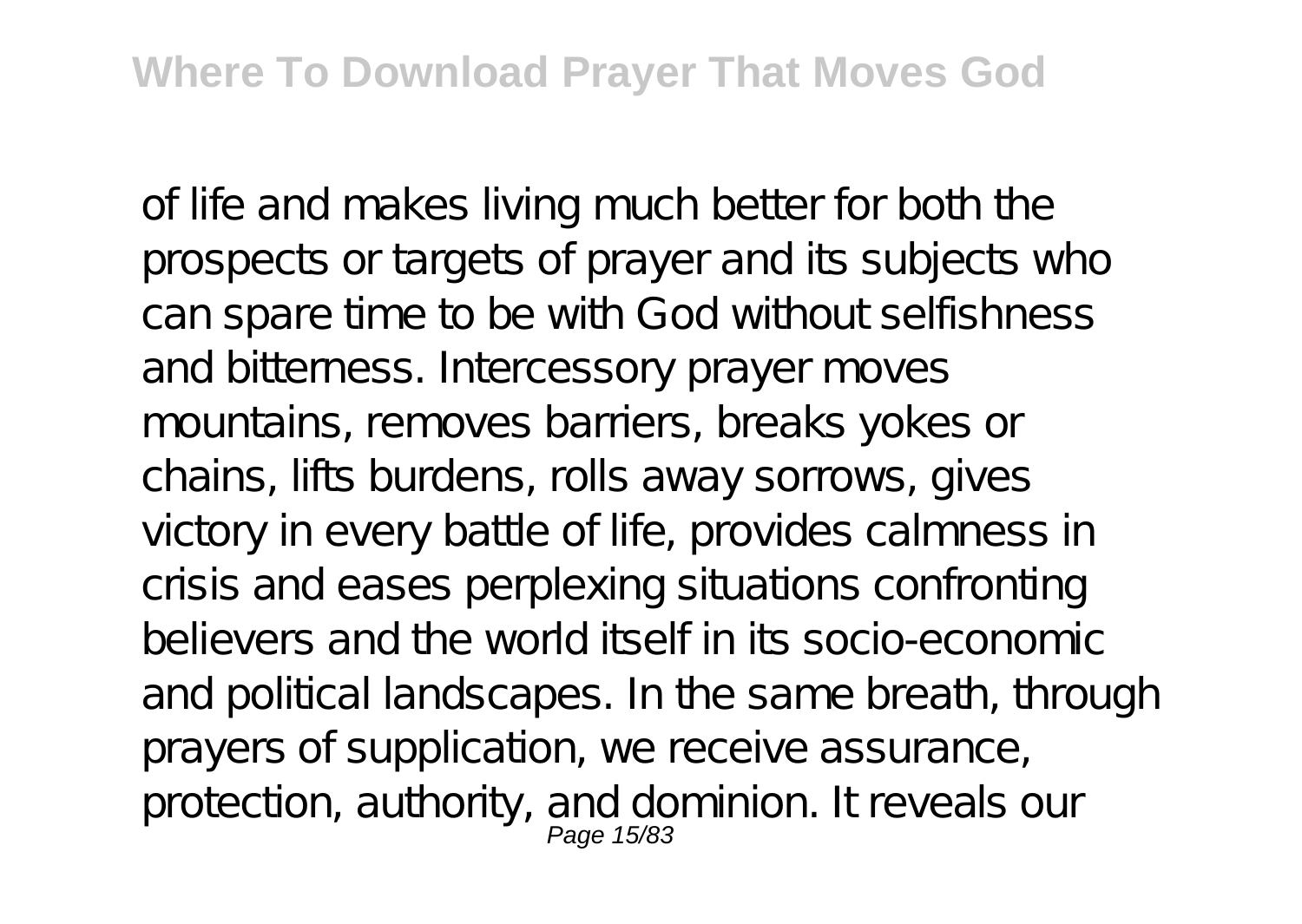dependence on God, takes us to the realm of the supernatural and moves God to act on our behalves. In these last days, believers have to be guided to repair the altar of prayer and get acquainted with God more than ever before according to Job 22:21-30. Many saints of old left us their footprints in the ministry of intercession and supplication among whom are Abraham, Moses, Elijah and a host of others. They were all successful in their time. If only we too would consecrate and commit ourselves to the ministry of intercession and supplication, we will succeed and make enviable marks in our churches, Page 16/83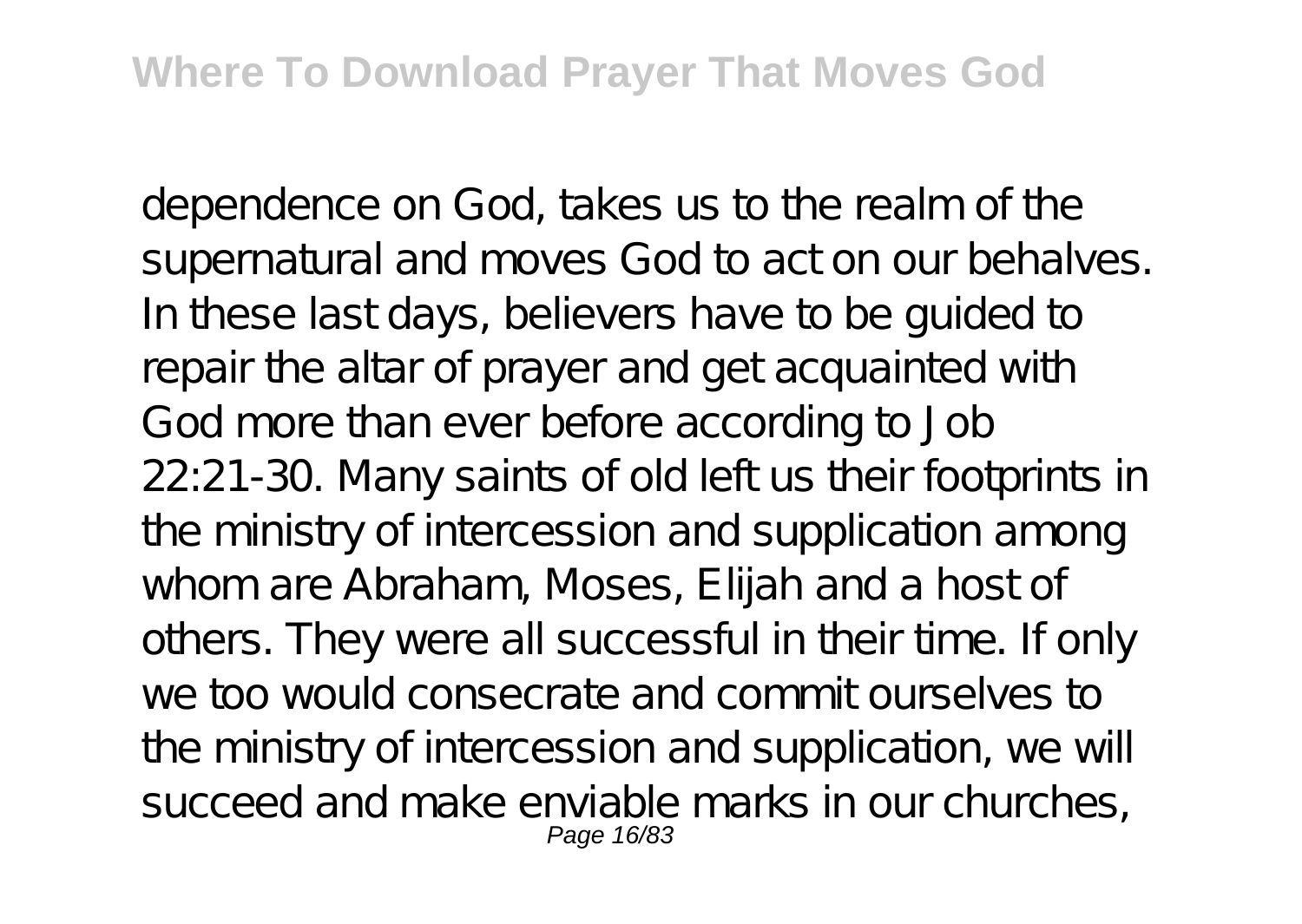homes, environment, and nations. More importantly, we must believe in the power of intercession in order to activate it, operate in it, practice it and seek God on behalf of others. Premised on the foregoing, our prayers must be fervent, effectual and importunate if we would to get things done and have results. We ourselves must be sold-out to Jesus and develop a loving beauty of spirit for other people as we engage in prayer without ceasing. With our spirit given up to God in intercession, there is hope for our Churches, nations, and ministries. Ultimately, our rewards shall be great from the Good Lord Who does not owe Page 17/83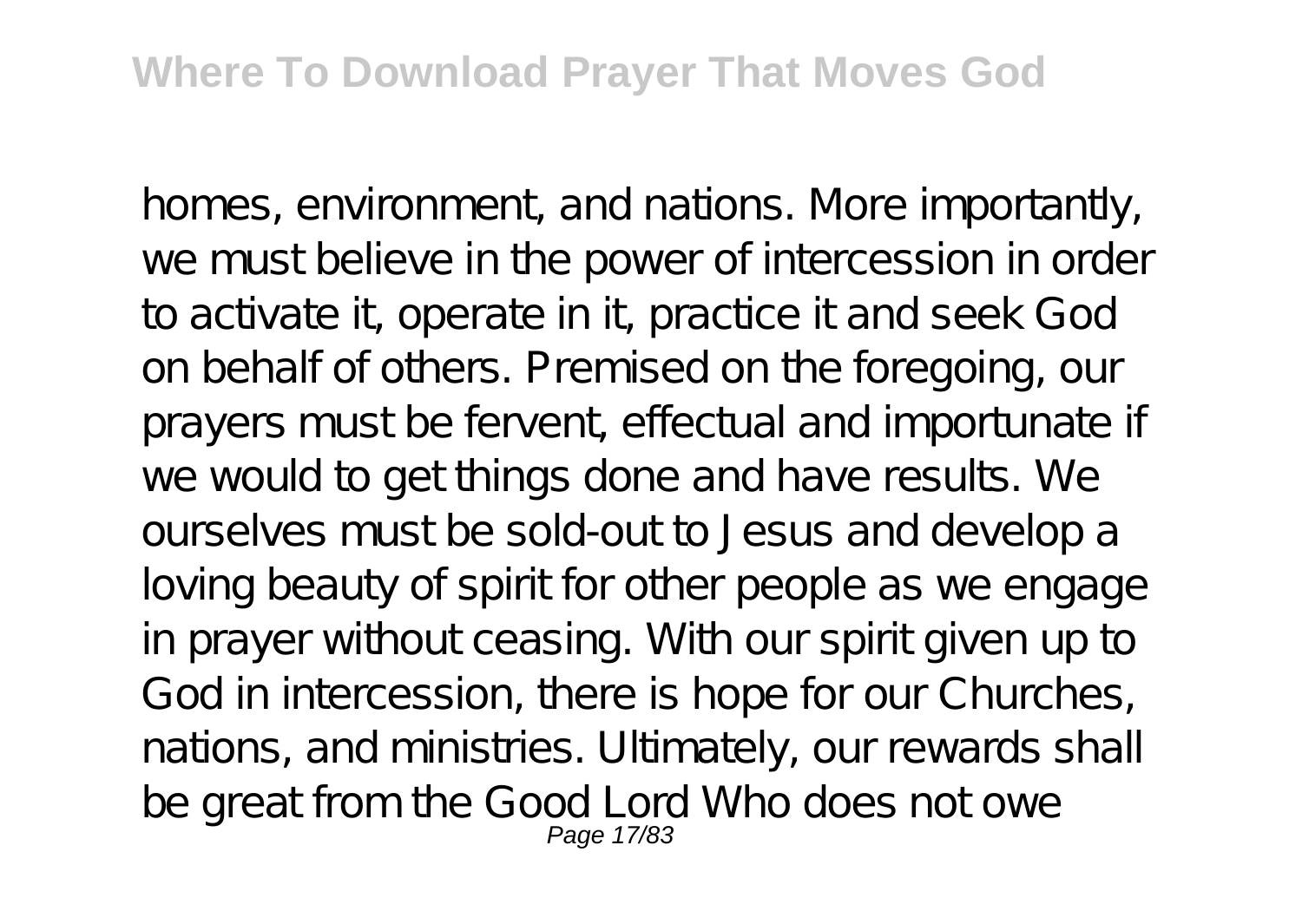anyone.

From the BookMeet three who discovered the power of "breakthrough prayer.""My husband and I had a dream of helping desperate young women. But no banker in his right mind would finance such a venture. So we prayed and God broke through every single obstacle we faced. That was just the beginning of the wonderful roller-coaster ride we call 'faith.'"—Grace (chapter 7)"Voices inside my head were constantly screaming at me. I became like an animal in the street, muttering or yelling out a stream of profanity as people passed by. One day I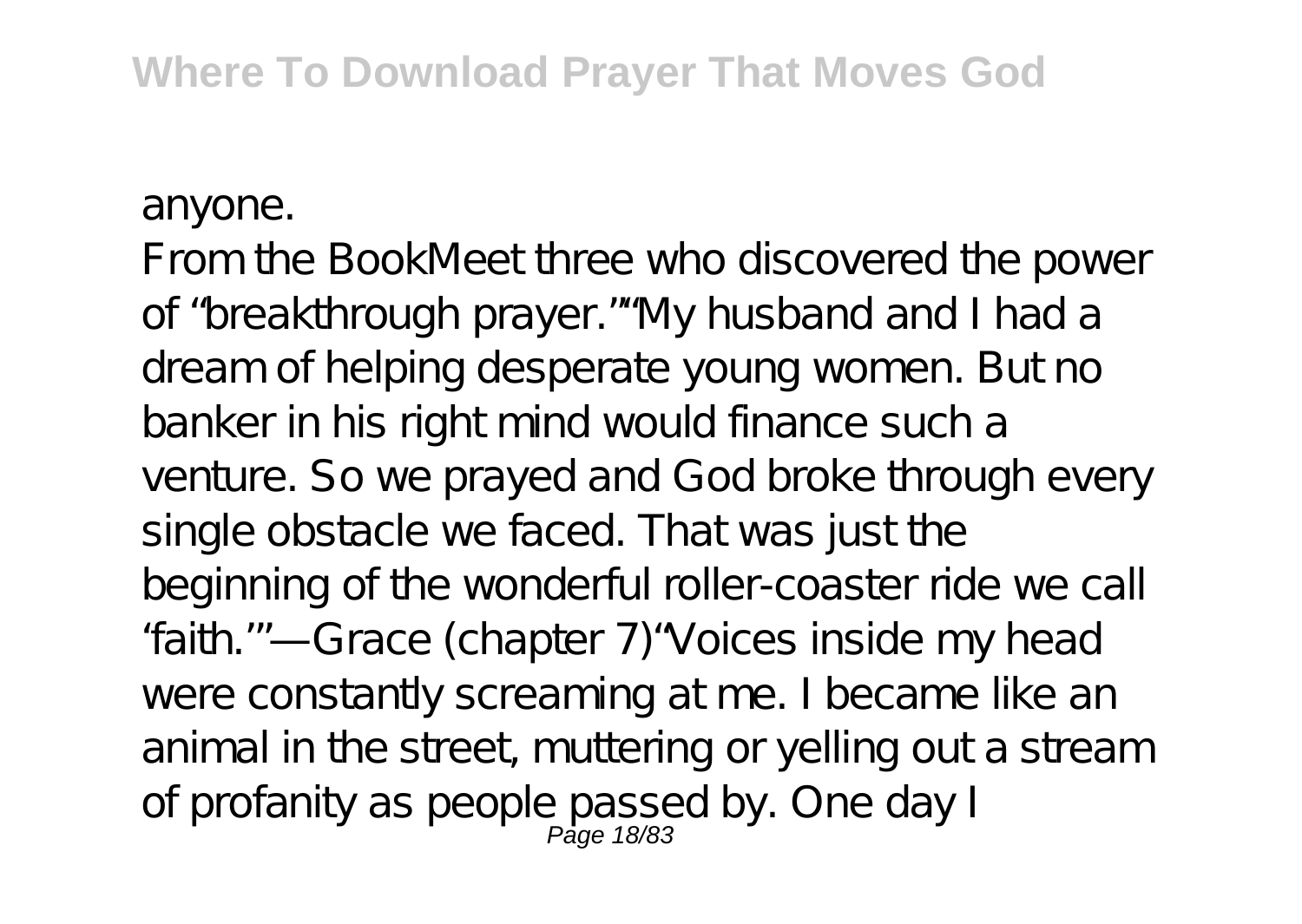screamed out, Jesus, help me! O God, you're my only hope! That was the breakthrough prayer that saved my life."—Danny (chapter 2)"Talk about breakthrough prayer! I was buried under 110 stories of steel and concrete after the collapse of the World Trade Center Towers when God heard my cry for help."—Genelle (chapter 3) Prayer is essential in order to communicate with God. Many individuals do not know how to pray and do not understand the importance of prayer. Prayer is our heavenly language and a tool to be used to bring peace, solace and direction into our lives. It is Page 19/83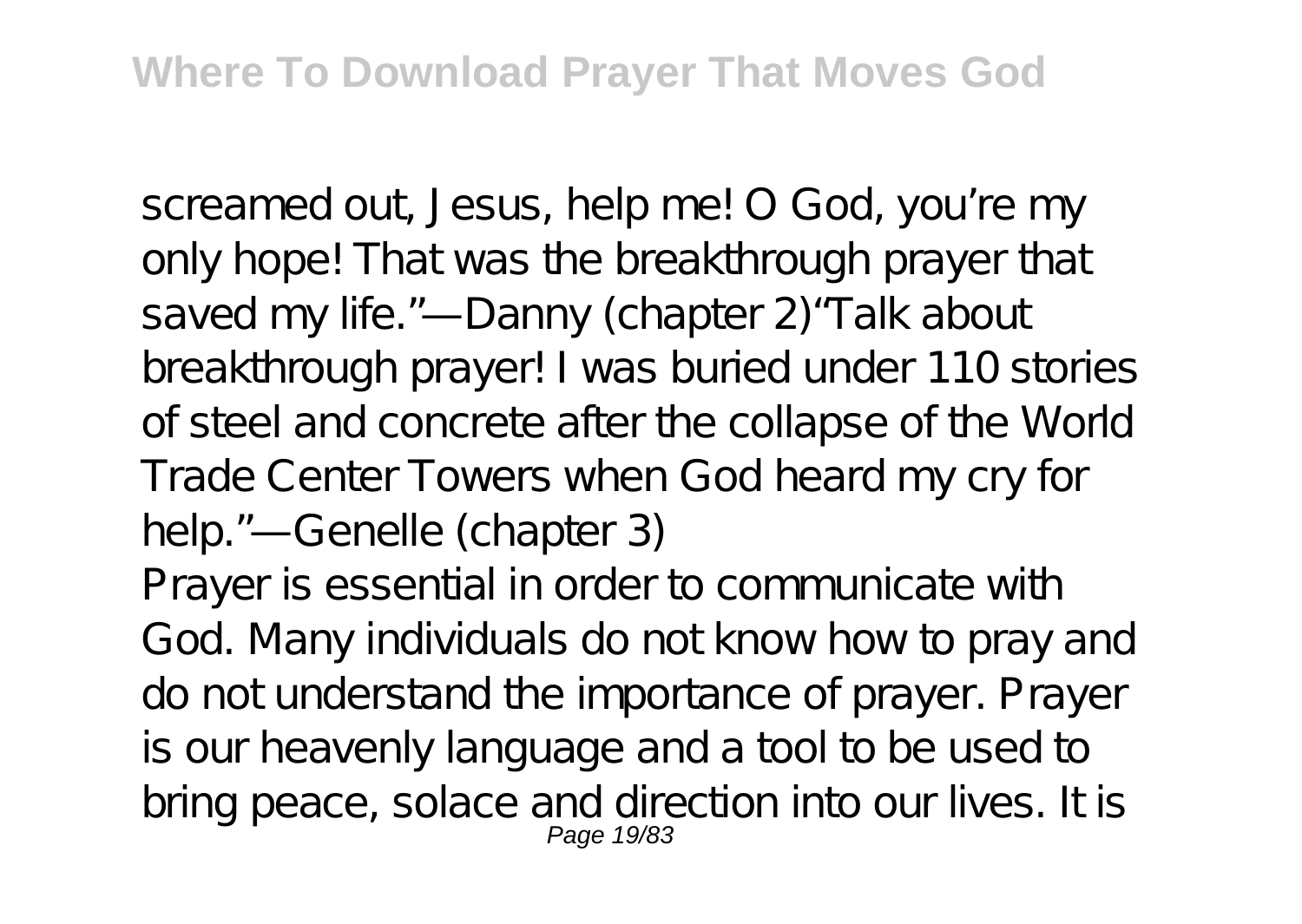in prayer that we find God, hear God and are directed by God. Prayer is often underrated and misunderstood. Yet, it is one of the most important elements in the life of a believer. However, prayer was not just created for the believer but for all mankind. It is in prayer that God sees our heart and it is in prayer that God reveals his heart to us. This book is designed to teach the lay person and the avid believer the importance of prayer and the benefits of prayer. Prayer has the ability to impact our lives in a positive way and is a game changer in our lives. Prayer on its own is not enough but Page 20/83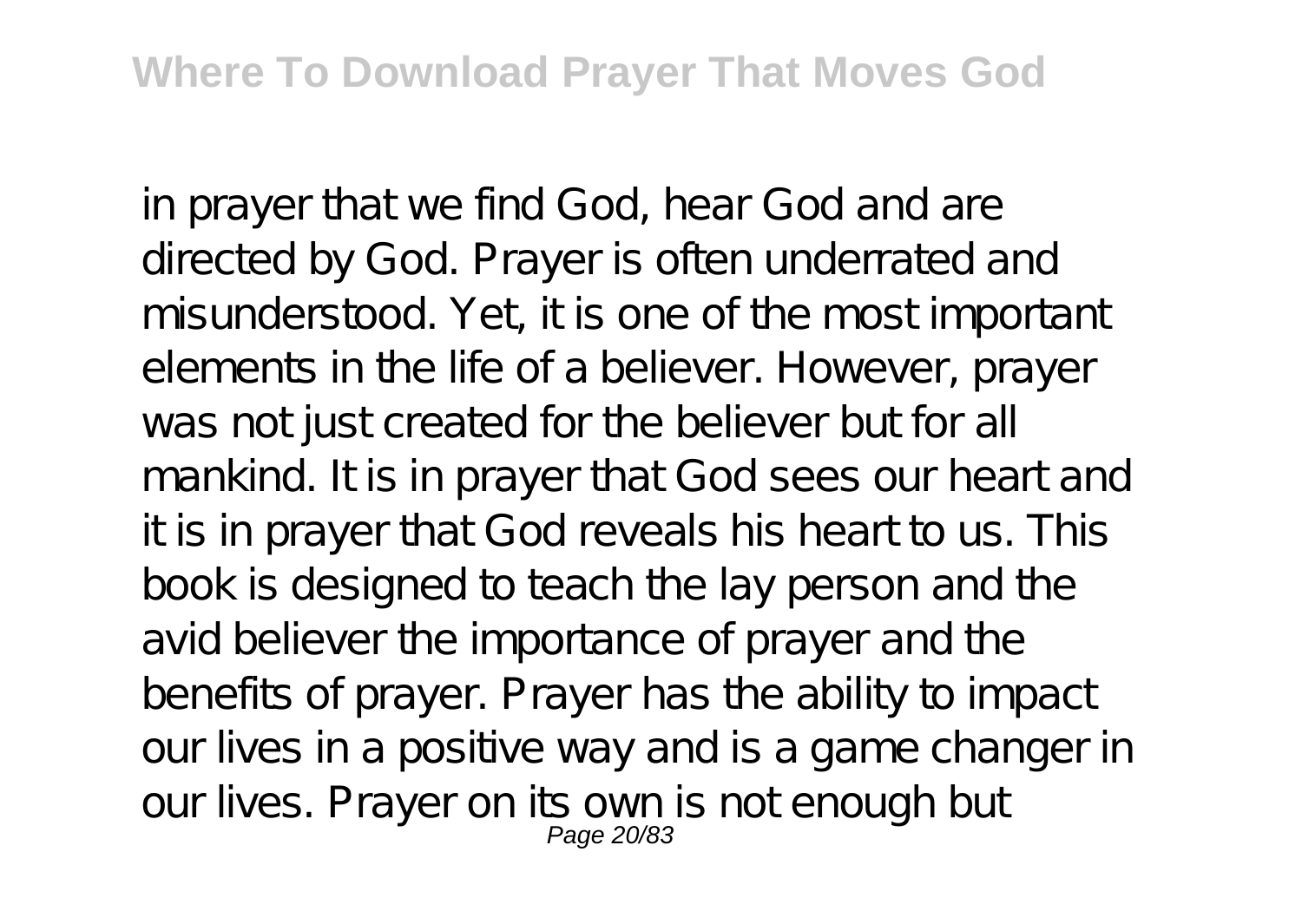effectual prayer moves the heart of God and moves God to listen to our every need. There are some rudiments of prayer, that when understood and utilized will yield unbelievable results in our lives and usher us into an intimate space with God.. My aim is to help the reader understand how to touch God through prayer and other spiritual elements that move God. .

Let Rivers of Living Water Flow Through You! Do you wish your Christianity had a little more power in it? Jesus told His followers, "Whoever believes in me, as the Scripture has said, 'Out of his heart will Page 21/83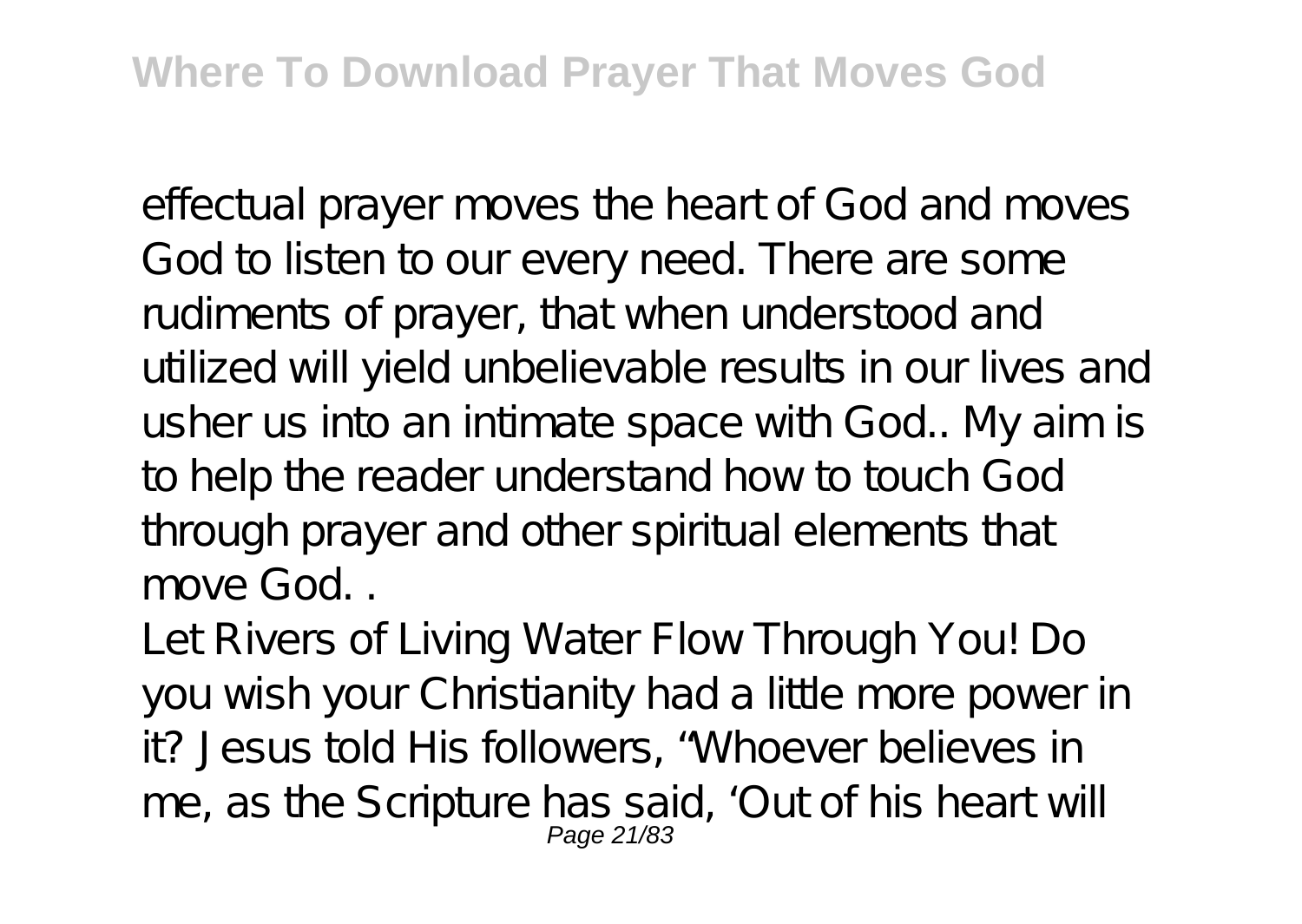flow rivers of living water'" (John 7:38). These rivers come from the presence of the Holy Spirit. When you consistently experience an intimate relationship with God, He moves with awesome power, flowing through you into the lives of those around you. God wants you to experience Him in this way! If you spend the next twenty-one days reading this book and joining in interactive prayers, then genuine rivers of the Spirit will burst through your life. If you are willing, God Himself will shower you with His presence. You will learn how to pray to a heavenly Father who hears and answers you. You will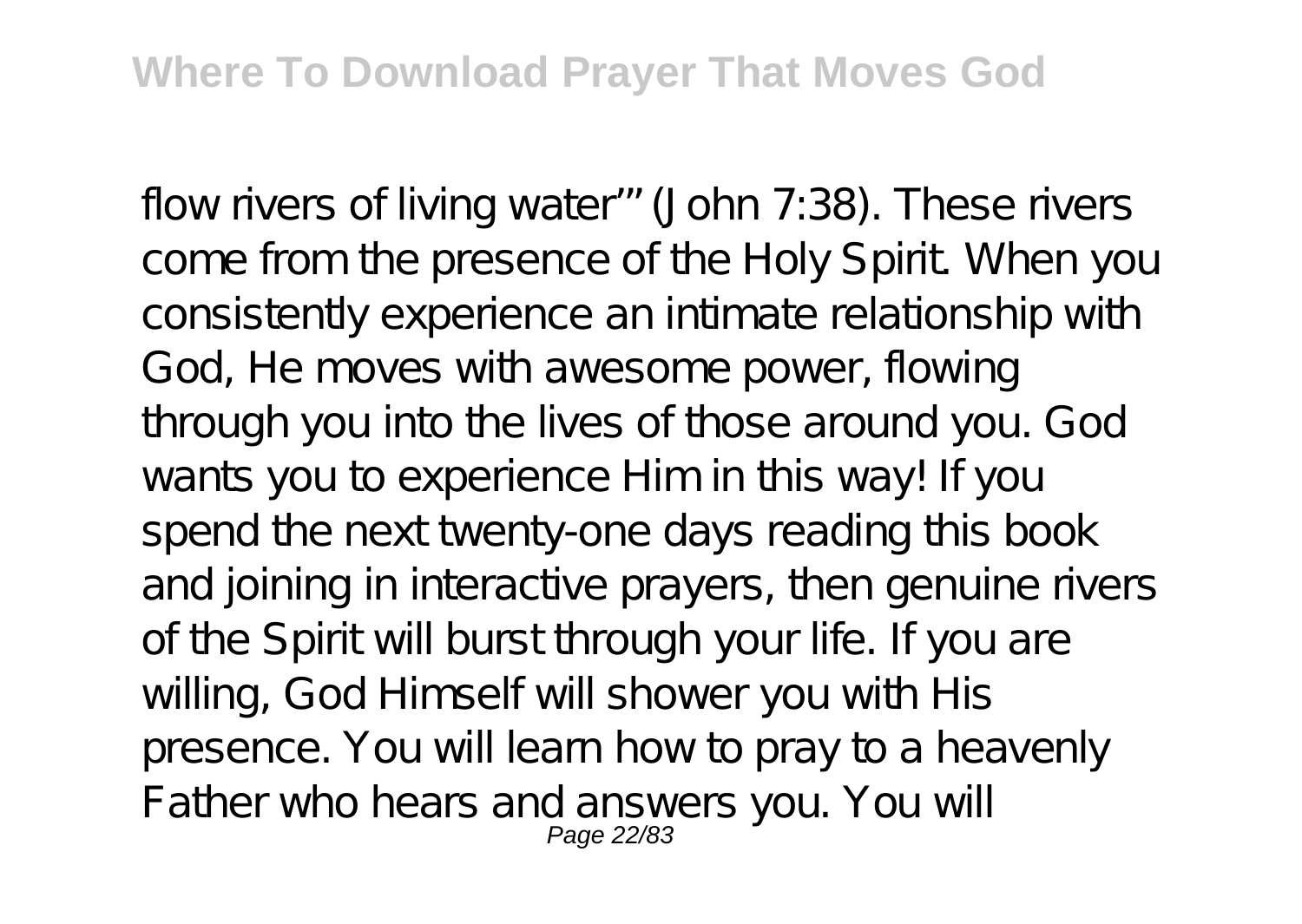experience moments with Him that will transform you from the inside out and take you to the next level in your Christian walk. Jim Maxim's 21 Days of Deeper Prayer will truly help you Discover an Extraordinary Life in God.

PREVAILING PRAYERS OF INTERCESSION AND SUPPLICATION GUIDES

Intercessory Prayer

Where God Always Hears and Answers

Prevailing Prayers of Intercession and Supplication

How Prayer Moves Us Ever Closer to God

Bible Verses on Prayer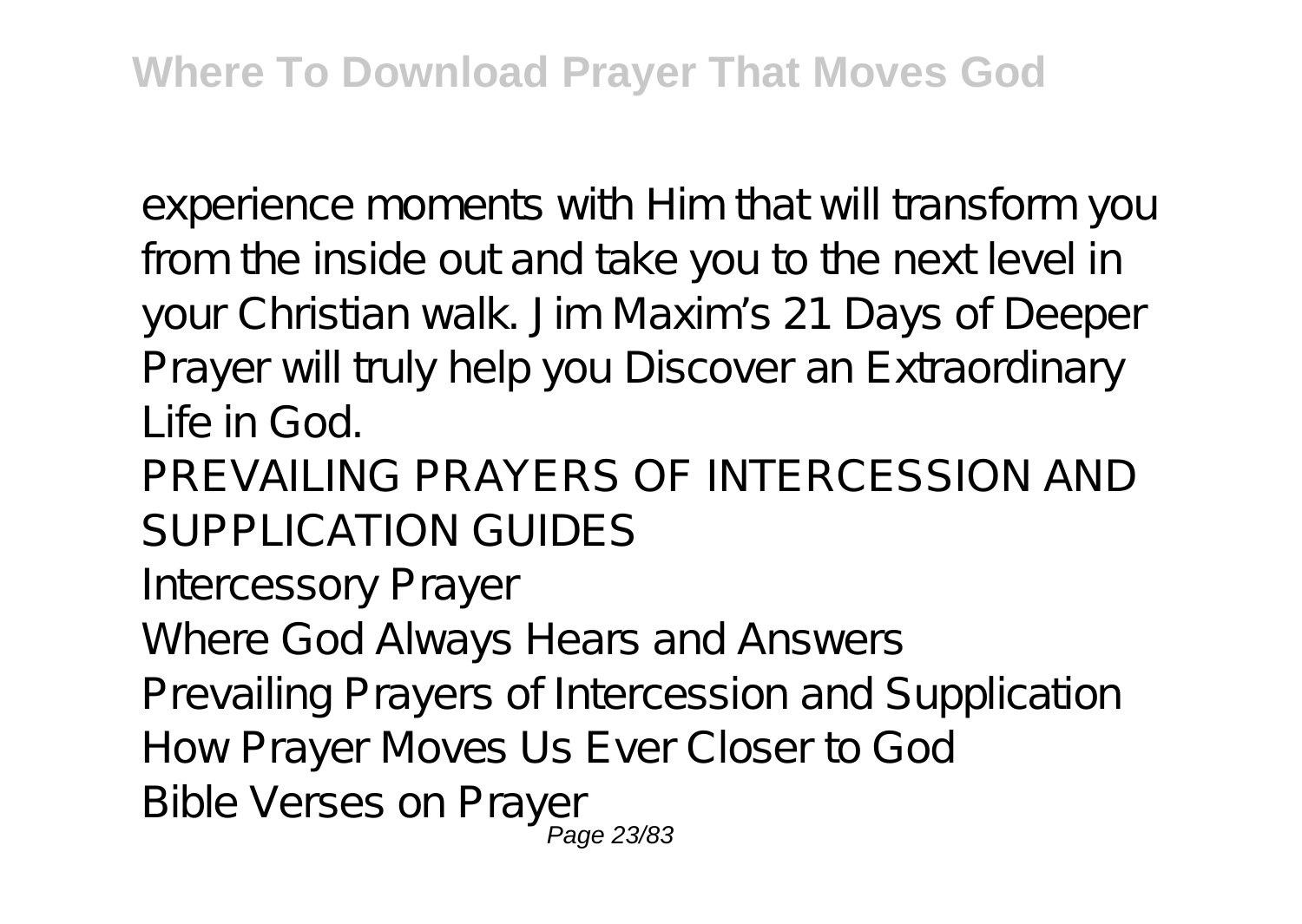## Prayer That Moves God

Andrew Wommack uncovers the traditions and misconceptions in prayer that often bring more suffering than good! In finding out how Jesus taught us to pray, we can bring joy back into our relationship with God. Many people, who truly love God with all of their heart, find it difficult to pray as they have been taught. And their oncevibrant relationship with the Lord had become stifled, mechanical, and lifeless. What they don't understand is that prayer is an opportunity to have communion with God-fellowship with the Father. Of course it includes requests because we need help from our Father every day, but it also includes a connection and friendship with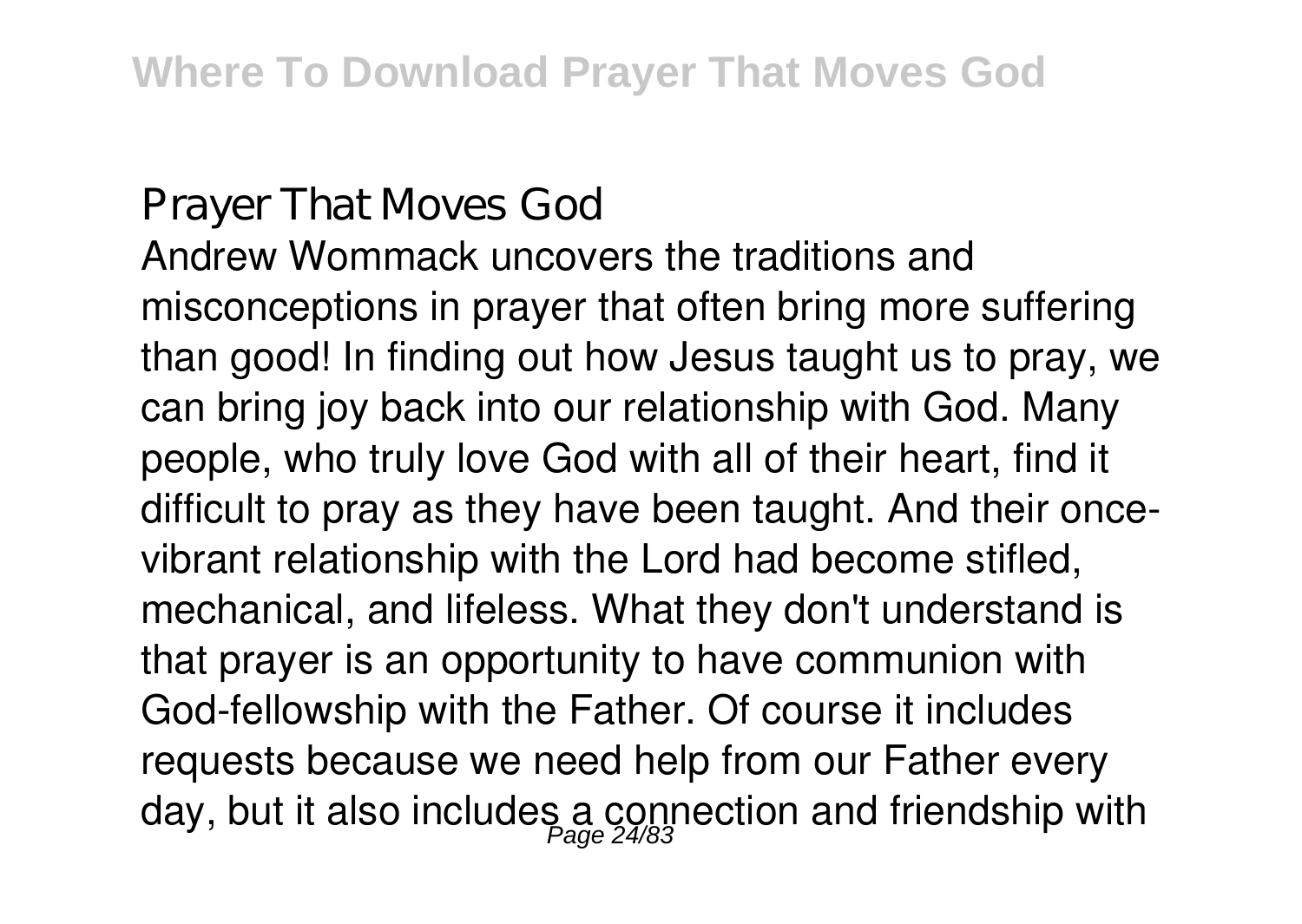God. Readers may find it amazing that God would talk with them just as a friend, but His greatest desire is for His children to know Him in much the same, intimate way as He knows them. After 30 years of ministry, Andrew Wommack has discovered some important things about prayer including what prayer is and what it is not. Readers will uncover the traditions and misconceptions in prayer and discover true and meaningful communion with God through Jesus' example of prayer. More importantly, they'll come to know a new, profound joy and fulfillment in their relationship with God, receiving the answers they need. The subject of prayer has been touched on many times through classic and current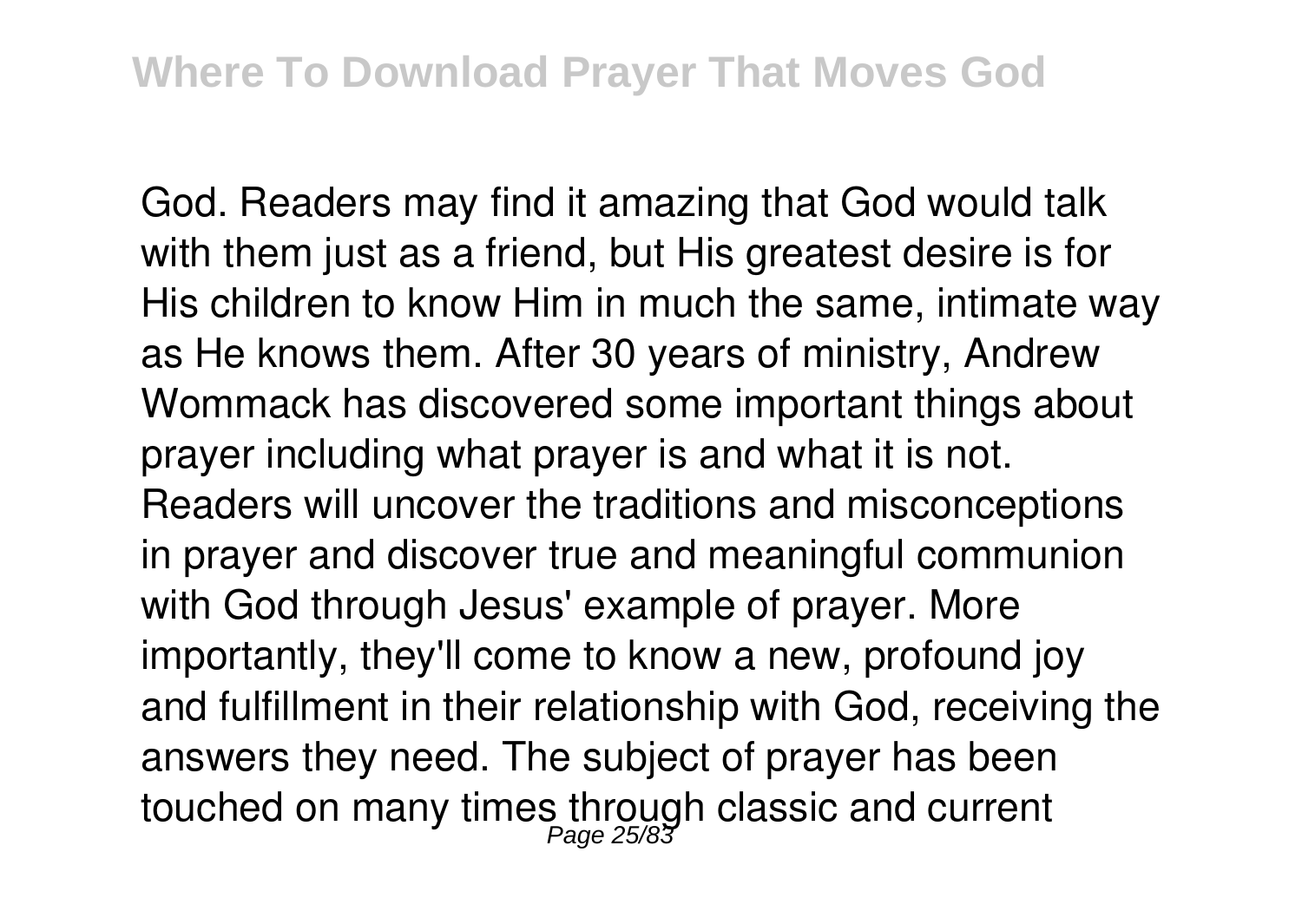authors, but Andrew Wommack brings a fresh approach to prayer by defuncting the common traditions that make prayer laborious and lifeless. In much the same style as Tommy Tenny's The God Chasers and Jim Cymbala's Fresh Wind, Fresh Fire, readers will be thrilled to find a God who desires to talk with them anytime, whenever they are open and willing.Readers will learn to develop vibrant, open communication with the Father all throughout their day.

A lot of us Christians struggle with our prayer lives. While we are aware of the power of prayer and yearn to pray, we find it hard to believe the few words we utter on our kneels will bring about that change we crave. At this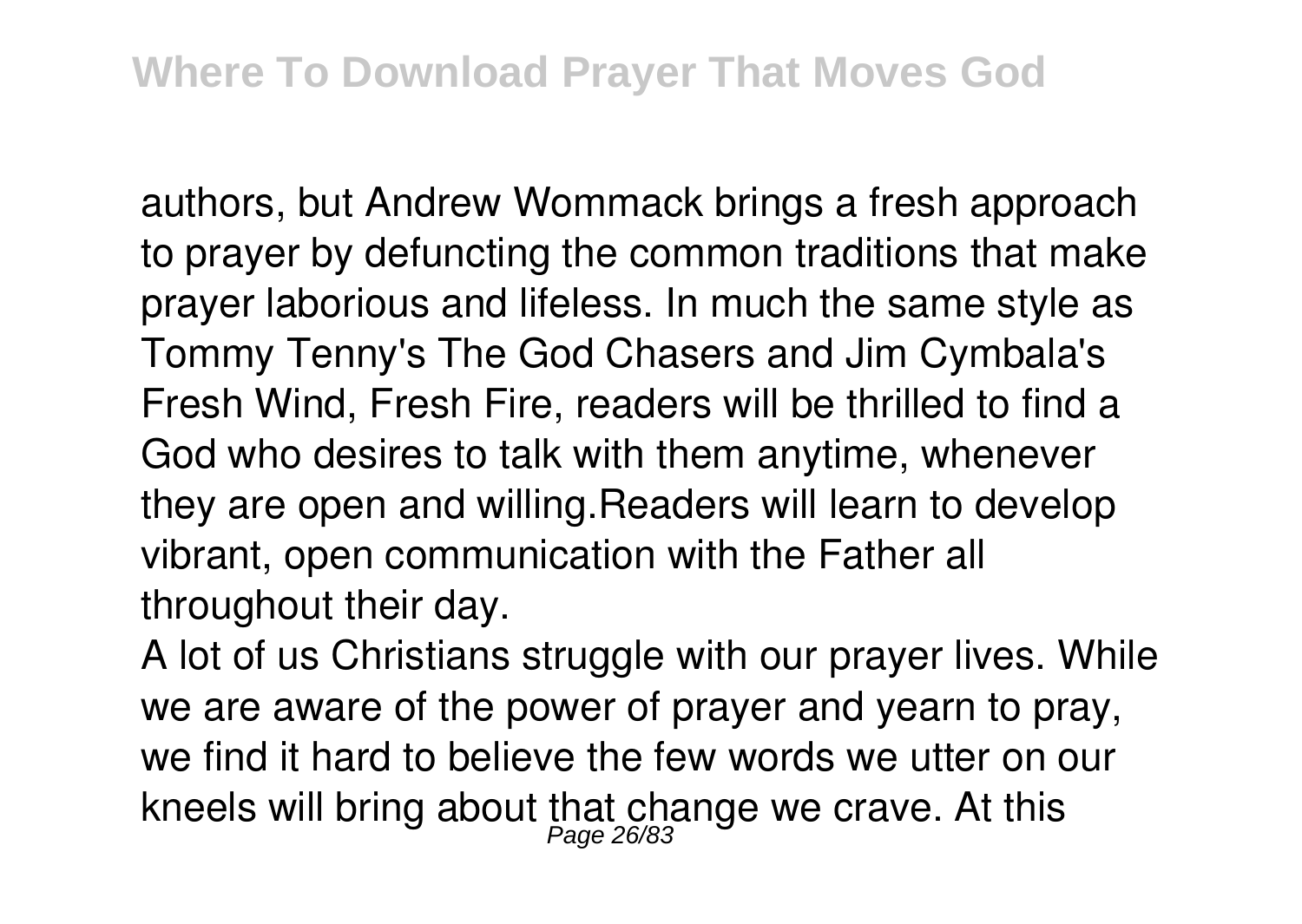point, praying can feel awkward, and in comes doubt; is God is really listening? Will He grant our requests? This book Teach Me How to Pray: Learning How to Pray Effective Prayers that Get Answered will show you how to approach God in prayer and have Him listen to you. You will learn what moves God to grant our prayer requests and why He turns His back. It is a practical guide to purposeful praying. You will learn what prayer is, what it is not, what holds your prayers from getting answered, and what to do when this happens.

Do you ever feel your prayers are anemic? Hollow? Then this six-session video Bible study (DVD sold separately) is for you! Bestselling author Anne Graham Lotz looks at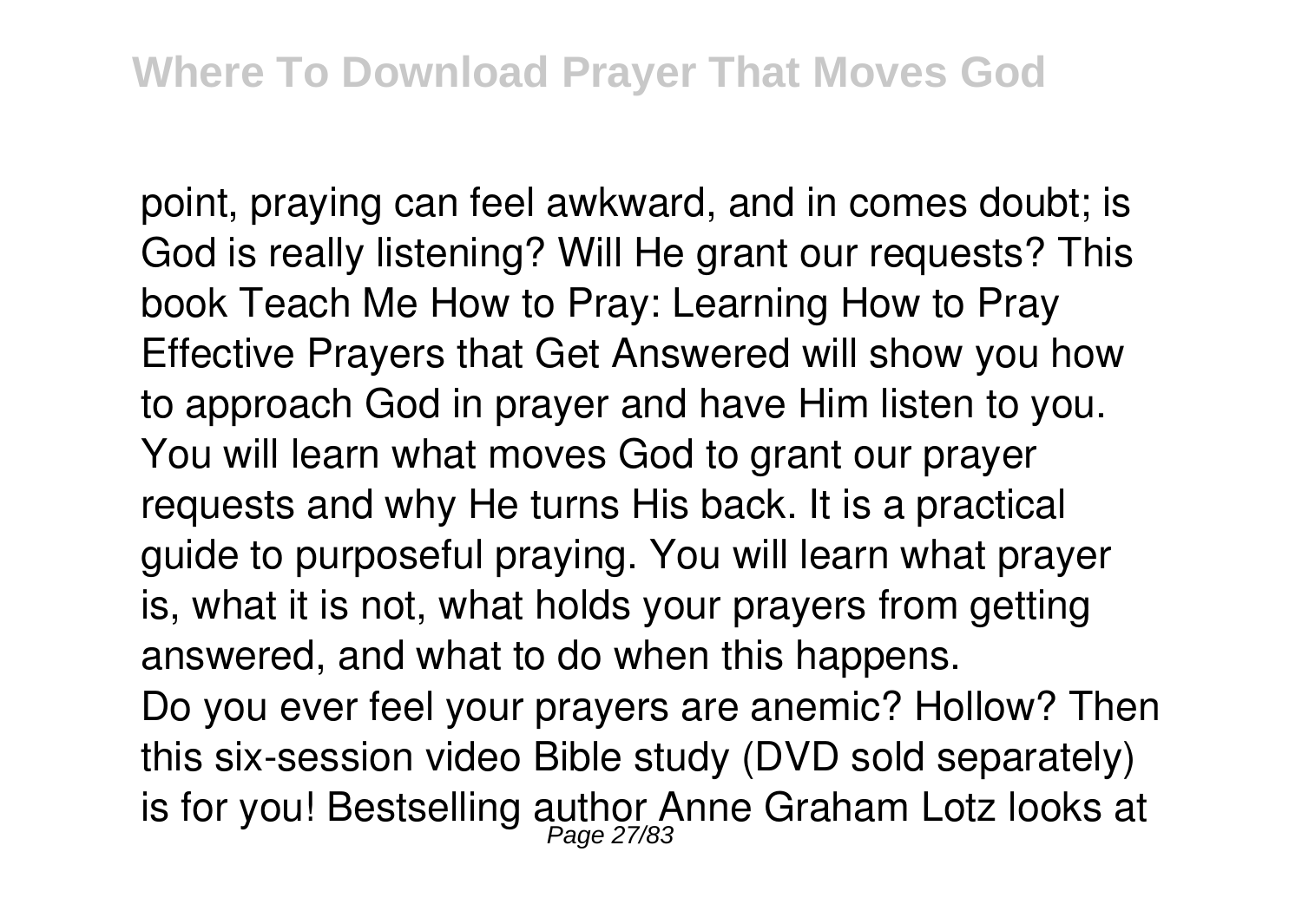the life of Daniel and unpacks the prayer he prayed in Daniel 9. Unlike the everyday now-I-lay-me-down-tosleep kind of prayer, this was a prayer birthed under heartache...grief...desperation. It was a plea for Heaven to move and change his nation. For an entire generation, Daniel's people had been held in captivity and separated from their homeland–and thus separated from God. But when Daniel read a prophecy in which God said He would restore His people to Jerusalem after seventy years, he claimed that promise and cried out to the Lord to bring it to pass. Daniel's example of praying God's Word back to Him is what Anne calls "reversed thunder." In this study, Anne explains how we, too, can reverse the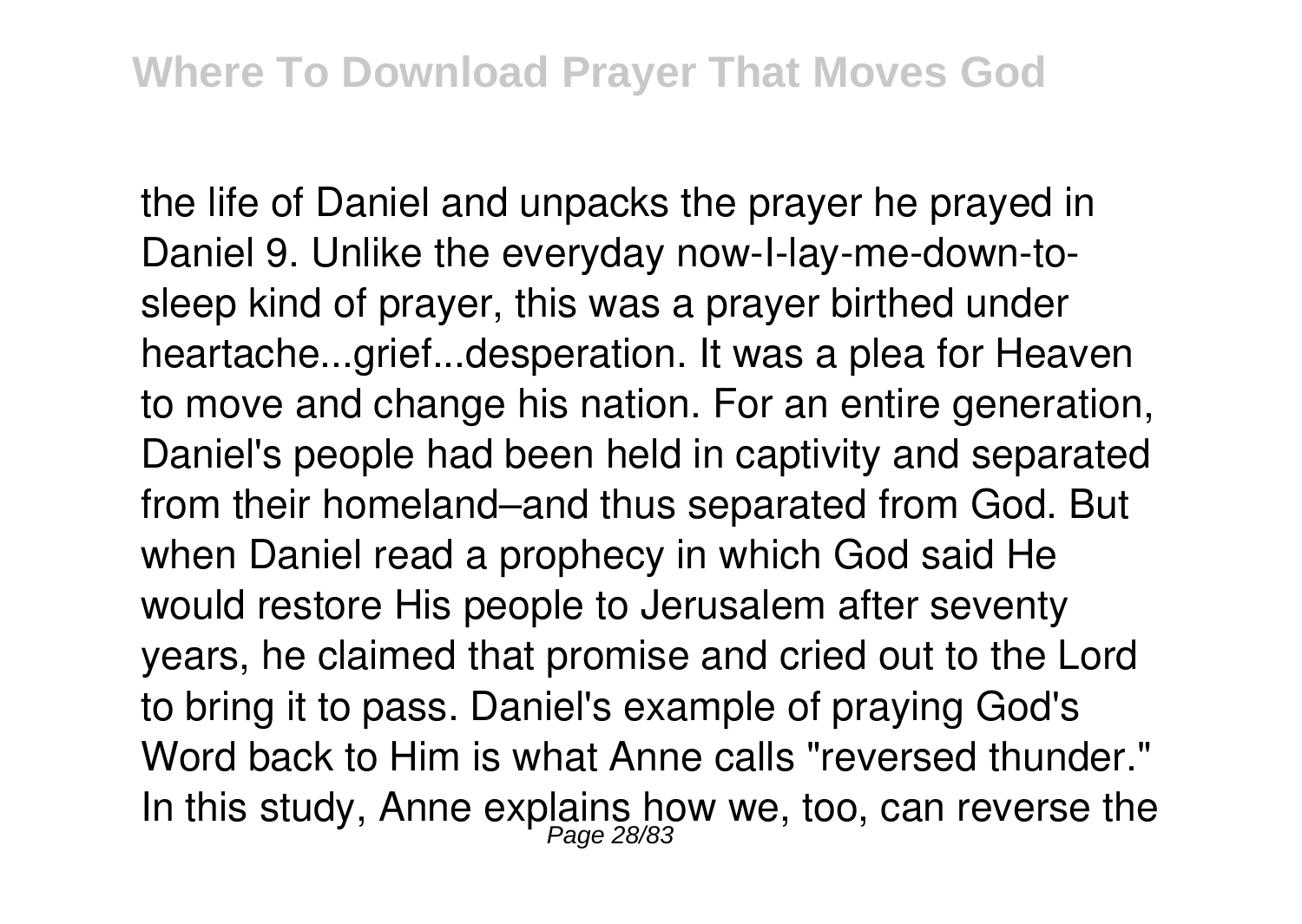thunder until Heaven is moved and our own worlds change. Following the pattern of Daniel's original prayer, she helps us develop a more meaningful and powerful prayer life. As we learn how to storm the gates of Heaven and refuse to let go, we will see real change in the lives of not only those we are praying for, but also our own. Our prayers will become more effective as our faith is deepened and our personal relationship with God is strengthened. This guide includes weekly Bible study readings, video teaching notes, group discussion questions, group activities, and space for writing your own prayers. It is ideal for use in small groups and Sunday school classes and includes a simplified Bible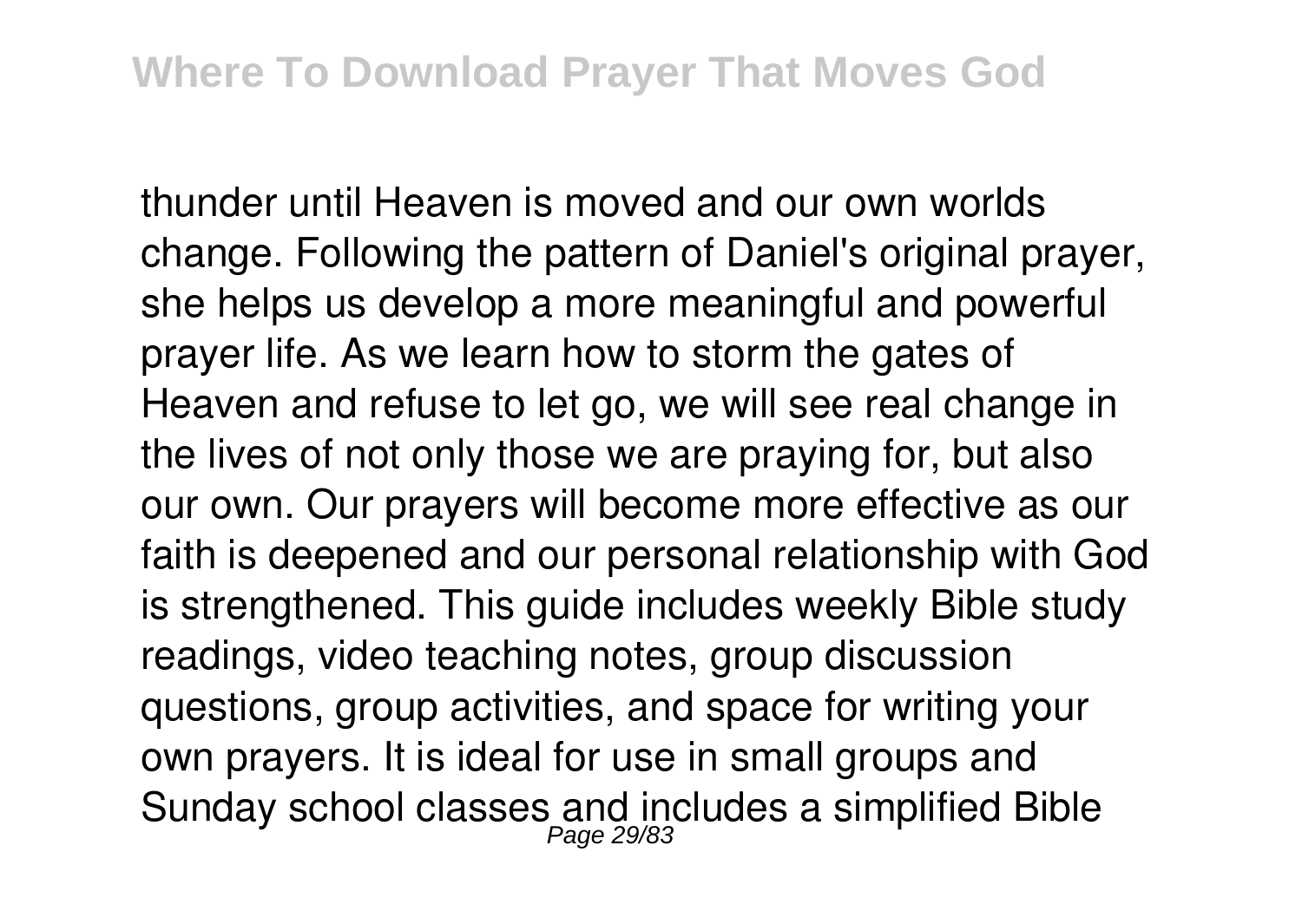study track for more limited meeting time (such as a workplace lunchtime setting). Sessions include: Preparing for Prayer Prompting in Prayer Pleading in Prayer Prevailing in Prayer The Battle in Prayer This study guide is designed for use with The Daniel Prayer Video Study (sold separately). A Facilitator's Guide is included on the DVD only, with Additional Resources. What principles enabled the concerned mom of two junior high school students to move from deciding she needed to pray for her kids at school to becoming the founder of a worldwide prayer movement called Moms In Prayer International? Fern Nichols is a passionate believer in the power of prayer. She knows that a regular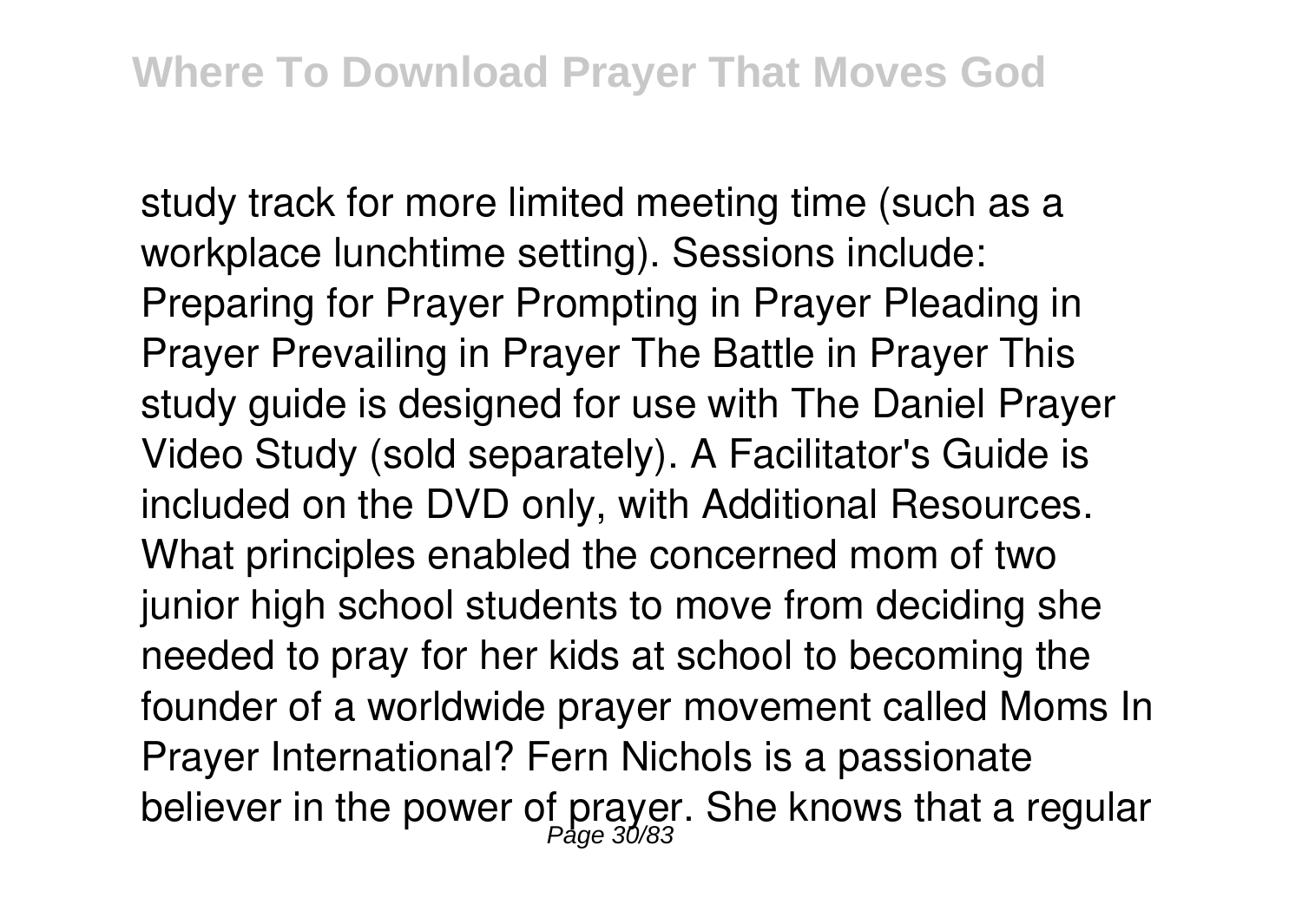habit of prayer can change things--can bring home wayward children, heal broken marriages, and provide answers to desperate situations. Prayer can also bring a new kind of peace and contentment no matter what hardships or disappointments we face. But most important, Fern knows that through prayer we can experience, firsthand, an ever-increasing intimacy with God. In Moms In Prayer, Fern Nichols reveals how she teaches women to pray in a way that changes their lives and the lives of those they love. She teaches the principles and practices that will not only revolutionize the way people think about prayer, but the way they do pray, leading them into a deeper intimacy with Jesus,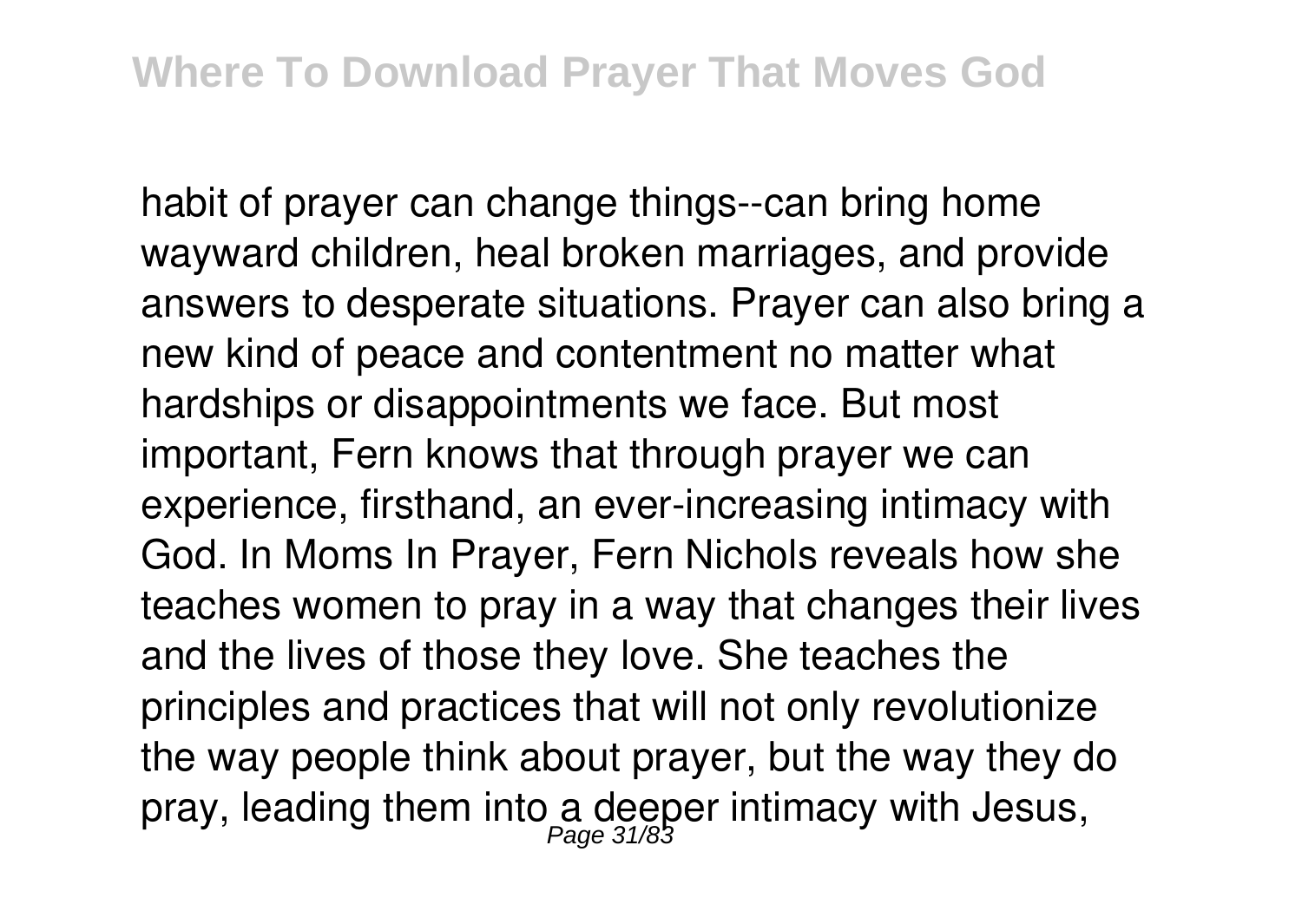who is always interceding on our behalf. Sparkling with real-life stories of God at work in the lives of praying moms, Fern introduces us to the four prayers that are the foundation of the Moms In Prayer approach to prayer: Praise--Praying according to the attributes of God Confession--Breaking strongholds Thanksgiving--Expressing a grateful heart Intercession--Standing in the gap with Jesus. What transforms these well-known elements of prayer into such a powerful force in Moms In Prayer International? Fern Nichols introduces a way of praying that energizes, creates an appetite for intimacy with God, overcomes spiritual paralysis, eliminates fear, unveils the heart and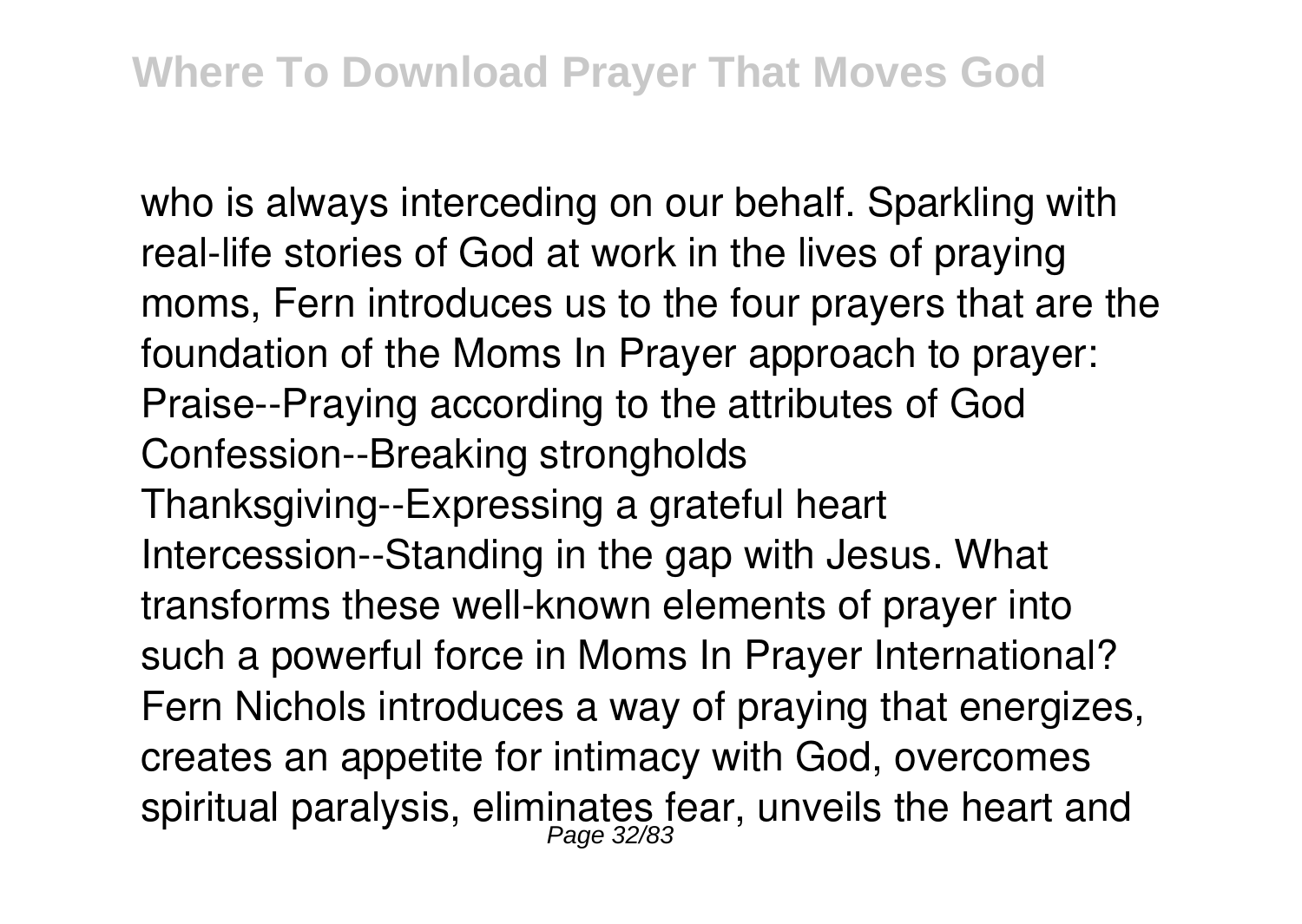character of God, and transforms the pray-er's life and perspective. She teaches how to pray effectively with others, how to prepare for the spiritual battles that swirl when prayer is on the move, how to persist in prayer in the face of hopelessness and despair, and how to use Scripture for effective prayer. God hears A Christian Book for Women of Prayer Essential Elements of Prayer Placing Them in the Heart of God Prayer That Moves Heaven and Changes Nations Praying the Prison Epistles A Handbook Manual for Prayer Generals Prevailing Prayer

Page 33/83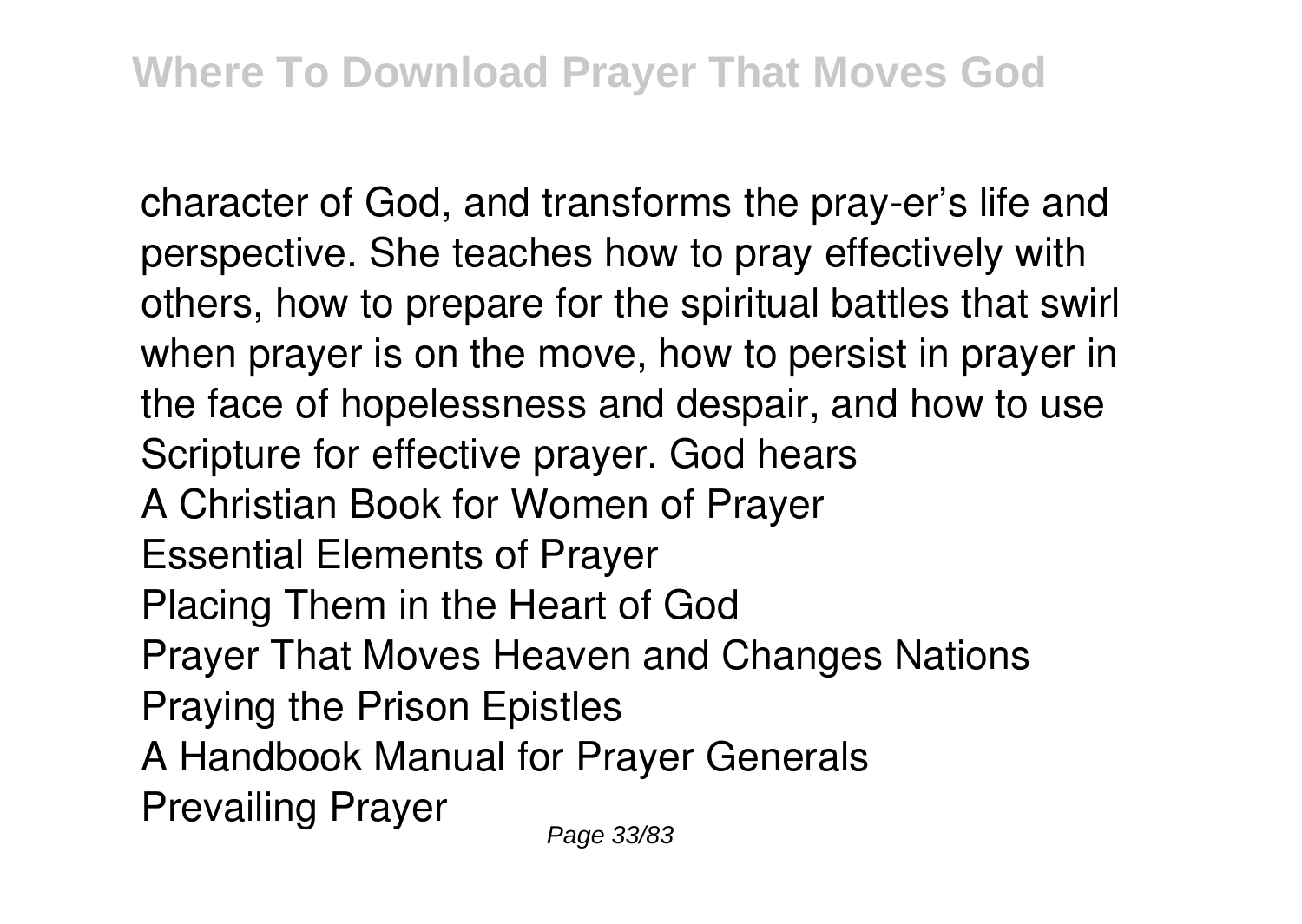*Prayer that moves God, this I know will generate a thousand and one reactions. It is not to say that God will move literally, but that He will act and intervene in your given situation. When you pray a prayer of faith, God is committed to act. Paul and Silas prayed and praised God and the bible records that there was an earthquake, which caused the prison doors to be opened. This was God in action. When you pray and your heart is full of doubt, it will not move God Good understanding of prayer makes the answer easy. God is not far from you. You are the one that is far from Him. Sometimes people want to pray but do not know what to pray about. This book has been put together to help you pray result oriented prayers Prayer is asking for Divine help. Therefore, if you see someone that does not pray, it means he does not need help. Anyone can pray. The logic here is if you can talk, then you can pray because prayer is talking to God.* Page 34/83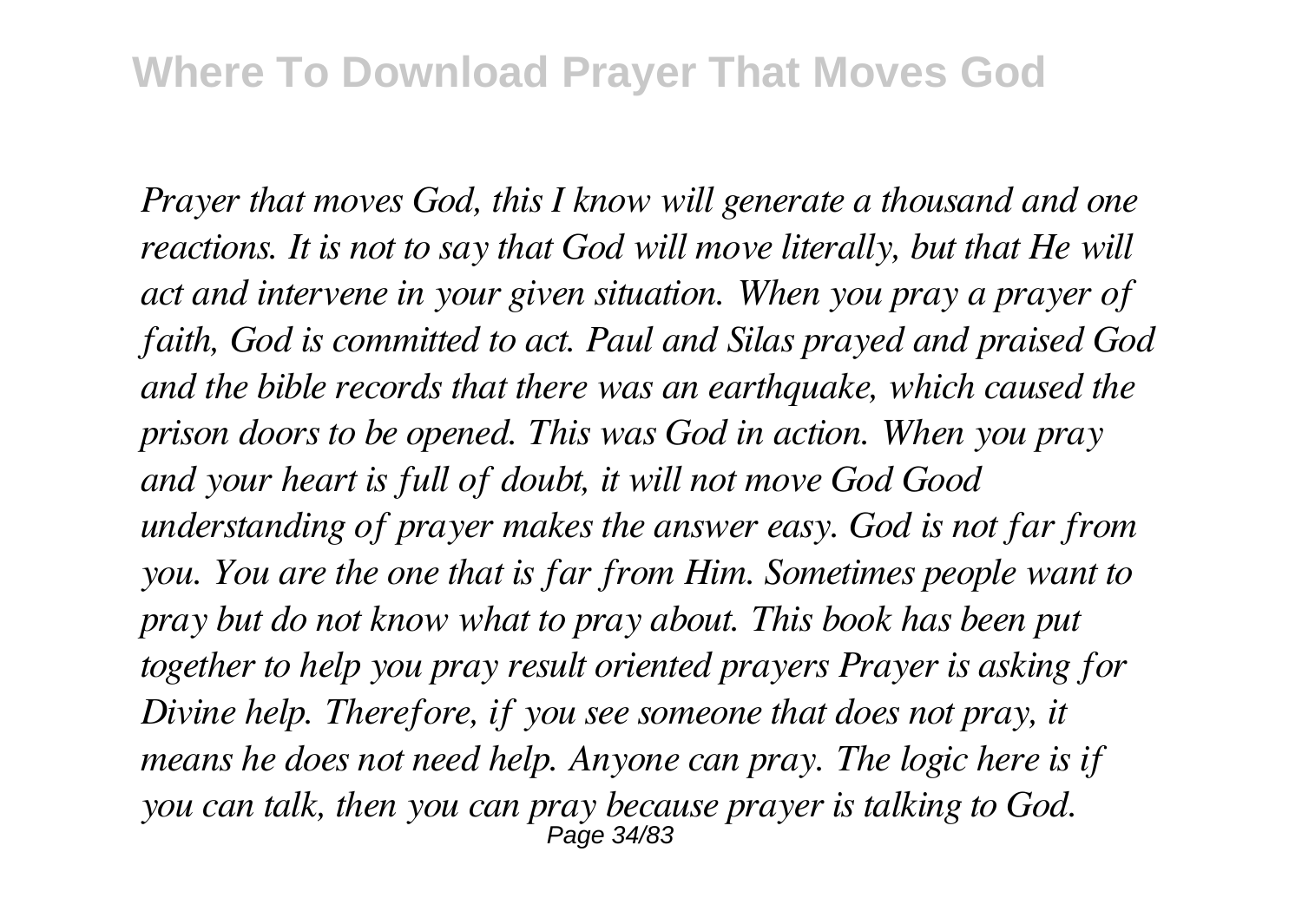*Prayer is a major instrument used by God to change events. When you pray expect things to happen. According to Matthew 18:18 you are responsible for whatever happens around you, because whatever you allow is allowed and whatever you disallowed in Heaven. Praying according to the will of God, which is the word of God, is what moves Him to act on your behalf. When you pray His word, He answers you speedily. In this book 21 prayer subject is treated with well thought out prayer points that guarantees instant response.Some of the subjects treated are: Divine protection Overcoming impossible situation Families Restoration Business Favour Fruitfulness etc Everything has the right to remain the same until the prayer button is applied. The Bible is full of people that changed events and situations by prayer. You will join the list*

*Stirring messages for today's Church demands that Christians,* Page 35/83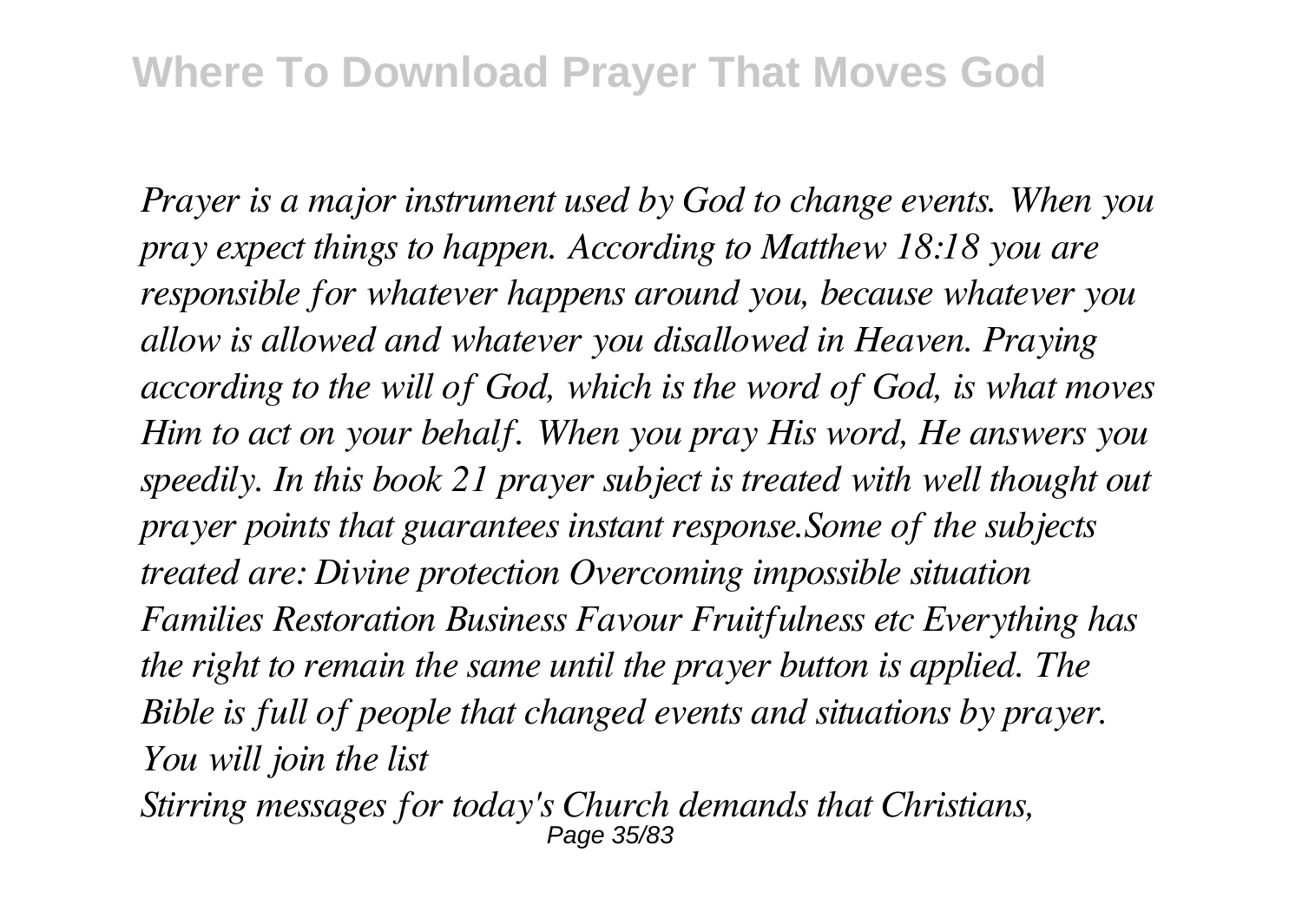*especially leaders, return to God's priorities in prayer and to seeking the lost. Striking illustrations of prayer warriors are given. Imagine what our world might look like if Christians became known for remarkable love, as well as life-giving truth. The stakes are high and the need is great for Christians to represent Jesus to a watching world. And today, we have more influence than ever before--for better and for worse. We are among the first generations to have access to a global megaphone through social media. But it's not enough to speak truth louder to a noisy culture. To counter the reputation Christians have earned, our love must be just as loud. Ask evangelist Matt Brown, and he will tell you Christians today are facing a crisis of influence. In our rush to speak truth to today's tensions, cultural issues, and trending controversies, it becomes all too easy to focus on proving our points rather than extending God's grace. Conversely,* Page 36/83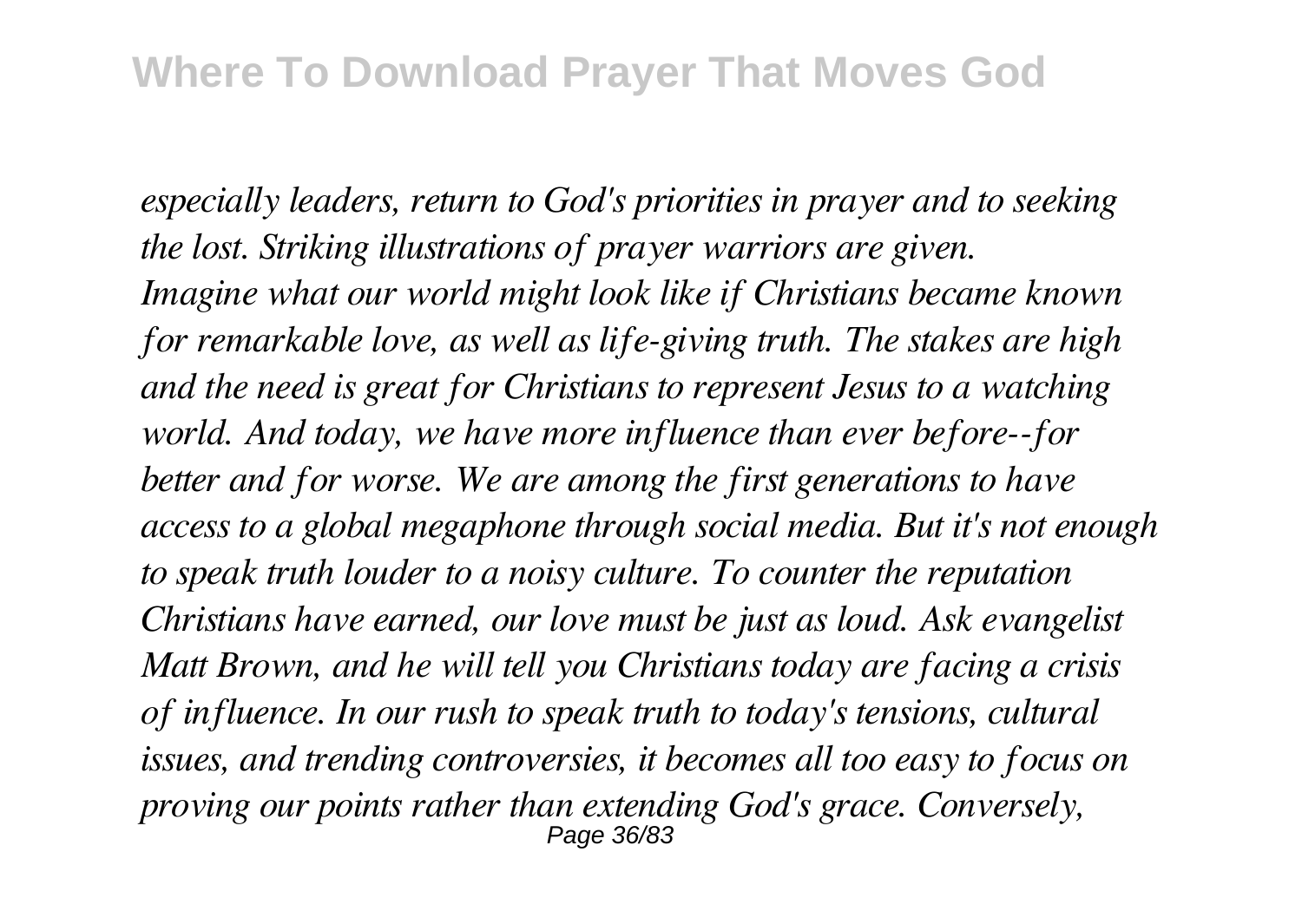*when we seek only to love yet never proclaim a better way, we shortcircuit God's plan. Truth Plus Love invites you to rediscover the biblical framework for engaging culture as ambassadors of Christ. Through biblical insight, cultural analysis, and practical principles, Matt Brown outlines how to champion truth without compromise, how to love unconditionally, and ultimately, how to step into this great adventure of representing God to the world. It's hard, it's messy, and it's the unfinished project of a lifetime, yet here we find our great adventure: representing God to a watching world. THOSE who pray know that prayer gets answered by God. In the ecological culture of prayer and its sublime gestational realm, spiritual phenomena metamorphose into tangible physical realities as a wellsculpted script in its gamut of performance delivery. Divinity rules in the affairs of men on this side of the divide depending on how well-*Page 37/83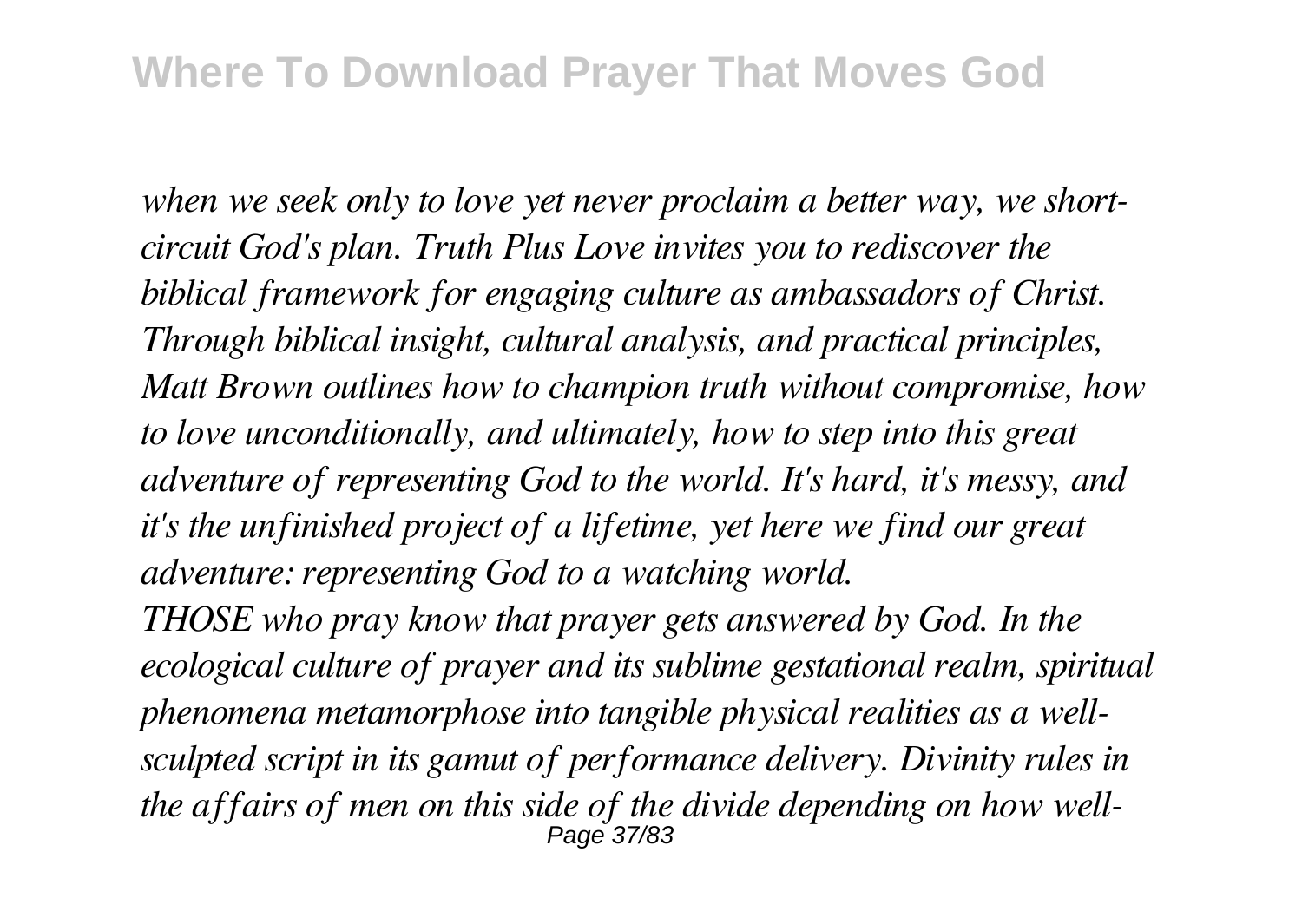*guided prayer pundits are. This book, 'PREVAILING PRAYERS OF INTERCESSION AND SUPPLICATION GUIDES,' sets out to sensitize and equip readers by giving a sense of proper direction through a biblical predisposition to the fact that an unanswered prayer is never God's desire. Prayers channeled through the holy vessels of God are honored by God. Hence, Psalms 66:18 says, "If I regard iniquity in my heart, the Lord will not hear me." There are several kinds of prayer but a prayer of intercession involves standing in the gap as a bridge for others' welfare to turn things around and sustain positive changes. It redirects the vicissitudes of life and makes living much better for both the prospects or targets of prayer and its subjects who can spare time to be with God without selfishness and bitterness. Intercessory prayer moves mountains, removes barriers, breaks yokes or chains, lifts burdens, rolls away sorrows, gives victory in every* Page 38/83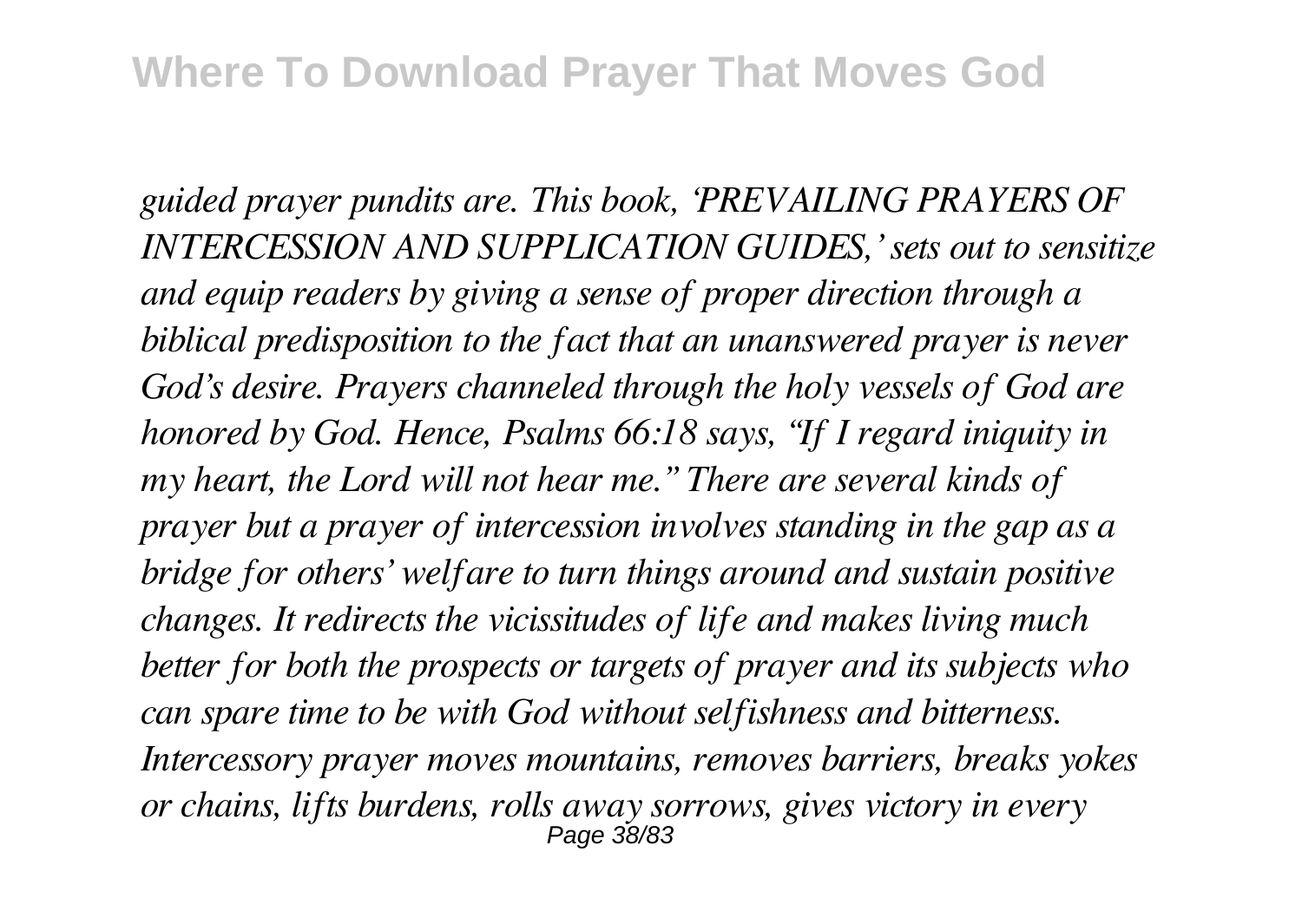*battle of life, provides calmness in crisis and eases perplexing situations confronting believers and the world itself in its socioeconomic and political landscapes. In the same breath, through prayers of supplication, we receive assurance, protection, authority and dominion. It reveals our dependence on God, takes us to the realm of the supernatural and moves God to act on our behalves. In these last days, believers have to be guided to repair the altar of prayer and get acquainted with God more than ever before according to Job 22:21-30. Many saints of old left us their footprints in the ministry of intercession and supplication among whom are Abraham, Moses, Elijah and a host of others. They were all successful in their time. If only we too would consecrate and commit ourselves to the ministry of intercession and supplication, we will succeed and make enviable marks in our churches, homes, environment and nations. More* Page 39/83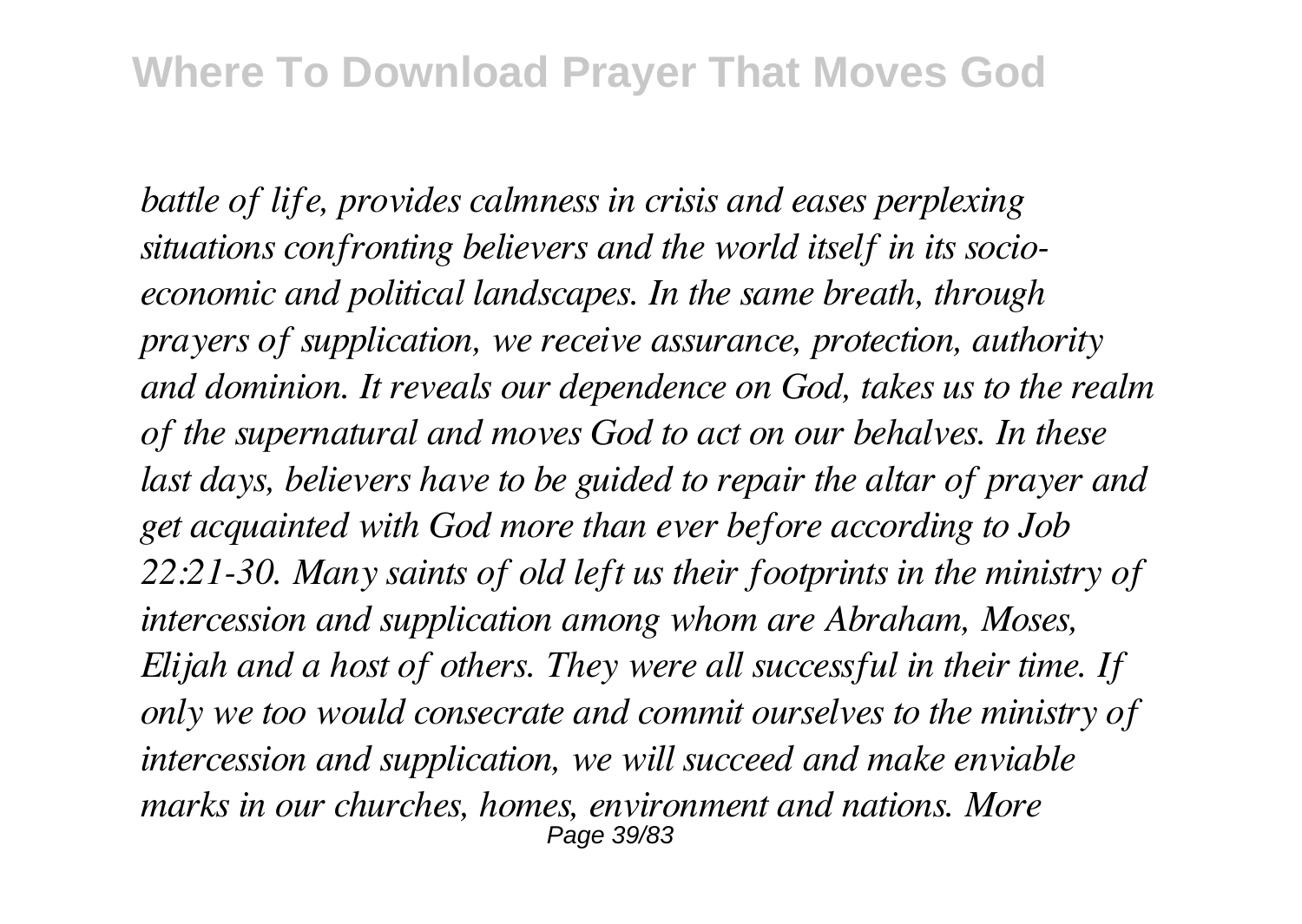*importantly, we must believe in the power of intercession in order to activate it, operate in it, practice it and seek God on behalf of others. Premised on the foregoing, our prayers must be fervent, effectual and importunate if we would to get things done and have results. We ourselves must be sold-out to Jesus and develop a loving beauty of spirit for other people as we engage in prayer without ceasing. With our spirit given up to God in intercession, there is hope for our Churches, nations and ministries. Ultimately, our rewards shall be great from the Good Lord Who does not owe anyone. Prevailing Prayer: what Hinders It? Throne Room Prayers The Daniel Prayer Standing in the Gap for Your Children Powerfully Targeted Prayers for Victory and Breakthrough* Page 40/83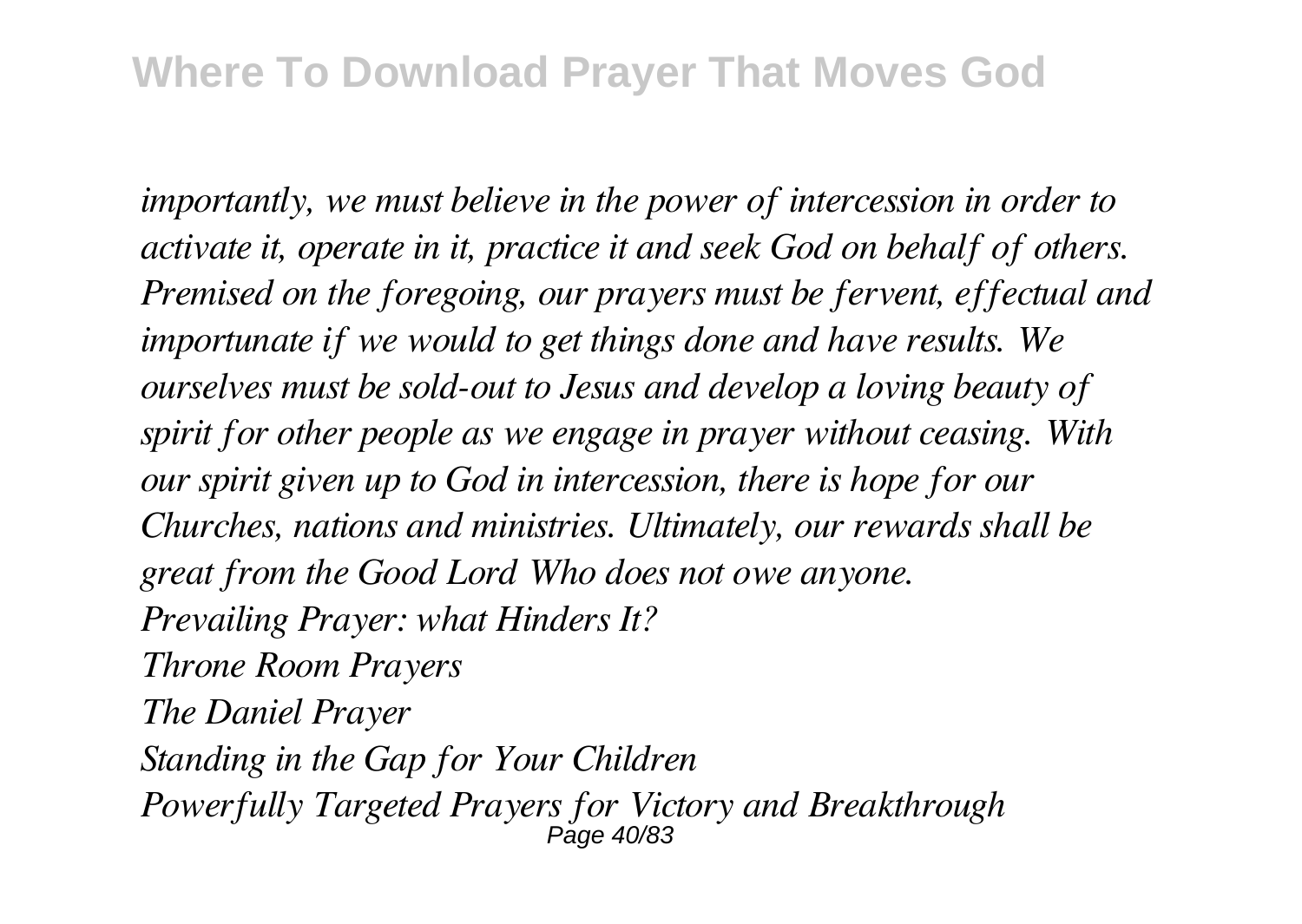## *A Journal for All Your Prayers and Praises*

*Praying the Books of Ephesians, Colossians, Philemon and Philippians This book contains the "Prison Epistles" in their entirety in the NKJV translation. It was inspired by Almighty God through Holy Spirit in the Name of Jesus to use the Holy Scriptures as a basis for prayer foundation. Praying the Holy Scriptures is praying the Will of God, which is extremely powerful. Did you know Almighty God's breath is on each page of the Bible? Have you ever wondered how to pray the Holy Scriptures? Do you want to grow in a relationship with Almighty God and pray His Will to be done on Earth as it is in Heaven? If so, this book is for you. Today and in the days ahead, we will need to pray more because prayer moves the Hand of God. Absence of prayer allows the enemy to gain ground, but our prayers can* Page 41/83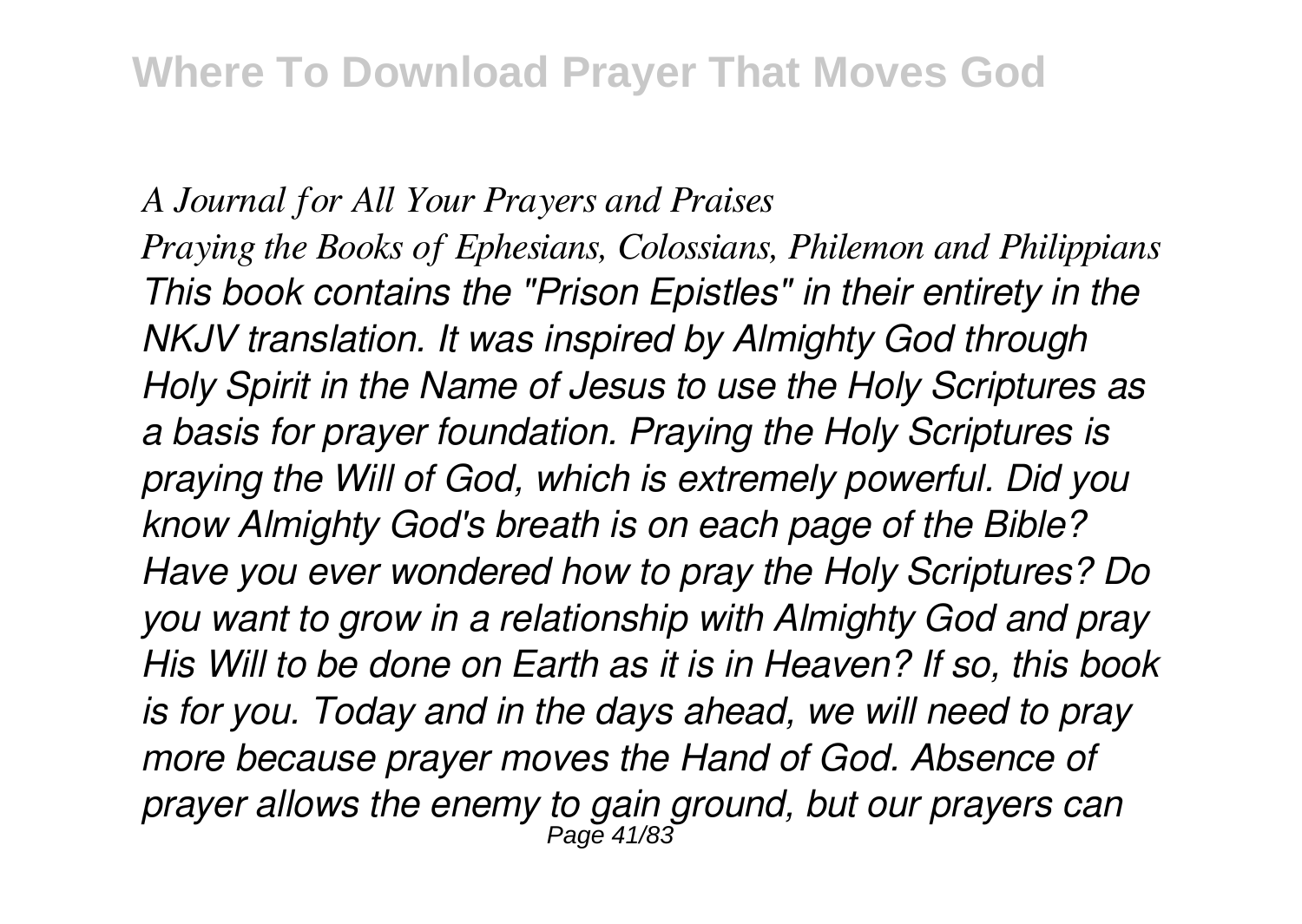*expand our territory and take back all that has been lost and stolen, giving us back even more in Jesus' name. The decisions (or lack thereof) that leaders make in the Seven Mountains of Society - (Government, Media, Arts and Entertainment, Business, Education, Religion and Family) affect everyone throughout the whole world, even extending to future generations. After all, it should be a desire of every person to want to hear the beautiful words when they meet with Almighty God face-to-face and hear "well done good and faithful servant" Matthew 25:23. Nothing else will do. "O Lord it is because of your mercies which are new every morning, why we are not consumed" --- Jean Jean was a prayer warrior and had experienced the power of prayer on many occasions. Yet, it was her son Jim who was about to* Page 42/83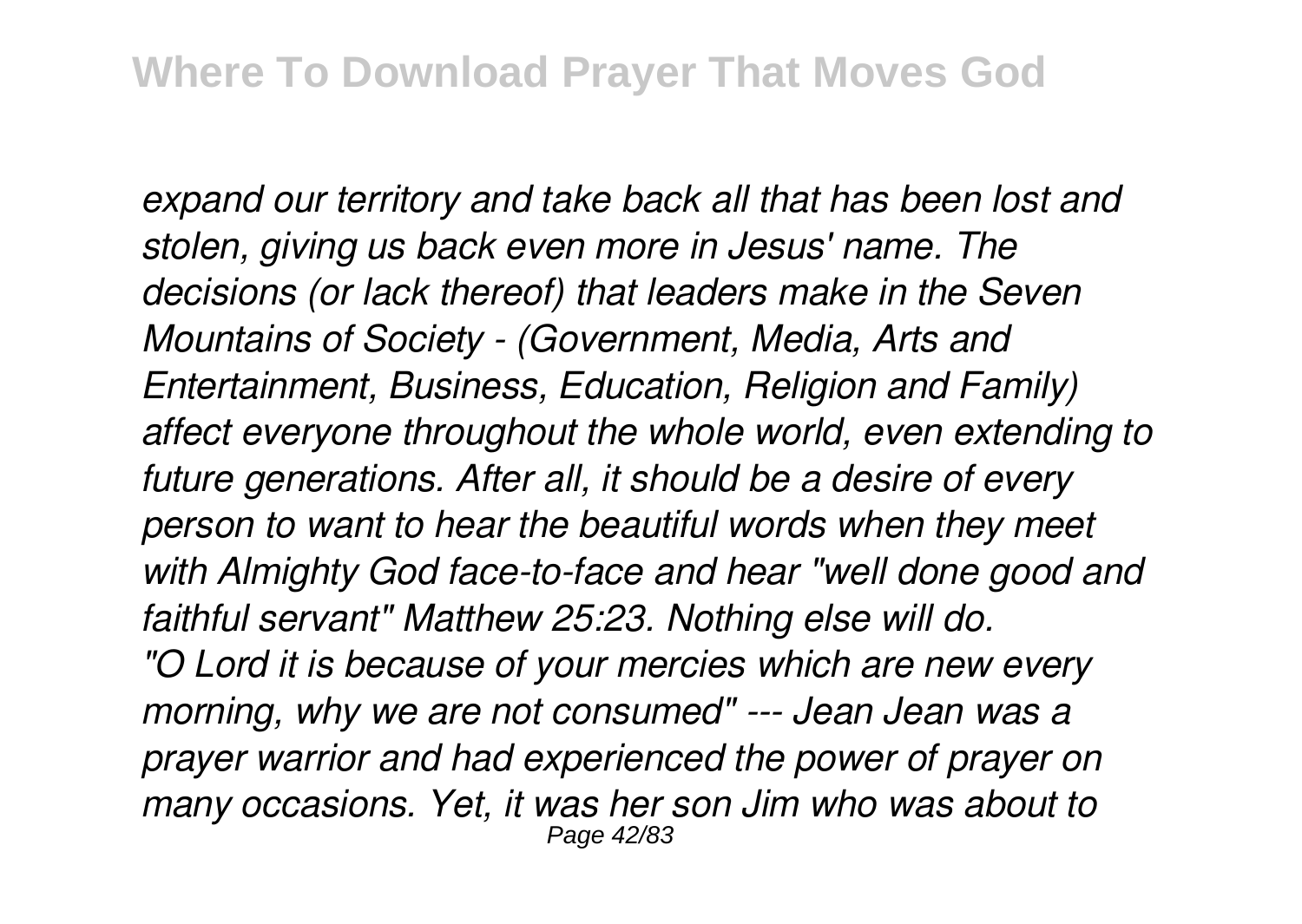*have a surreal encounter with God. Jim was just sixteen years old when he travelled from the Caribbean to the USA on a Missionary Trip. It was on that trip, that Jim had his first encounter with God. During his missionary trip, Jim developed a medical condition that could've been easily resolved, if only medical attention had been available. In addition, the remote location of the campsite impeded all efforts to get Jim to the nearest hospital on time. What was seemingly a simple medical problem was quickly turning into a disastrous situation. With Jean miles away from her son and upon learning of his fate, she engages in praying in such a way that it moved the hand of God to heal her son. This story reveals a series of encounters that unveil the power a mother's prayer ministry and Jim's desire to know and prove that the love of* Page 43/83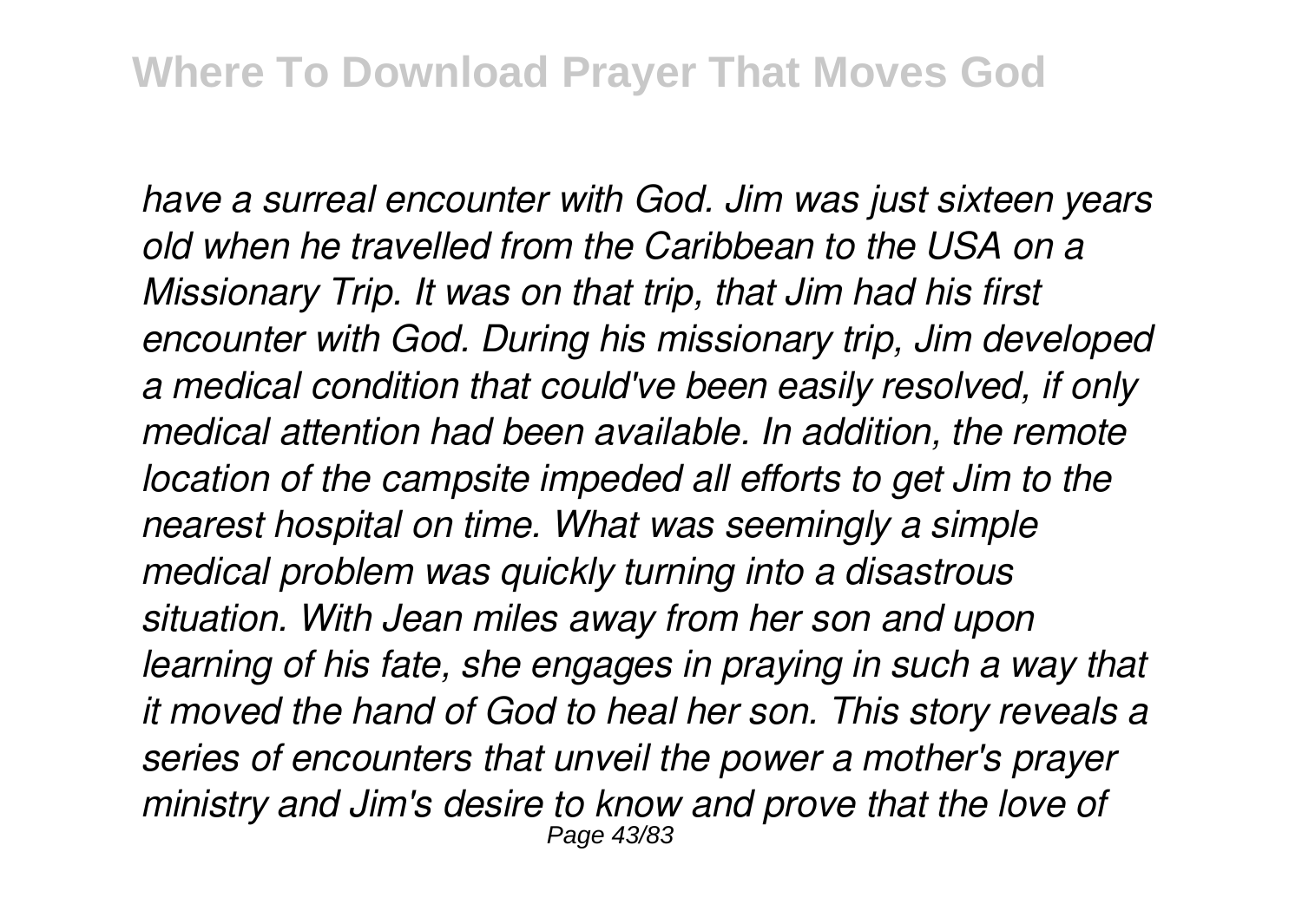*God is so powerful that it can find us even in the most remote of situations. There's no place where God cannot find us, no circumstance that He cannot save us from and no illness that He cannot heal and restore. Prayer is the key in the hand of faith that unlocks the boundless treasures of heaven. A true, heartwarming and profoundly bible based doctrinal story; it serves as a reminder to the reader that Alfred Tennyson was correct by saying; "more things are wrought by prayer than this world can ever dream of"*

*Prayer That Moves GodKeys to Receiving Quick AnswerCreatespace Independent Publishing Platform Now more than ever intercessors are needed to pray and usher in the end-time harvest by deploying the keys of the Kingdom to execute the judgments written against the* Page 44/83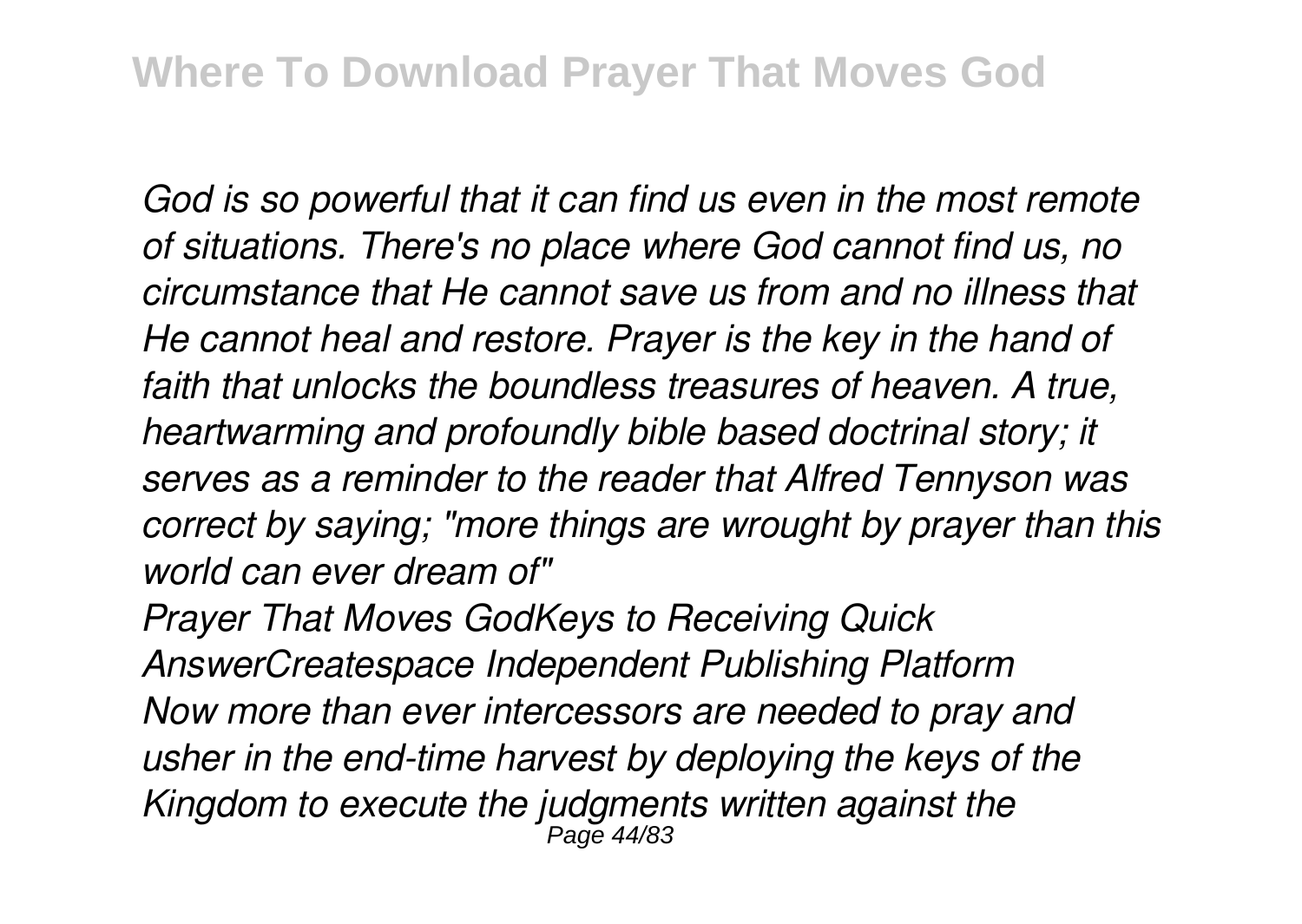*heathens and the wicked. We must know the Dominion Mandate is still God's original plan for mankind. God wants man to have dominion in the earth. Until someone prays God can do nothing for humanity. But, we must also understand the rules of engagement to be effective in our prayers. In this book, through the study of the scriptures, stories of the men and women of renown in the Bible and through recounting the great revivals and prayer watches of this modern age, we see that ordinary men and women were able to move God in prayer. These men and women have moved on to glory. But, their prayers are still producing power and the mantles they used to open the heavens and bring God into the affairs of men are available to us today. This book will empower, edify and encourage you to pray more effectively so that your* Page 45/83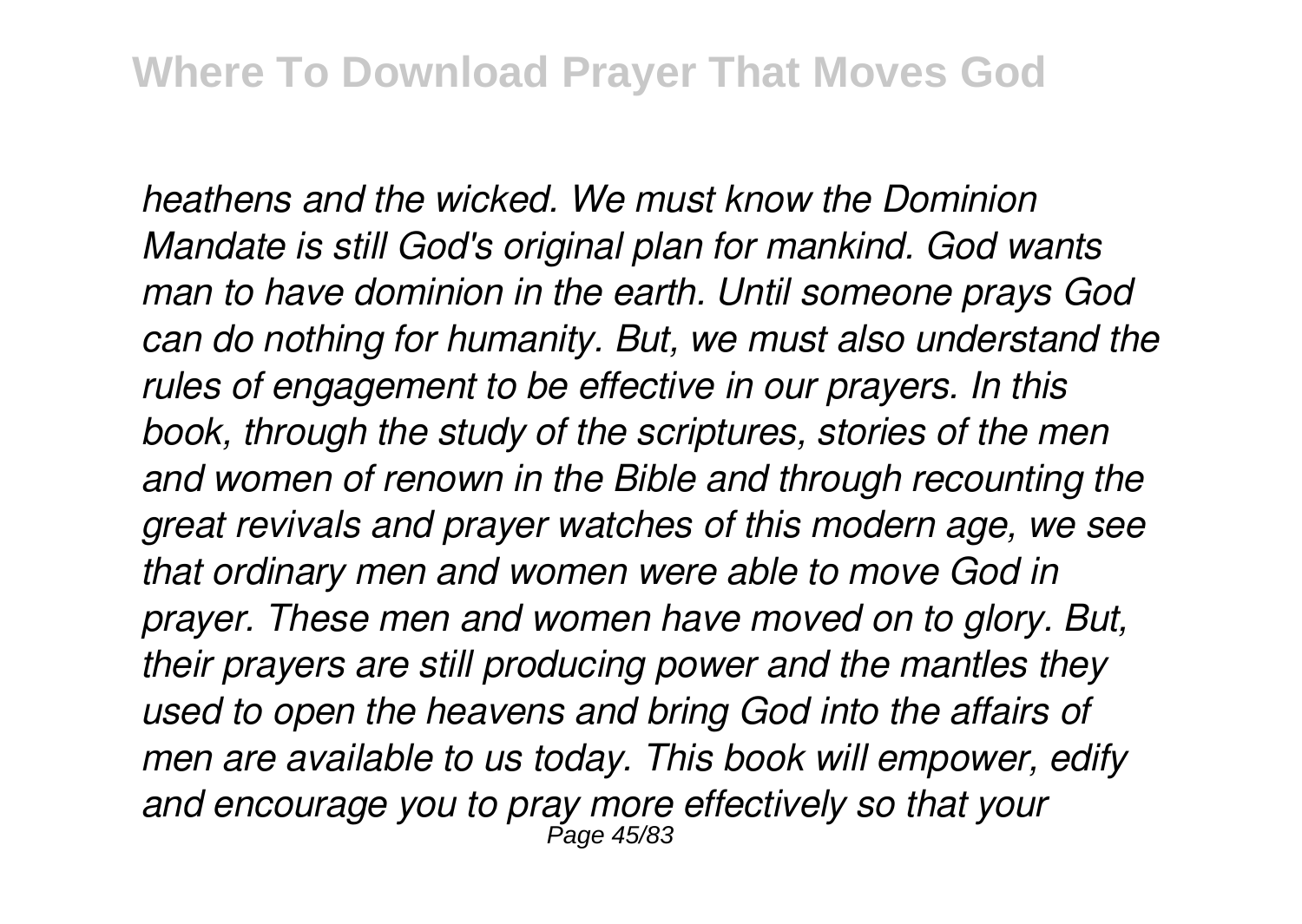*prayers move God! Strike the Mark Prayer Moves the Hand That Moves the World Moms in Prayer The Complete Works of Zacharias Tanee Fomum on Prayer (Volume 3) Discovering Prayer that Moves the Heart of God The Complete Works of Zacharias Tanee Fomum on Prayer (Volume 4) The Weapon of Prayer (Journal Edition)* Prevailing Prayer by Dwight Lyman Moody, first po 1884, is a rare manuscript, the original residing in libraries of the world. This book is a reproduction which has been scanned and cleaned by state-of-the-Page 46/83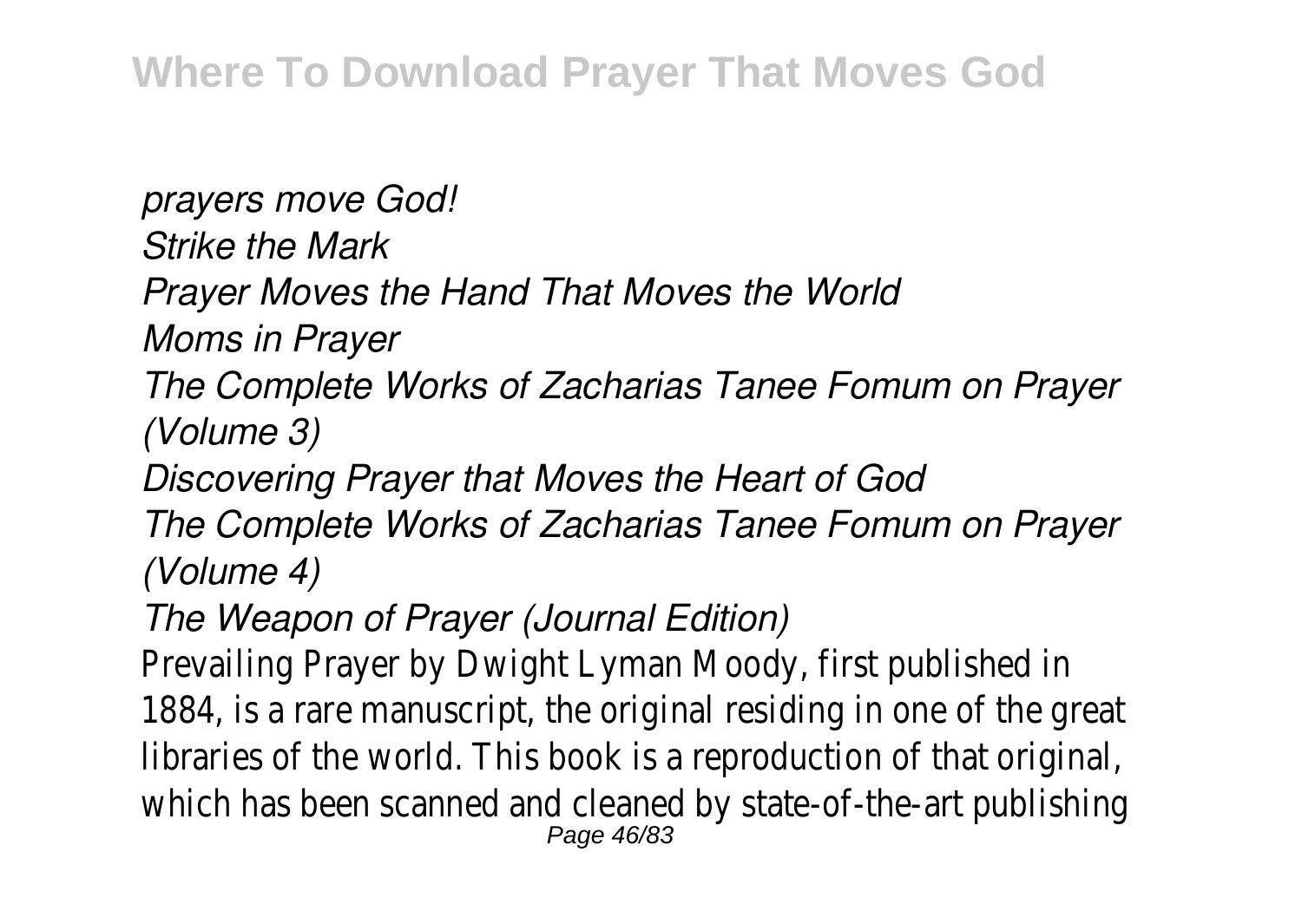tools for better readability and enhanced appreciation. Editors' mission is to bring long out of print manu life. Some smudges, annotations or unclear text m to permanent damage to the original work. We be significance of the text justifies offering this reproduction. a new generation to appreciate it.

A book for intensely committed or longstanding C prayer experts Jim and Kaye Johns write further h depths and spiritual disciplines involved in an active Prayer is the key to the heart of God that unlock resources of heaven. It enables us to tap into a s source when human effort is insufficient. The sim to God is our main method of establishing and ma vibrant relationship with our Maker. Prayer is the  $r_{\text{age 47/83}}$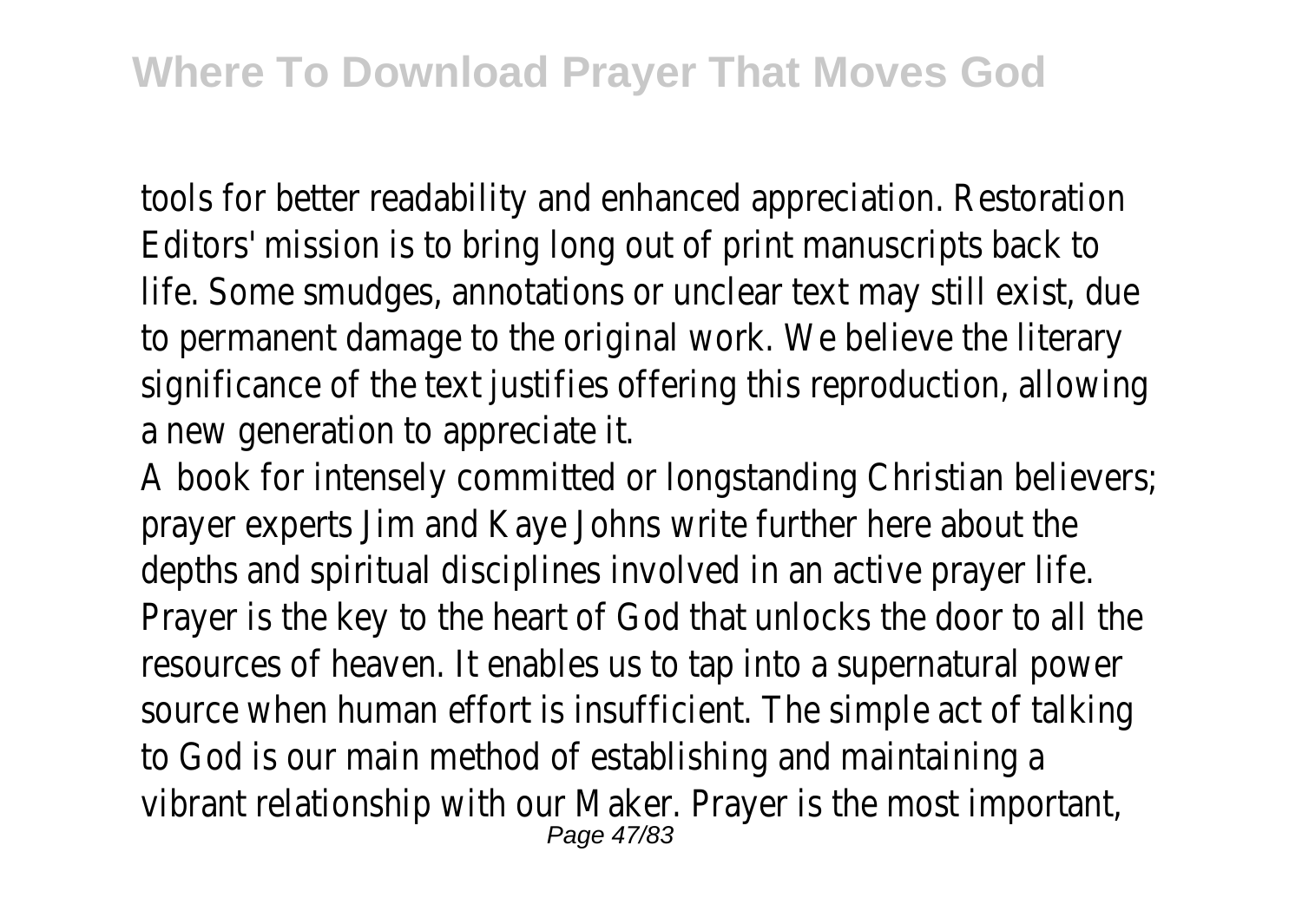and probably the most neglected, activity of the Christian and the Christian and the C church. Prayer should not just be a crutch in a criconsistent lifestyle-our spiritual life support system. urges us to "pray without ceasing", it is more tha discipline or spiritual duty, it involves an open-end conversation between you and God. THIS BOOK EX FOLLOWING TOPICS: What is prayer? - Making pra The proper pattern for prayer (The Lord's Prayer) to pray effectively o Learning to pray with persistence Realizing and releasing the power of prayer 10 specific reasons unanswered prayer Promises to those who pray F passion for praying. History proves that God move people pray! Rediscover how your prayers can mal difference- "The effective, fervent prayer of a right Page 48/83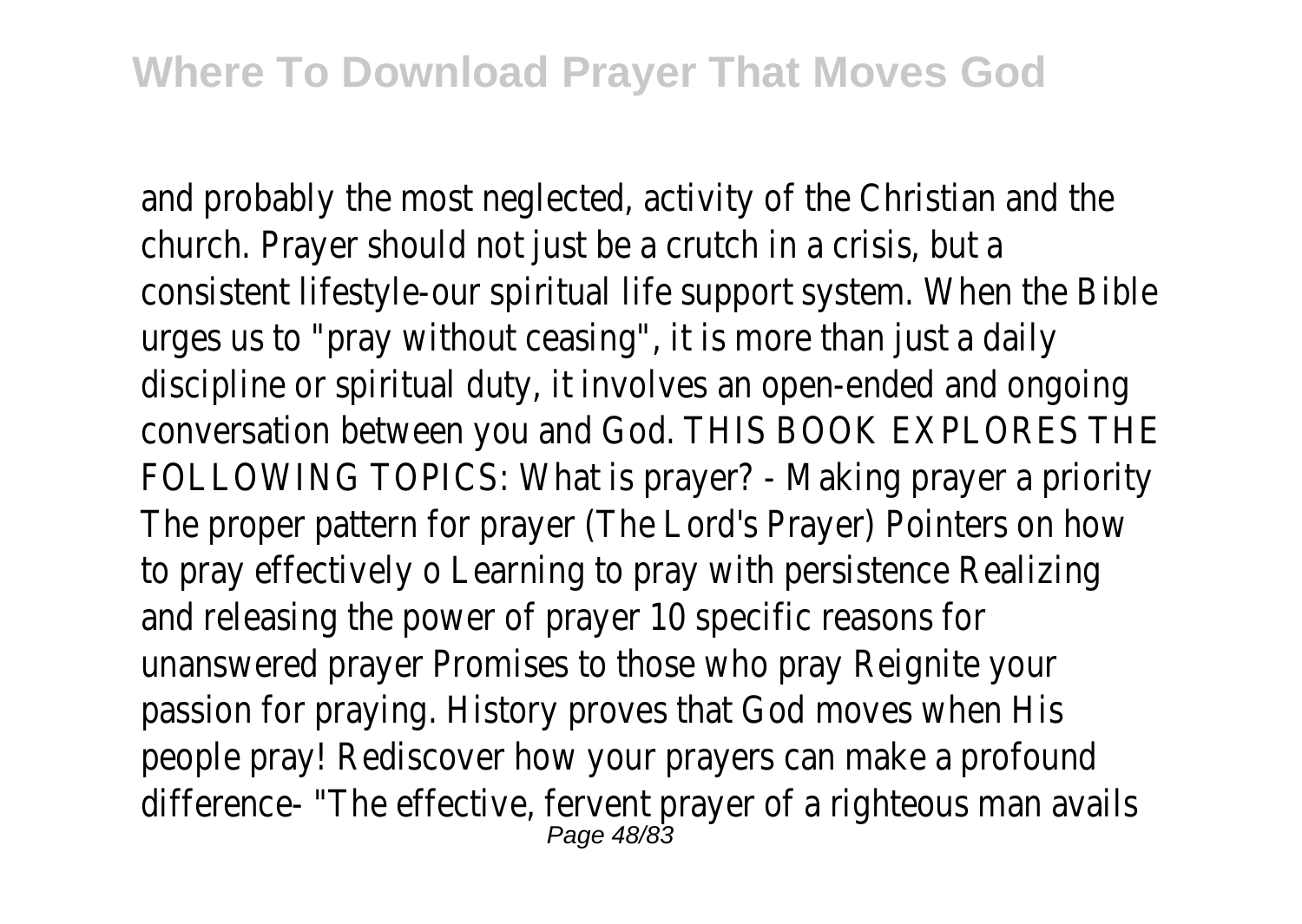much." (James 5:16)"

Have you ever wondered why some people pray in God's will, heart, and timing, yet the desired answers I believe the answer is found in where our prayer place. We must direct our prayer towards the Throne Courtroom of Heaven and not only the battlefield. Courtrooms of Heaven where our answers and breakthroughbe found. When we learn to operate in that realm answers unlocked and released. Christians today k all different kinds of prayers but very few have learnt kinds of prayers but very few to pray Throne Room prayers. The Throne Room is spiritual realm any human being can ever operate the spirit. Prayers made in this realm swings oper the indwelling presence of God Himself. The truth Page 49/83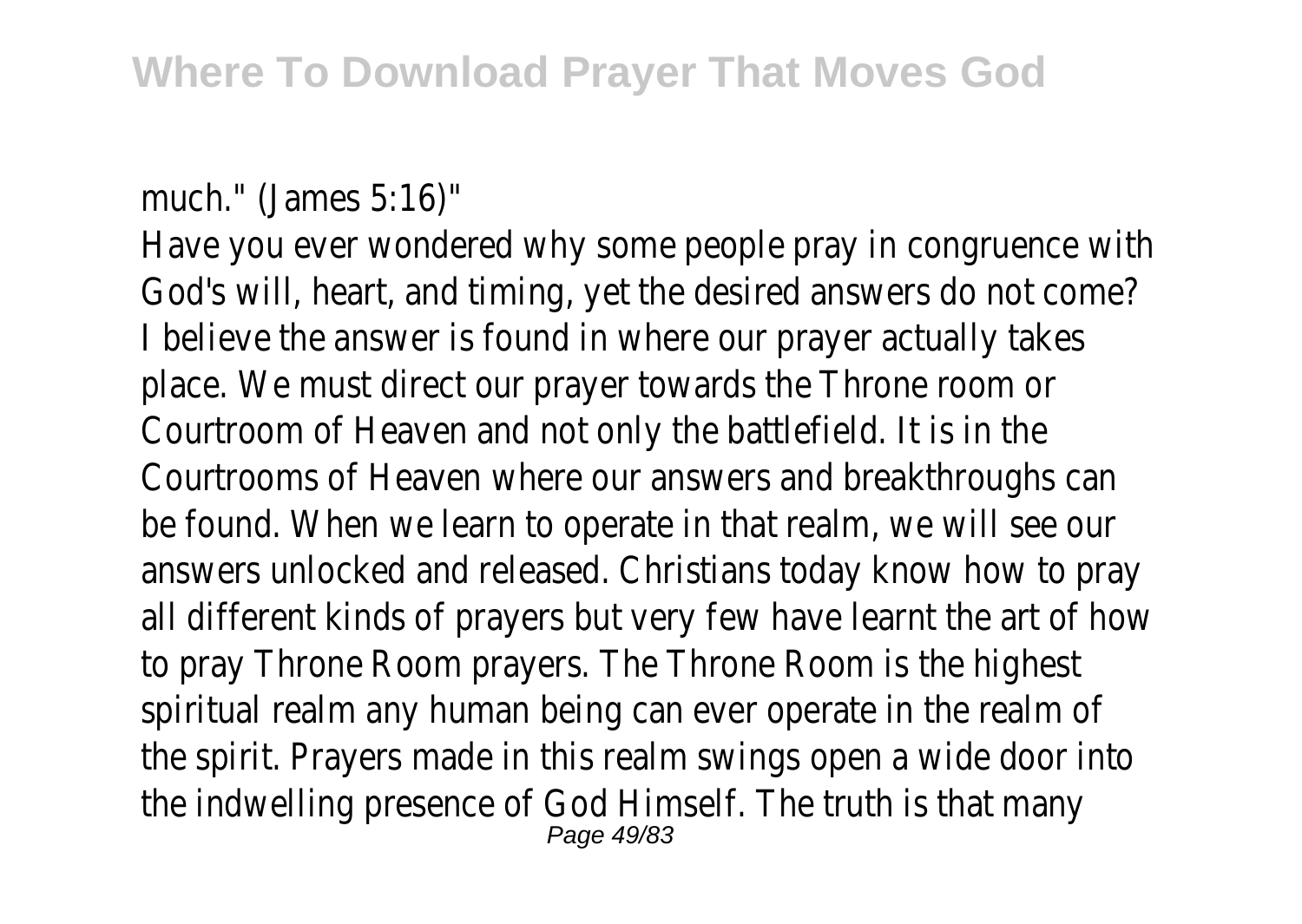prayers are not answered because they never rea Room of Heaven. Heaven is obliged to respond to petition or supplication made within the Throne R publication therefore unveils the reality of praying Room and decodes the divinely coded mysteries and principles, strategies and methods of praying in the Heaven. This publication is a believer's prophetic quide for legislating from the heavenlies. It will teach you the of operating in the courtroom of Heaven. When we battlefield and into the courtroom we can grant ( to fulfil His passion and answer our prayers. We be will use this book to raise up and train a great nu who will comprehend the art of Throne room pray the forefront of the work of the Lord in these last Page 50/83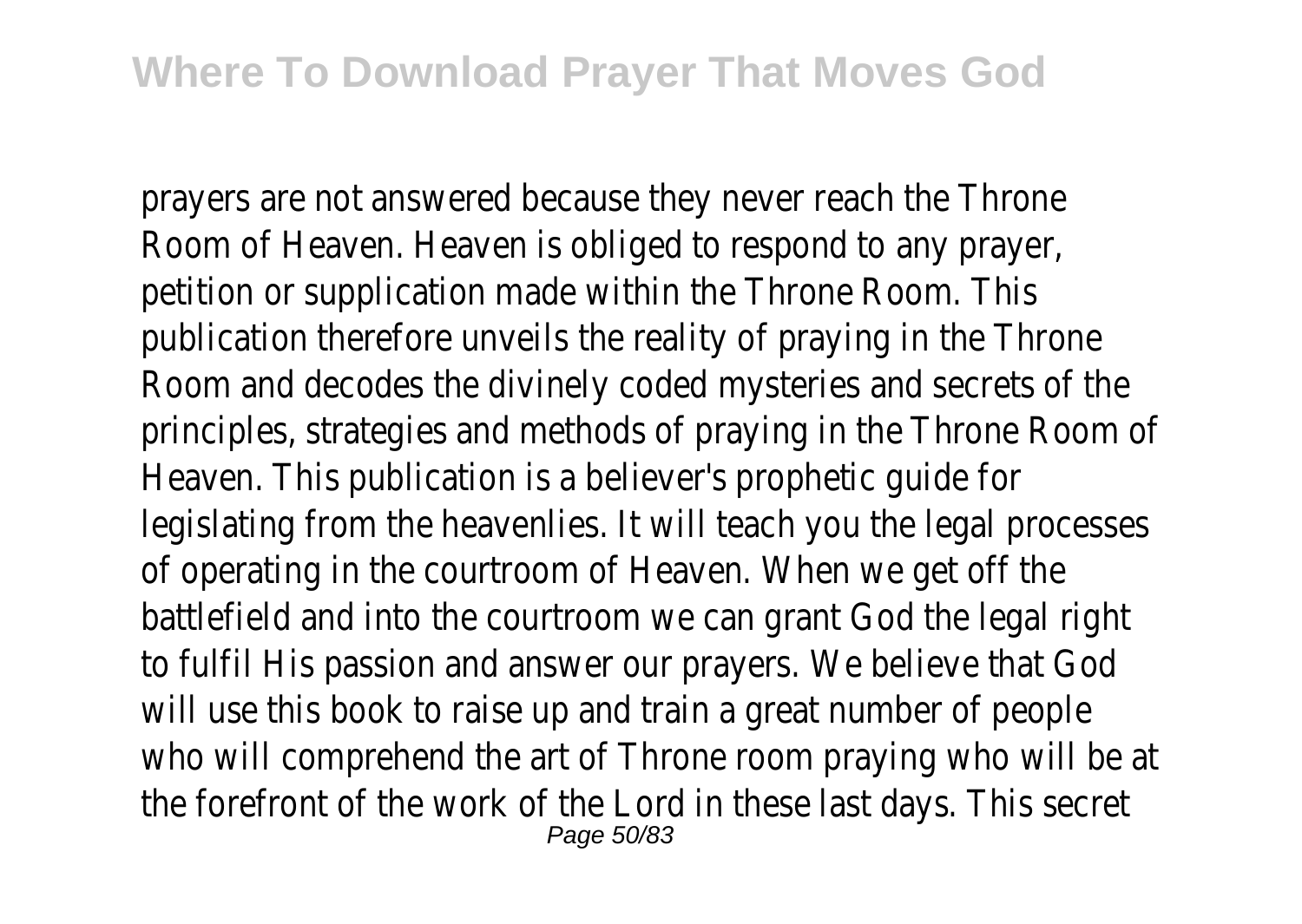of Throne Room prayers is a lantern on the stern believers who want their prayer life to yield result want a miracle or want to perform one, you should be aware the aware of the  $\alpha$ ancient secrets of Throne room that moves heave worth exploring the divine truth that every move been preceded by a great move of prayer. In this God, we are going to first witness a stirring amore fast and pray. It will sweep through every church every nation. Some of God's people may enter the days while some may even enter the prayer closet will culminate in a break out of a heightened degree of signal and signifiant and signifiant and signifiance of  $\frac{1}{2}$ wonders that have never been manifested before Throne Room prayer is the world's greatest untap However, lack of proper teaching of how to pray  $_{\text{Page 51/83}}$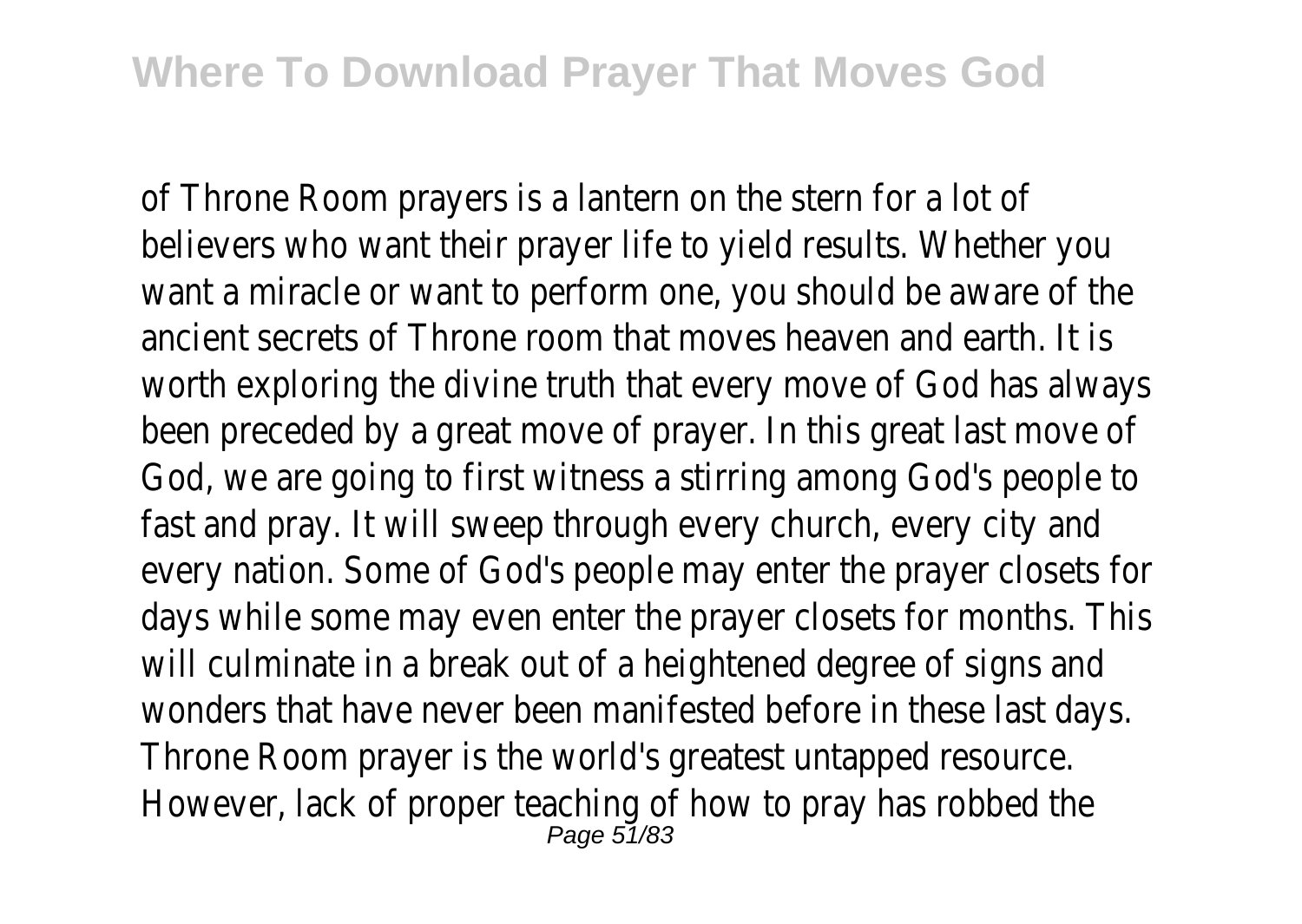church of one of the most important weapons of this reason that in this publication, Apostle Freque reveals the ancient fundamental secrets on Thron dynamics which when understood and meticulous pull you out of 'spiritual bankruptcy', and usher you heights of lucrative 'prayer bank' withdrawals with miracle yields. It will birth a new dimension of pray instantaneously ushers the presence of God, caus and urgently act on behalf of humanity and produ generates answers the instant they are prayed. The exposition and practical anecdotes on how the co accurately mirrors heavenly court room of prayer. expounds on how one can, though a legal and form spiritual transactions, route by route, from Spiritual Page 52/83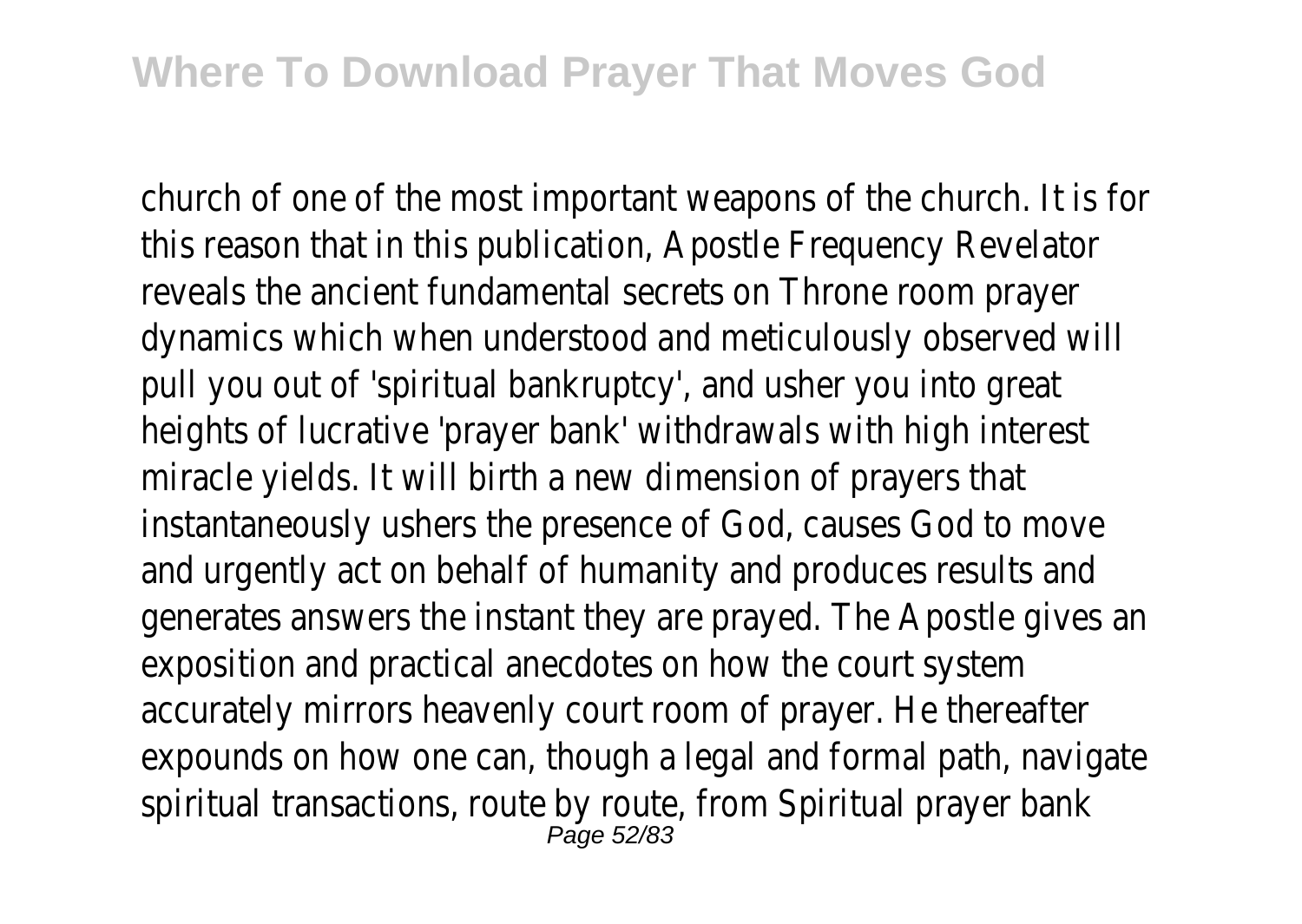deposits right up to the point of successful prayer withdrawals. Included in this publication is the divine can be used to win your specific petition in the H Show up where the accuser of the brethren does win your case! We need to be visiting the Courtro every day. It is the most wonderful place to be are waiting for us there.

If Your Prayer Life is Not Working, Consider Chang Prayers and devotions for the spiritual journey How God Can Use Your Prayers to Move Heaven a Principles for Powerful Prayer

Keys to Receiving Quick Answer

The Daniel Prayer Study Guide

Prayer - a Spiritual Weapon of Mass Destruction Page 53/83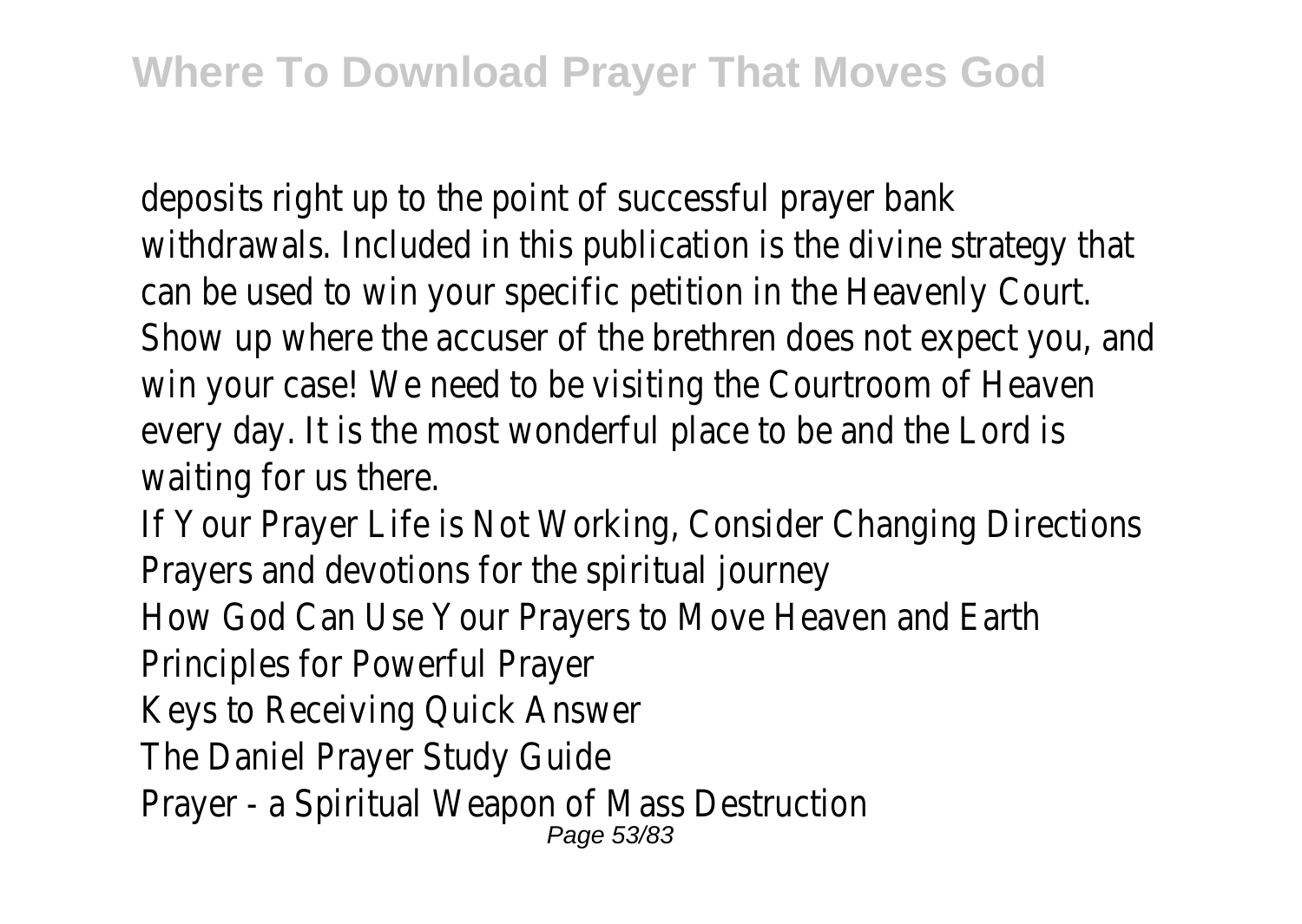No one ever stops being a mom or a dad. So when our children become adults, we still worry about them—and want to care for them. One way we can still care for them is to lift them up in prayer. When we do so, God's love for them—and for us—is unleashed. We are able to replace our concern with a love that comes from the heart of God. Our Father moves mountains of worry and discouragement, leaving new refreshment and delight in its place. This book is designed for parents who want to pray for their adult sons and daughters with the kind of power that makes a real difference in matters of the heart. This book: Gives parents hope, encouragement, and a renewed commitment to pray and to relate lovingly to their adult sons and daughters. Addresses the desire to be a better parent and shows how parents can best pray for specific needs. Provides questions for reflection and sharing at the end of each chapter as Page 54/83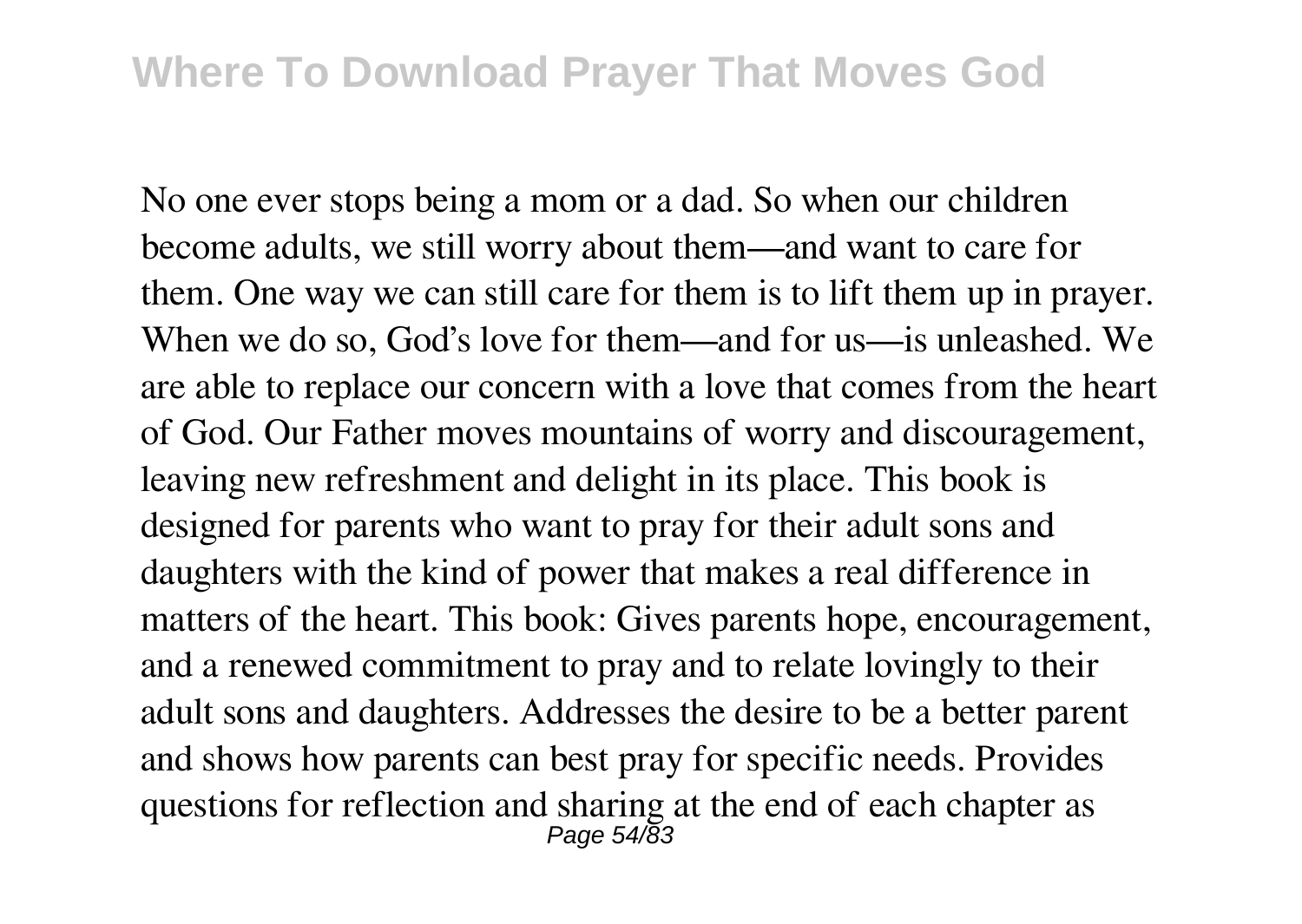well as instructions for a particular prayer skill that will help readers grow as a loving parent.

Bestselling Author Inspires Prayer for the Impossible Called foundational, revolutionary, illuminating, and motivating, Intercessory Prayer continues to be a classic work after more than 20 years. This rich, biblical teaching is full of fresh insights showing how vital our prayers are and how God has always planned to work in partnership with us through prayer. As Dutch explains the nuts and bolts of prayer with wisdom, gentleness, and humor, readers will find inspiration and courage to pray for the impossible--and the persistence to see prayers to completion. A workbook and 8-session DVD are also available, making this book ideal for small groups, church classes, or individuals who want to go deeper on their own. Prayer is how we communicate with God: a personal, spiritual Page 55/83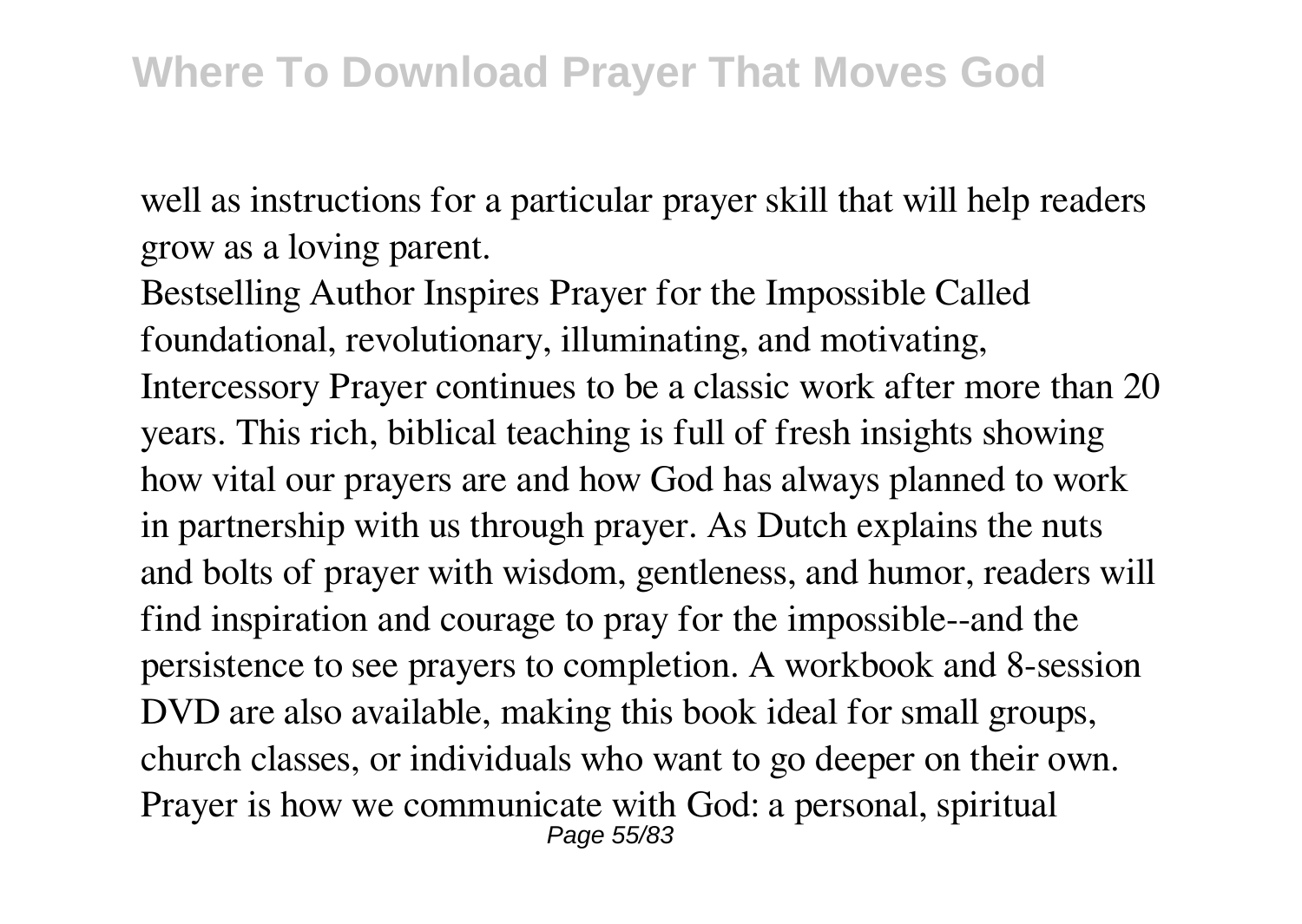exchange. Whether you pray out loud while kneeling or pray silently in your heart, God hears your prayer. God knows who you are. So when you pray, be yourself. Be sincere. Be Honest. But most importantly, remember that prayer is a conversation. No day can be boring when God is in it, and God is in all our seemingly insignificant moments in life. (see Psalm 37:23). Prayer should be like breathing. Prayer enables us to not simply be victims of this world, but to instead be victors. We can move heaven and earth with our prayers, because prayer moves the hand of God on our behalf. If God answered all your prayers this week, would it just change you, or would it change the world around you? Because our God is a big God, we should concern ourselves with the bigger picture. We serve a God who has said, "Listen! The LORD's arm is not too short to save, nor is his ear too deaf to hear you call." (Isaiah 59:1) Jesus Page 56/83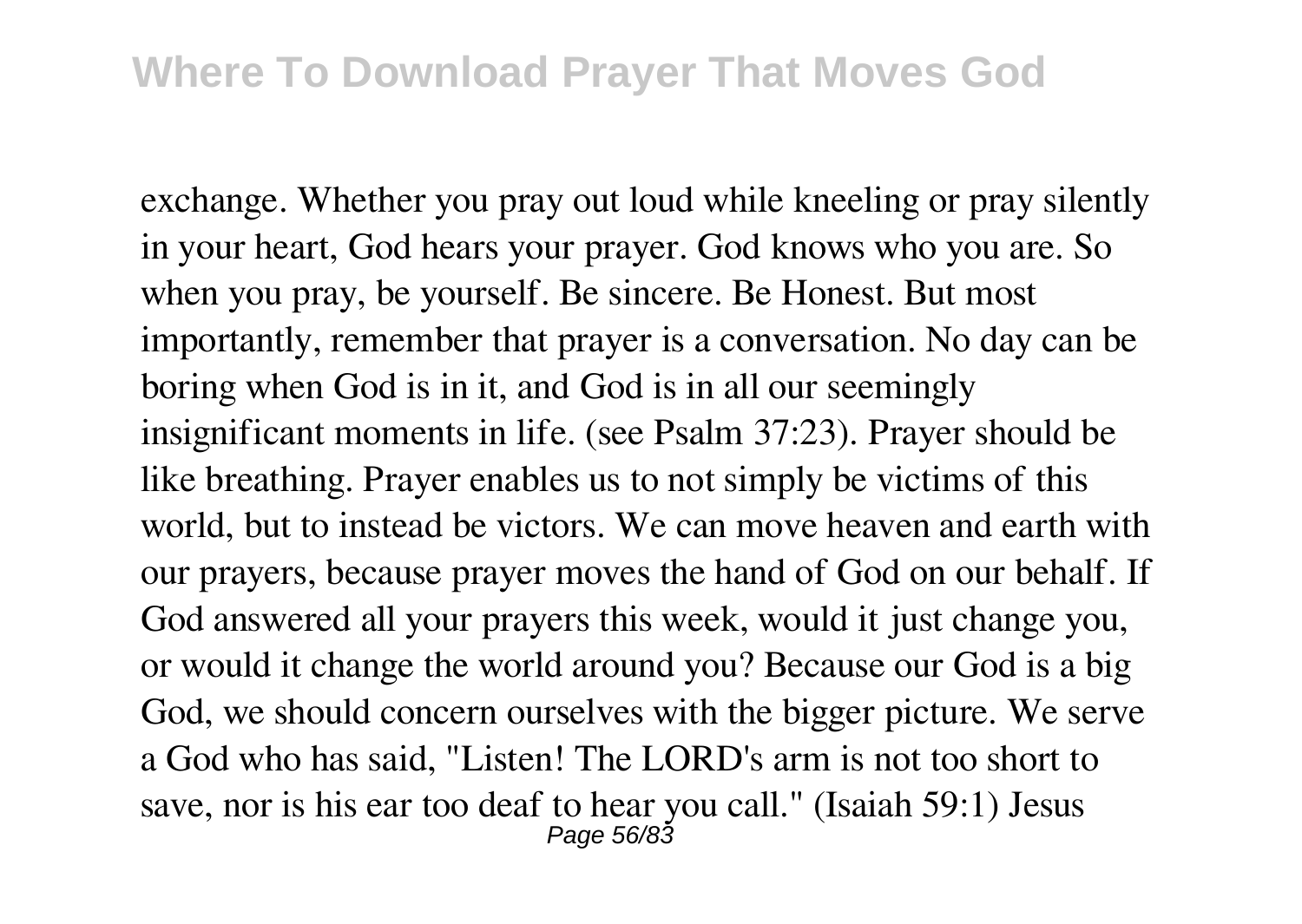taught saying, "I tell you the truth, if you had faith even as small as a mustard seed, you could say to this mountain, 'Move from here to there,' and it would move. Nothing would be impossible." (Matthew 17:20)We serve a mountain moving God! A God who does impossible things on a regular basis. When is the last time you prayed for something as impossible as moving a mountain? Join this Journey with me and some Powerful ladies as we share our story on how we prayed, why we prayed, and the prayers that we prayed & God moved on our behalf. You have to understand that God answers prayers & it doesn't take years....!It's okay if you haven't prayed in a very long time. God is still longing to hear from you. Here is your moment to Reconnect with God, (like we do in relationships) pray & watch God move.<sup>!</sup>

Prayer is an important spiritual discipline, yet for many, it can be Page 57/83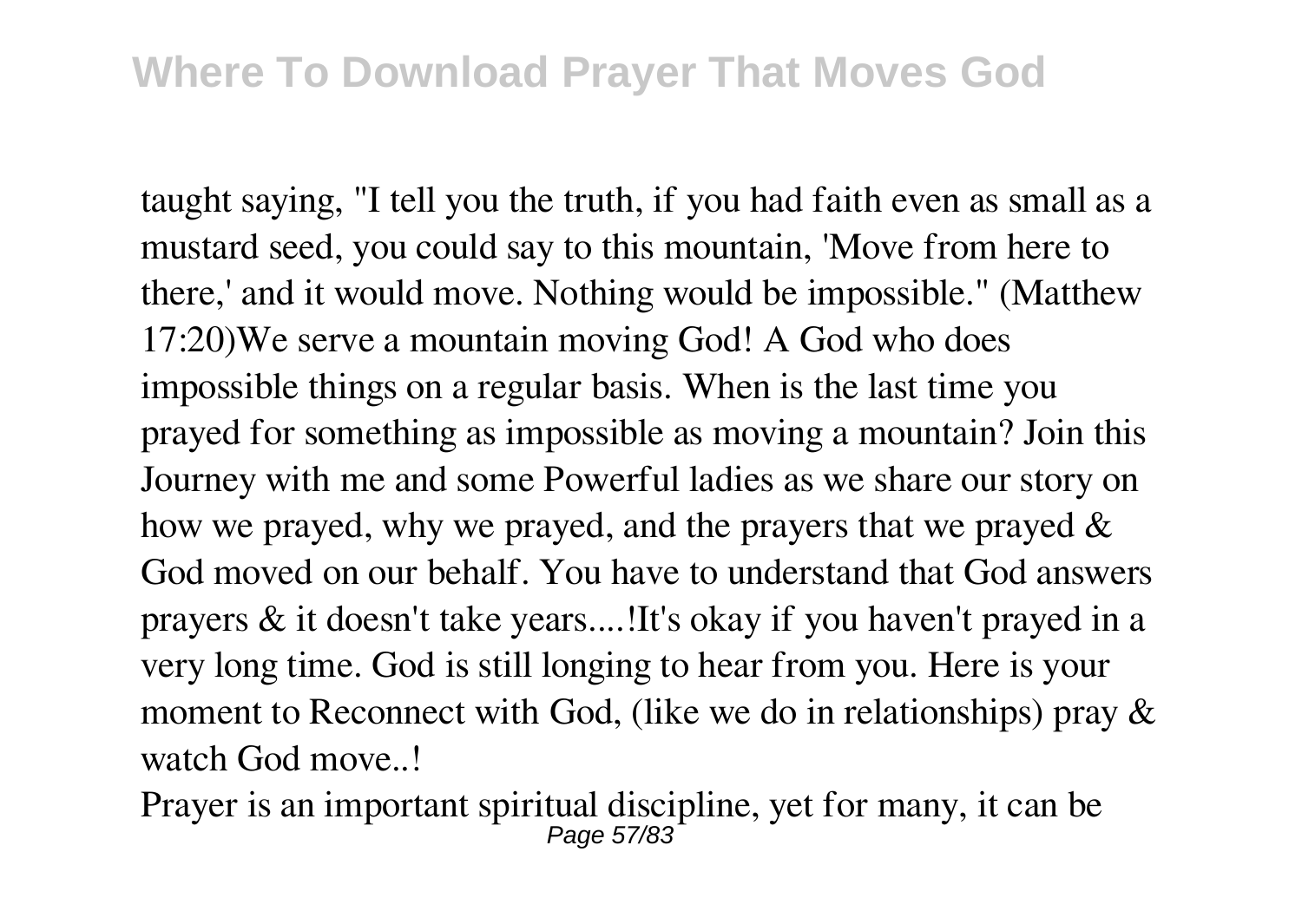either confusing, intimidating, or not well understood. On a popular level, prayer is commonly seen as a means to an end—asking and receiving from God. But is there much more to prayer? In Touching God: Discovering Prayer that Moves the Heart of God, you will discover a new dimension of prayer—one that will deepen not only this important spiritual discipline in your life, but also your relationship to God. This book will help you transform your prayer life from spiritual duty, to one that will touch the very heart of God, and when we touch the master's heart, we experience the power of prayer in unimaginable ways.

Prayers That Move Mountains

Learning How to Pray Effective Prayers that Get Answered Praying for Our Adult Sons and Daughters

Higher Ground, Deeper Truth

Page 58/83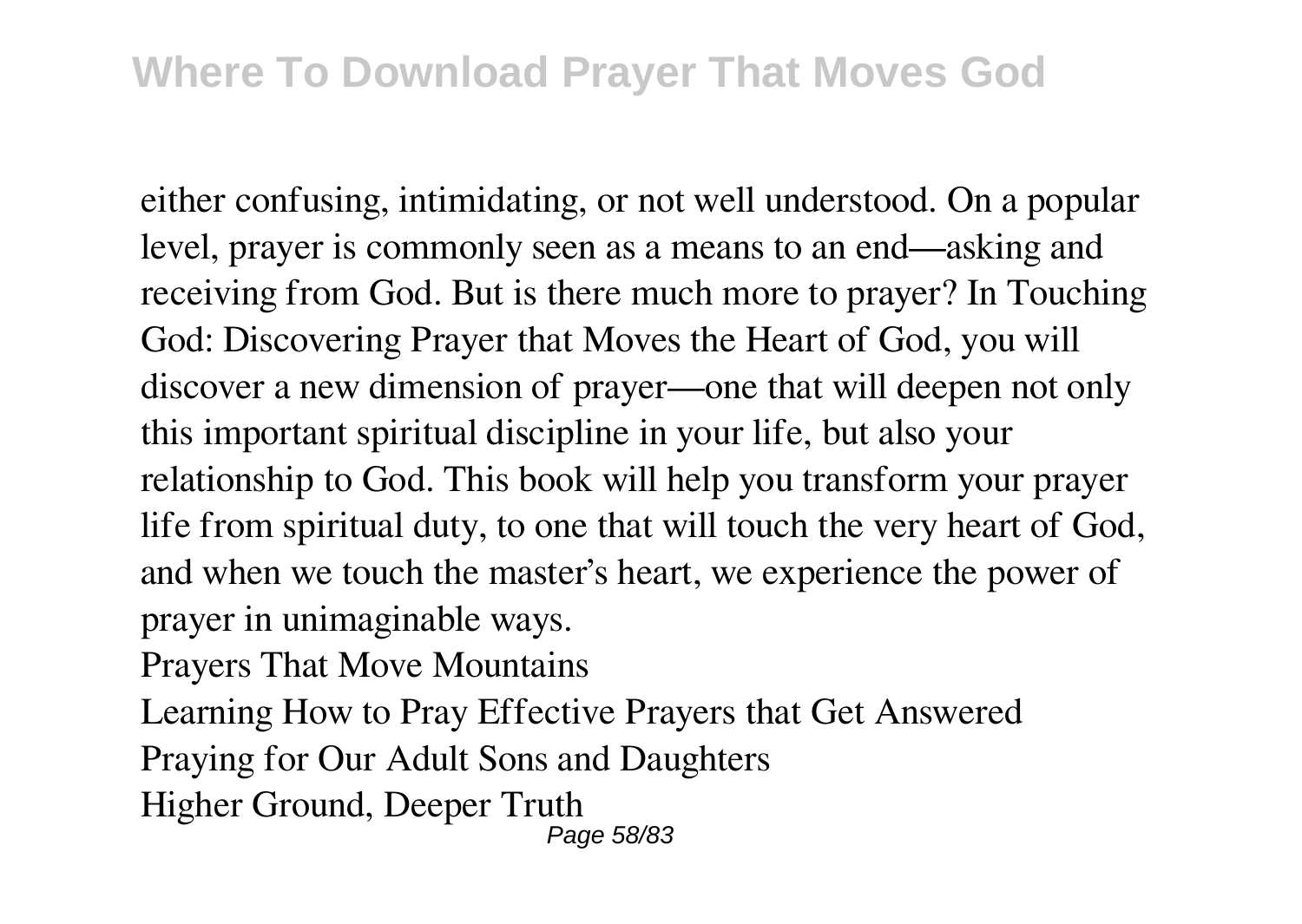We Pray and God Moves The Prayer That Moves the Hand of God Equipped *"[Prayer] has been the theme of prophets and apostles, and of all good people in all ages of the world..." Where God has worked, the people have prayed. Hannah pleaded for a son and received Samuel. Elijah called on God and saw fire come down. Paul and Silas prayed and the prison shook. Why do some prayers move mountains and others, barely stones? In Prevailing Prayer, one of the greatest evangelists of all time explains the elements*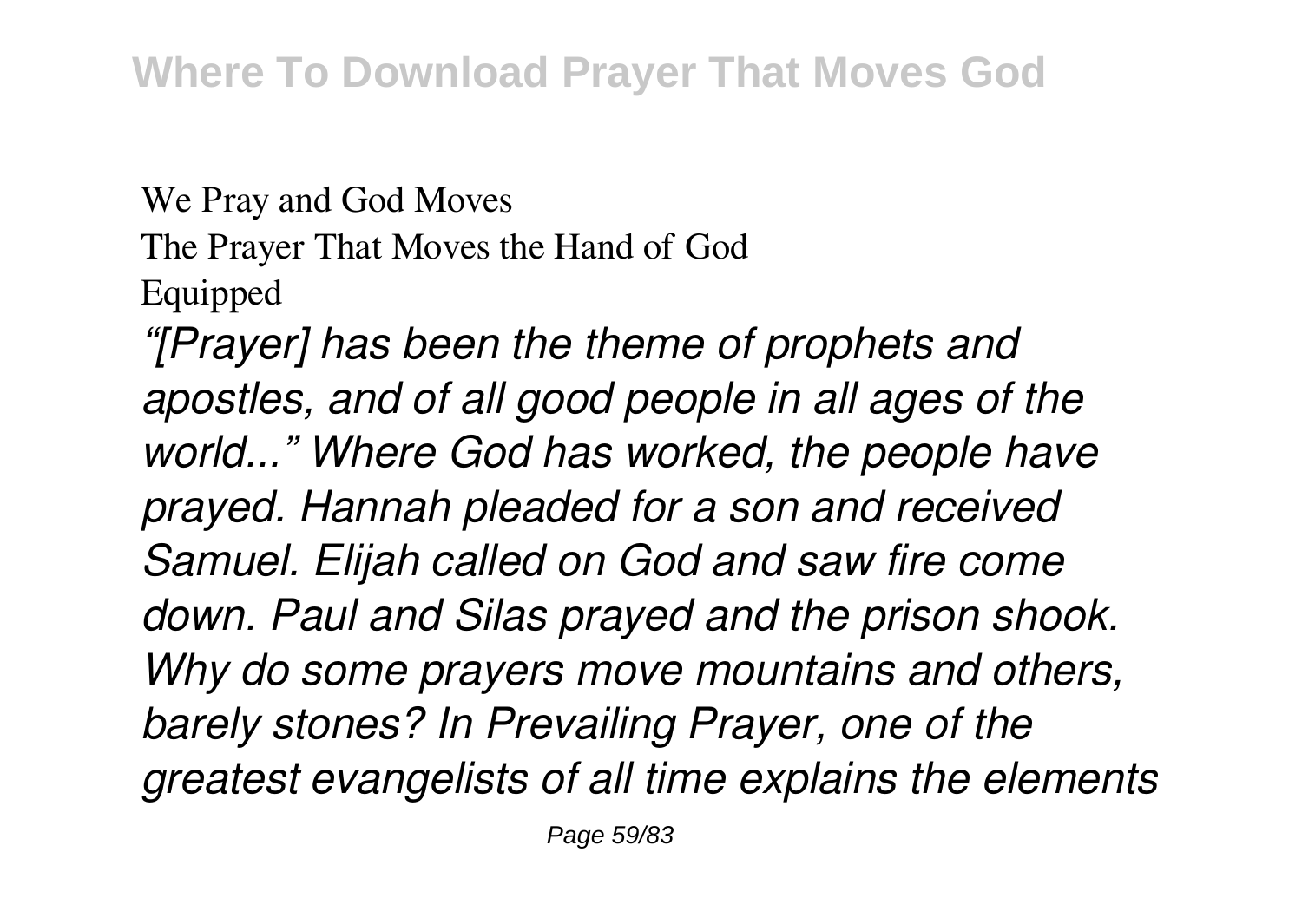*of biblical, powerful prayer. A treasure trove of stories and illustrations, it will renew your desire to pray and guide you in best practices. For those who wonder where the power is, who long to see new spiritual depths, who need reminding that God can change a life, Prevailing Prayer is inspiration to pray humbly and often—to seek by prayer to "move the Arm that moves the world." There are certain books everyone should read… Moody Classics. What is the one thing that "puts God to work"? Prayer! In response to His children's prayers and petitions, God has promised to answer, to do, and to* Page 60/83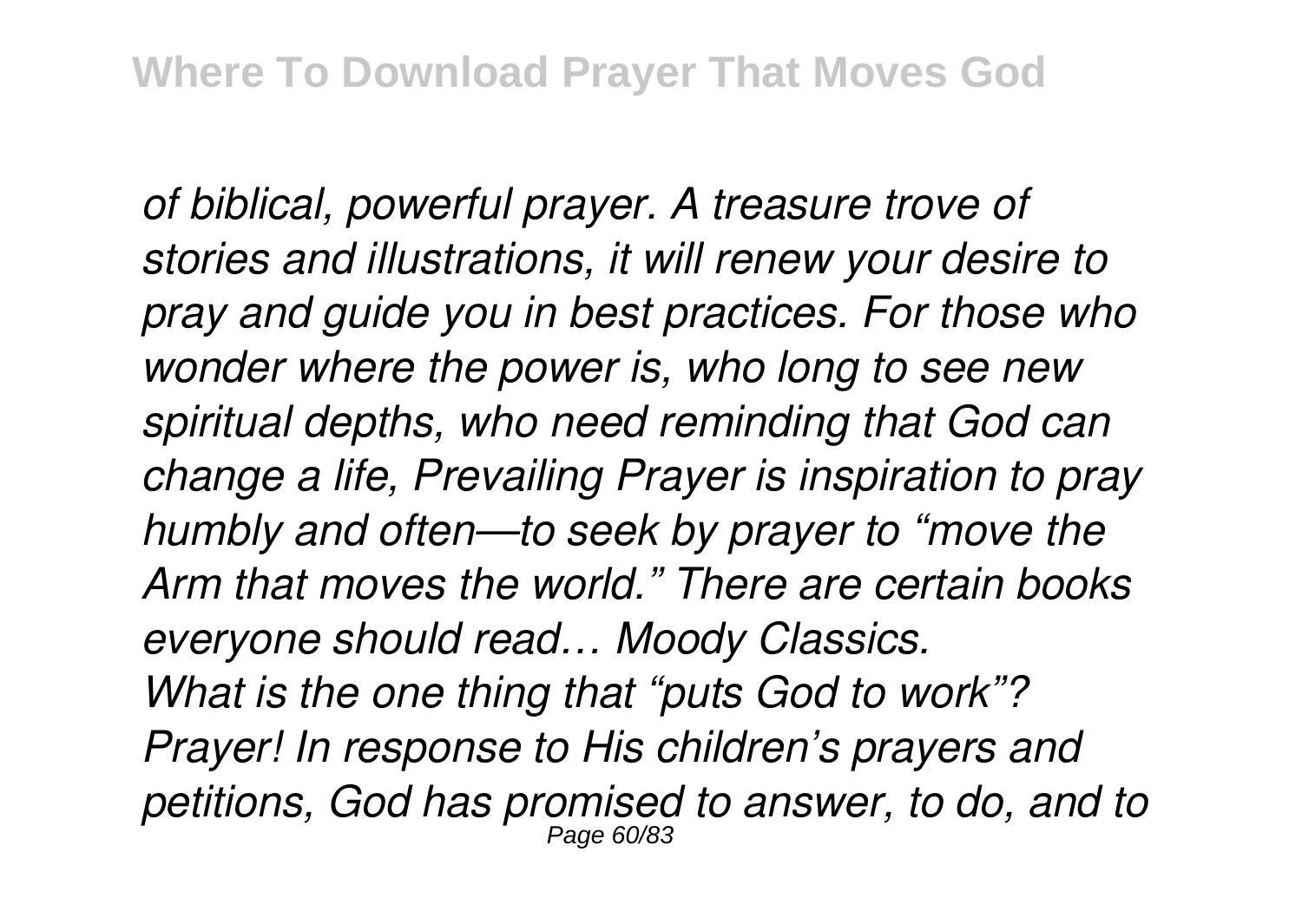*give us "all things whatsoever." E. M. Bounds expounds on God's need of people who pray. He explains why prayer moves God to act, how busyness in church activities can hinder prayer, why Jesus could not dispense with prayer, how the early apostles gave themselves to prayer, and why prayer is essential in God's kingdom. Includes inspiring sketches of the prayer lives of dedicated Christians, such as David Brainerd, George Müller, and Jonathan Edwards. This journal edition includes room for readers to reflect and add their own prayers.*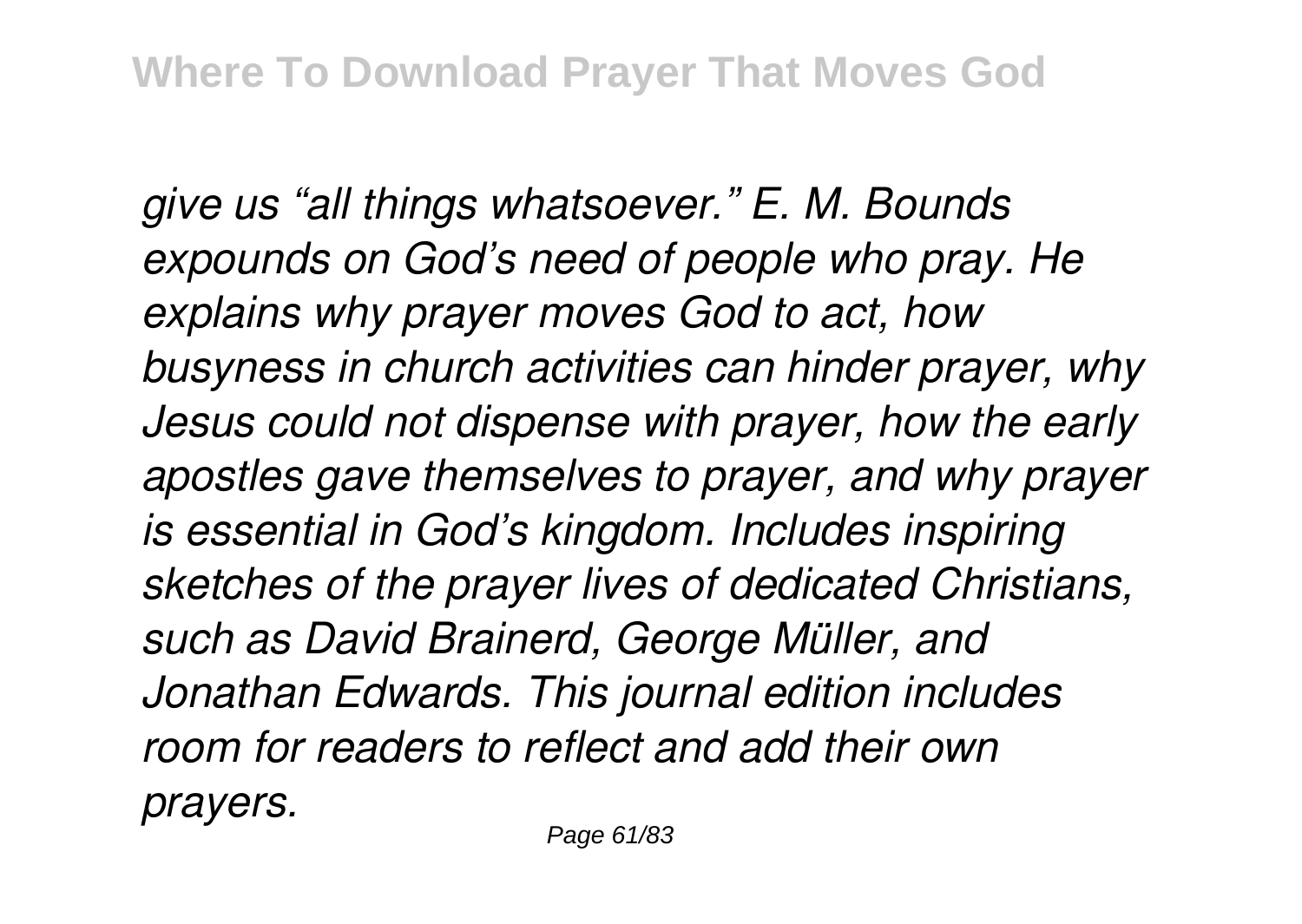*Almighty God in the Name of Jesus and feel the anointing of Holy Spirit. This book was inspired by Almighty God through the Holy Spirit in the Name of Jesus to take the Holy Scriptures from the Books of Ephesians, Colossians, Philemon, and Philippians and use them as a basis for prayer foundation. Praying the Holy Scriptures is praying the Will of God, which is extremely powerful. Did you know Almighty God's breath is on each page of the bible? Have you ever wondered how to pray the Holy Scriptures? Do you know someone who can pray prayers that touch your heart? Do you want to grow* Page 62/83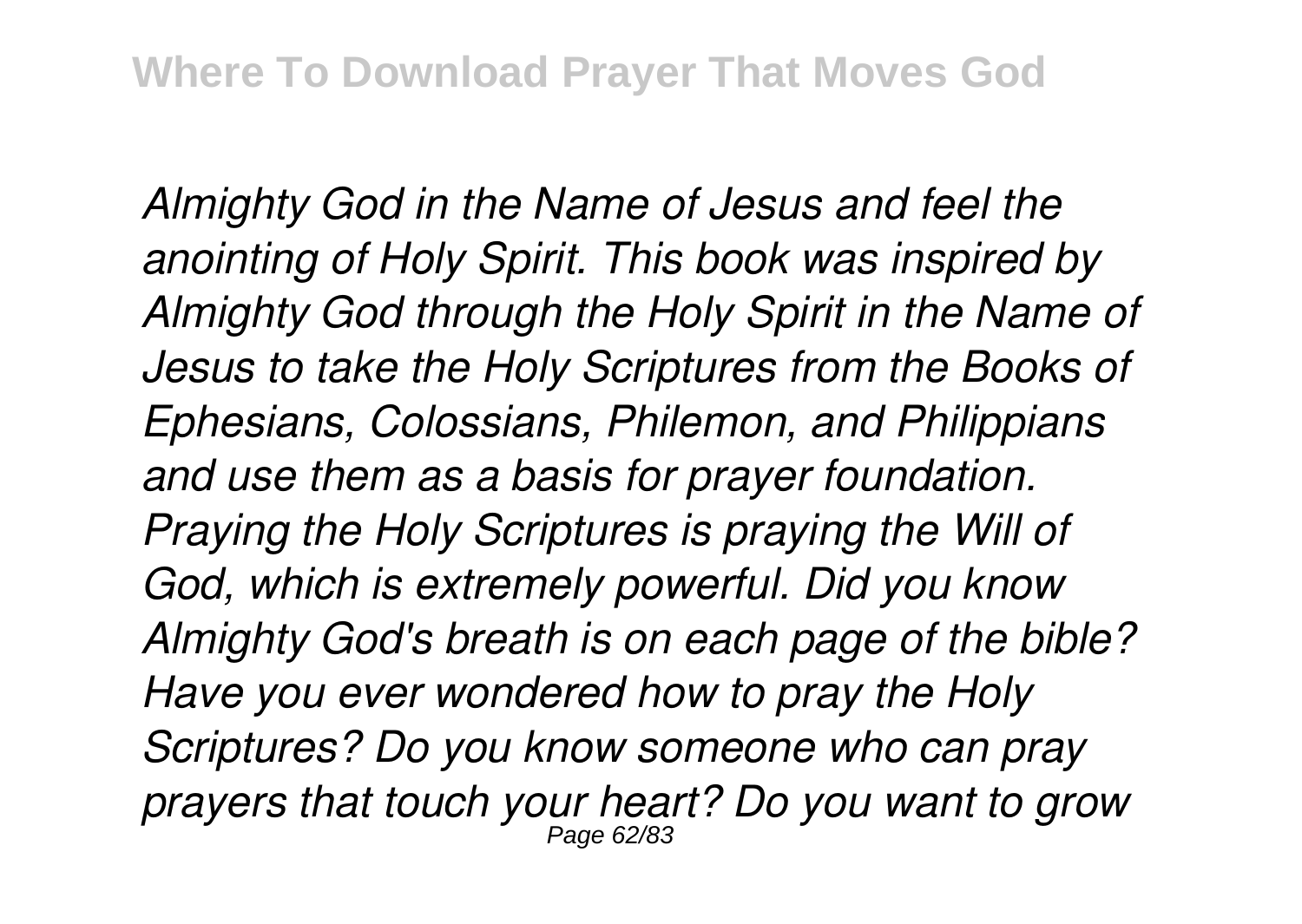*in a relationship with Almighty God and pray His Will to be done on earth as it is in heaven? If so, this book is for you. Today and in the days ahead, we will need to pray more for ourselves and to intercede on behalf of others. Prayer moves the Hand of God. We need to have God's blessings, health, healing, wholeness, safety, protection, provision, wisdom, discernment, knowledge, understanding, guidance, direction and all His promises upon our lives, those we love, the Body of Christ, all leaders, local and across the globe. The decisions (or lack thereof) that leaders make in the Seven Mountains of Society -* Page 63/83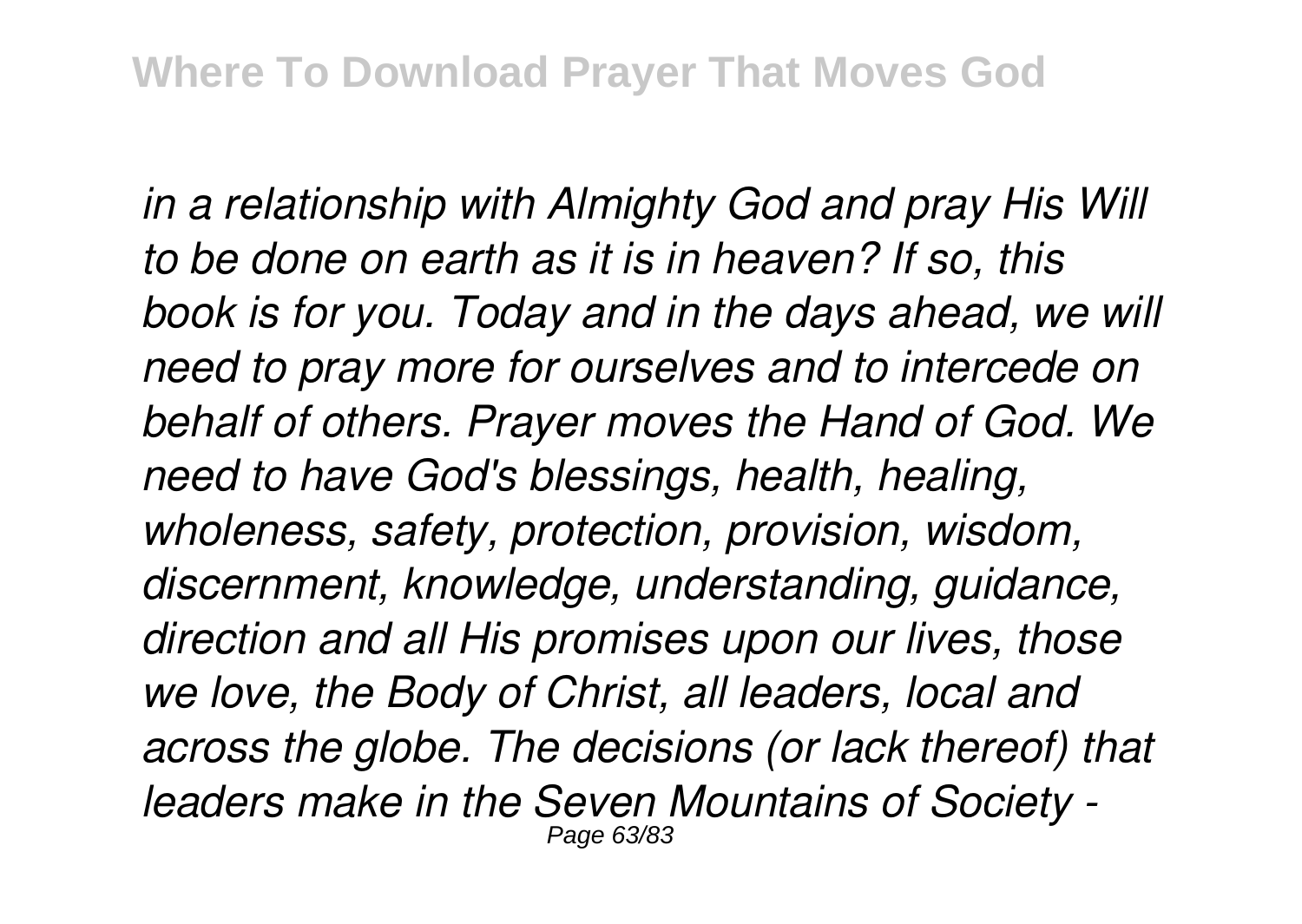*(Government, Media, Arts and Entertainment, Business, Education, Religion, and Family) affect everyone throughout the whole world, even extending to future generations. Absence of prayer allows the enemy to gain ground, but our prayers can expand our territory and take back all that has been lost and stolen, giving us back even more in Jesus' name. Shouldn't that be something every believer in Christ would want? Therefore, we need to pray for our bloodline, our future descendants, the Body of Christ and leaders throughout the world because in the days ahead, gross darkness will* Page 64/83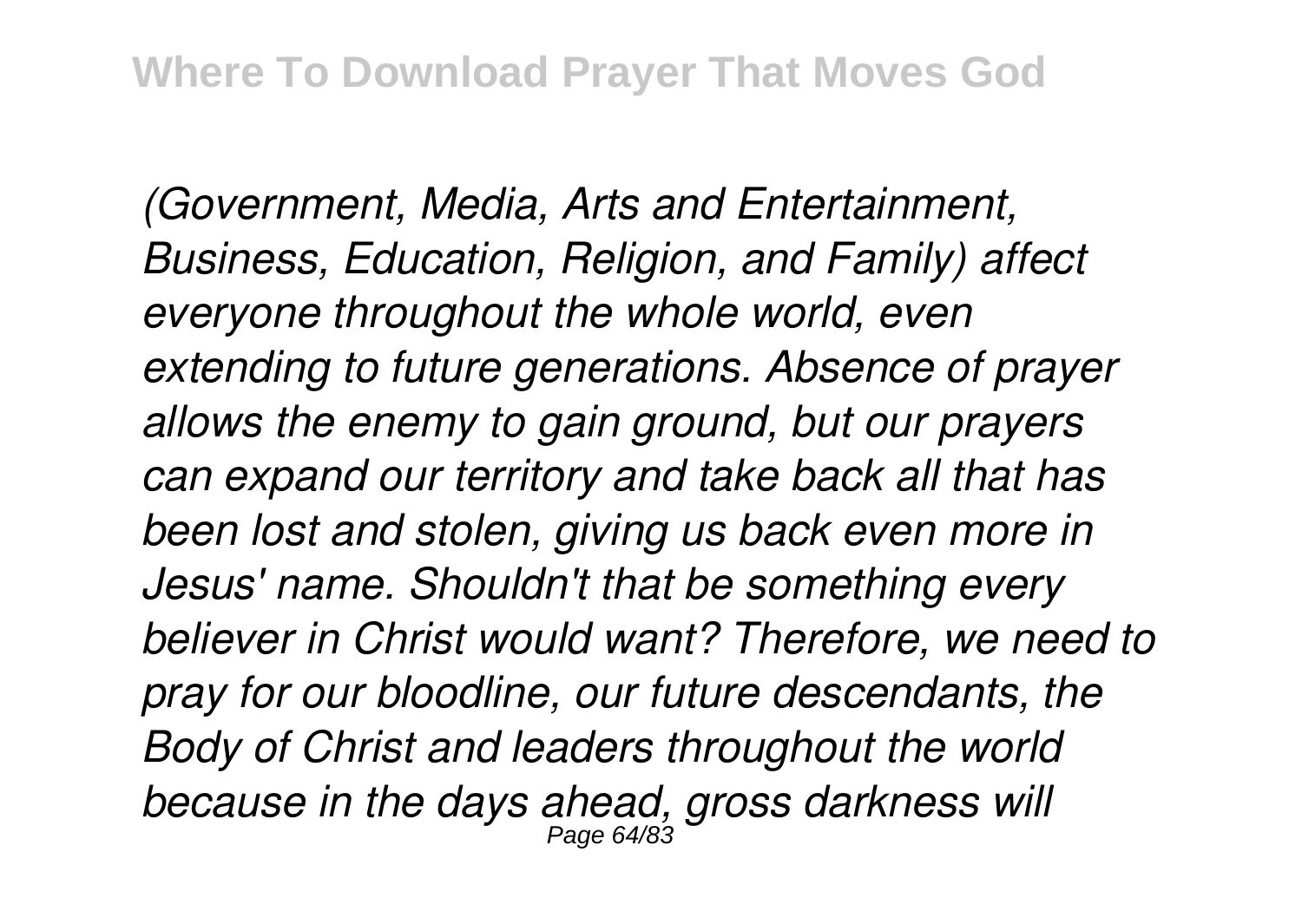*cover the earth. We need to be holy ambassadors for Christ, doing our part by taking action and praying. We need to know what the Bible says, what our part is and take action to do what God asks of us. After all, it should be the desire of every person to want to hear the beautiful words when they meet with Almighty God face-to-face and hear "Well done, good and faithful servant!" (Matthew 25:23). Nothing else will do.*

*The Complete Works of Zacharias Tanee Fomum on Prayer (Volume 4) contains the following books: 1) Revolutionary Thoughts on Prayer (Volume 3) 2)* Page 65/83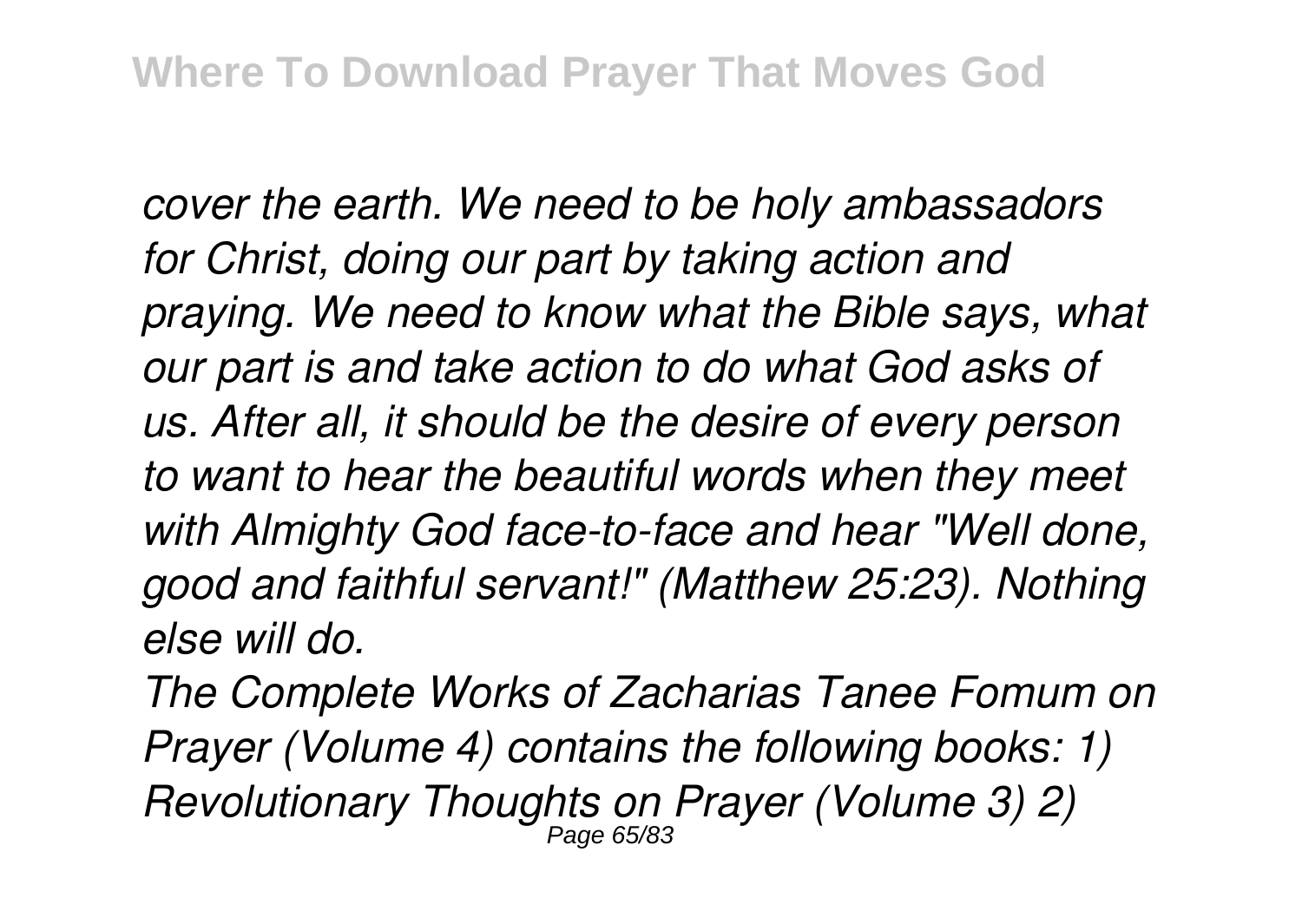*Women of the Glory (Volume 1) 3) The Centrality of Prayer 4) Revolutionary Thoughts on fasting 5) From His Prayer Files "Life-Changing Thoughts on Prayer" (Revolutionary Thoughts on Prayer) will produce a revolution in your life concerning your personal prayer vision. It will bring you to see the inadequacy of your perception of prayer. It will push you to want to know and to experience prayer with the author as He travels with Christ around the world in the School and Ministry of Prayer. Women of the glory, such as, in this case, Anna the prophetess, come into the scene to demonstrate that you cannot* Page 66/83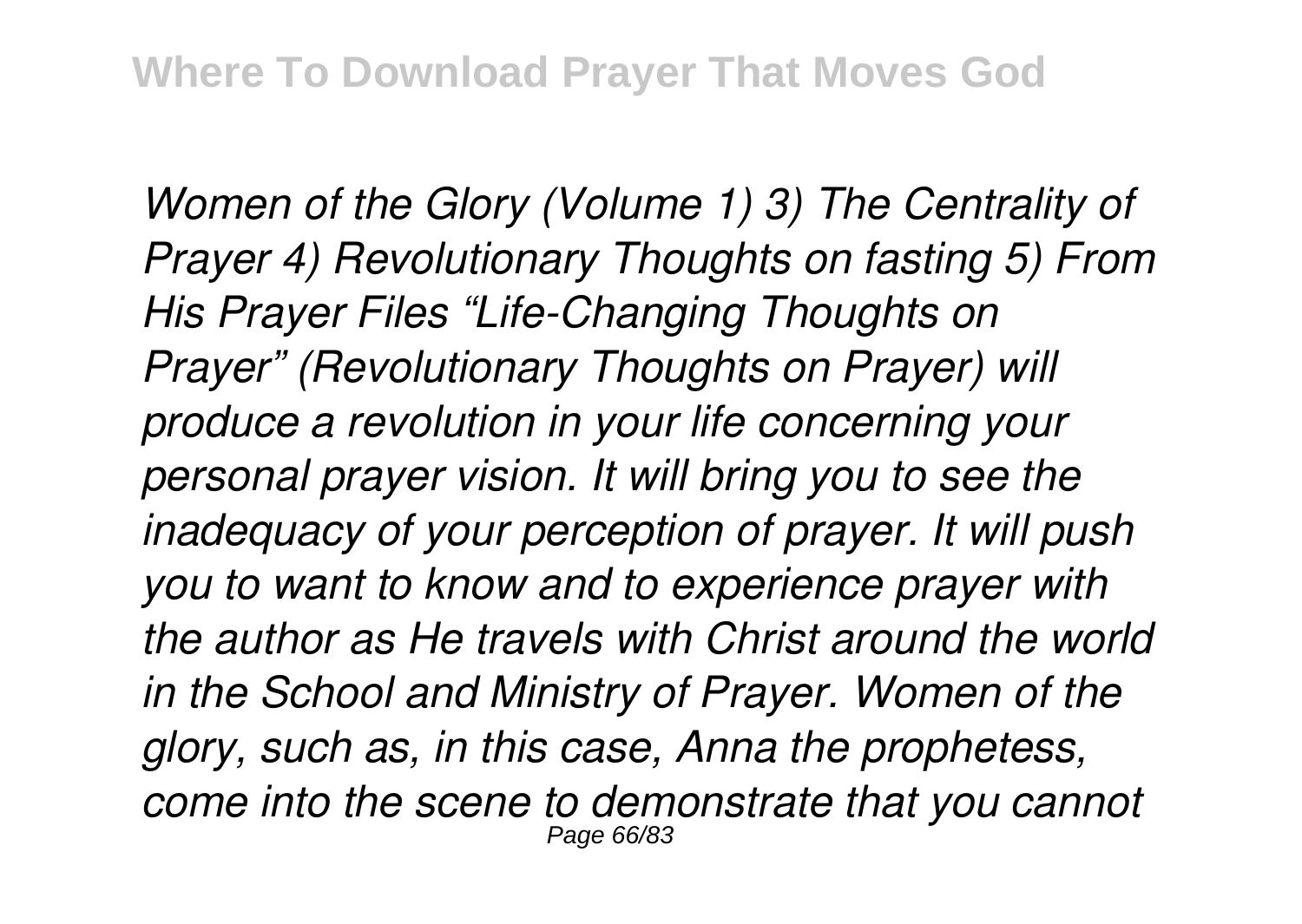*love the Lord deeply and not be a person of prayer. The place of prayer is the place where the deepest love for the Lord is expressed. A lover who does not live a life of deep and desperate prayer is not a lover, but a liar. A lover who does not habitually go away from the din and dance of the world to commune with his Lord in prayer is not a lover, but a theoretician. The centrality of prayer cannot be overemphasised. Every work of God that is started continued and perpetuated without prayer may end up being a work of the enemy. Prayer must be at the centre of every work of God that will endure. That* Page 67/83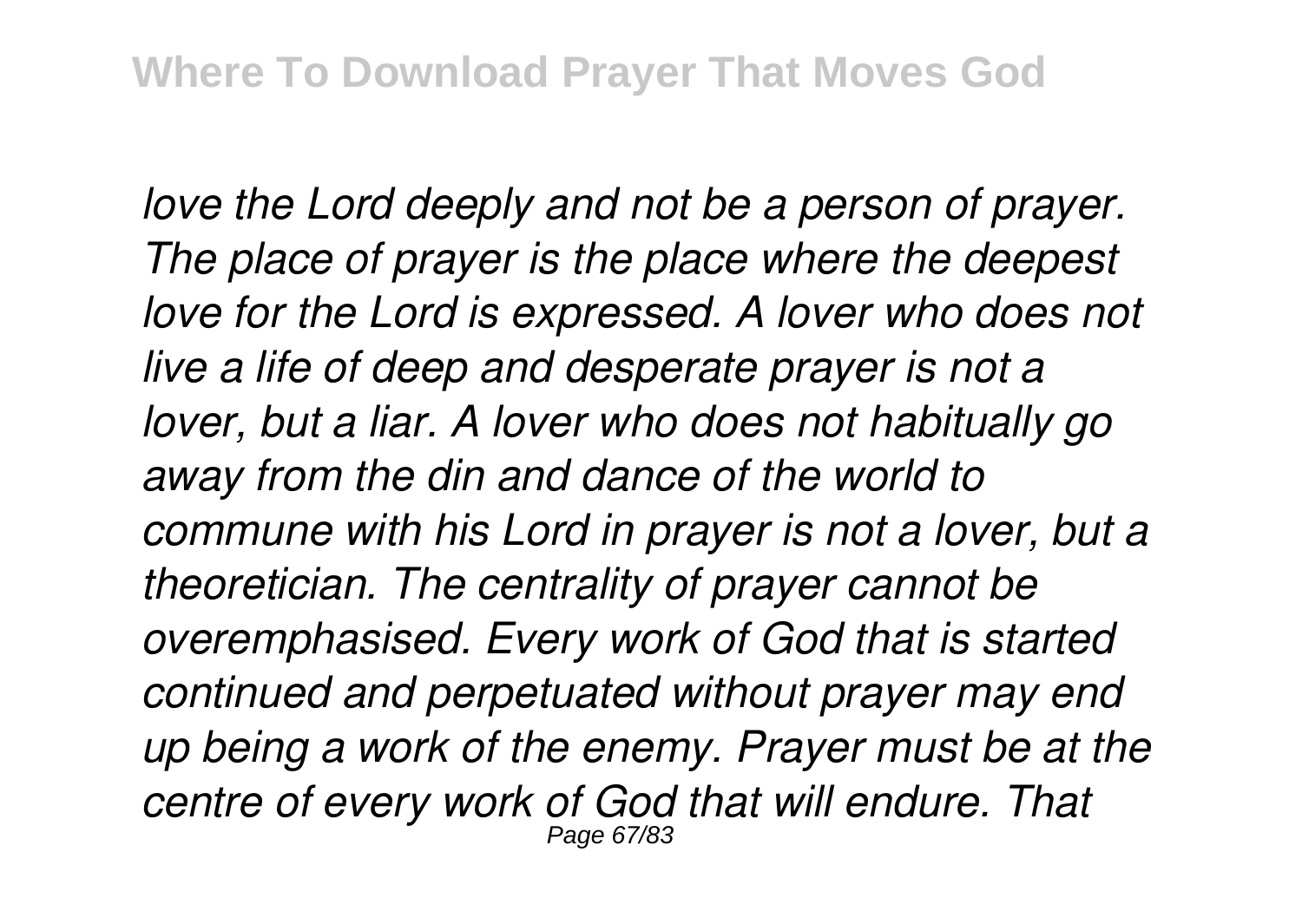*work is begun in prayer, continued in prayer, sustained in prayer, and finished to completion in prayer. While prayer is central to the accomplishment of God's purposes, fasting is an acute weapon that the enemy dreads the most. An empty stomach in the presence of God gnaws, paws and gores the enemy terribly. It moves God and the hosts of heaven to siege the enemy, dismantle his setups, confound his counsel and release captives from their hands. In this volume, you will travel through time with the author in his prayer life. You will experience the daily prayer habits that have* Page 68/83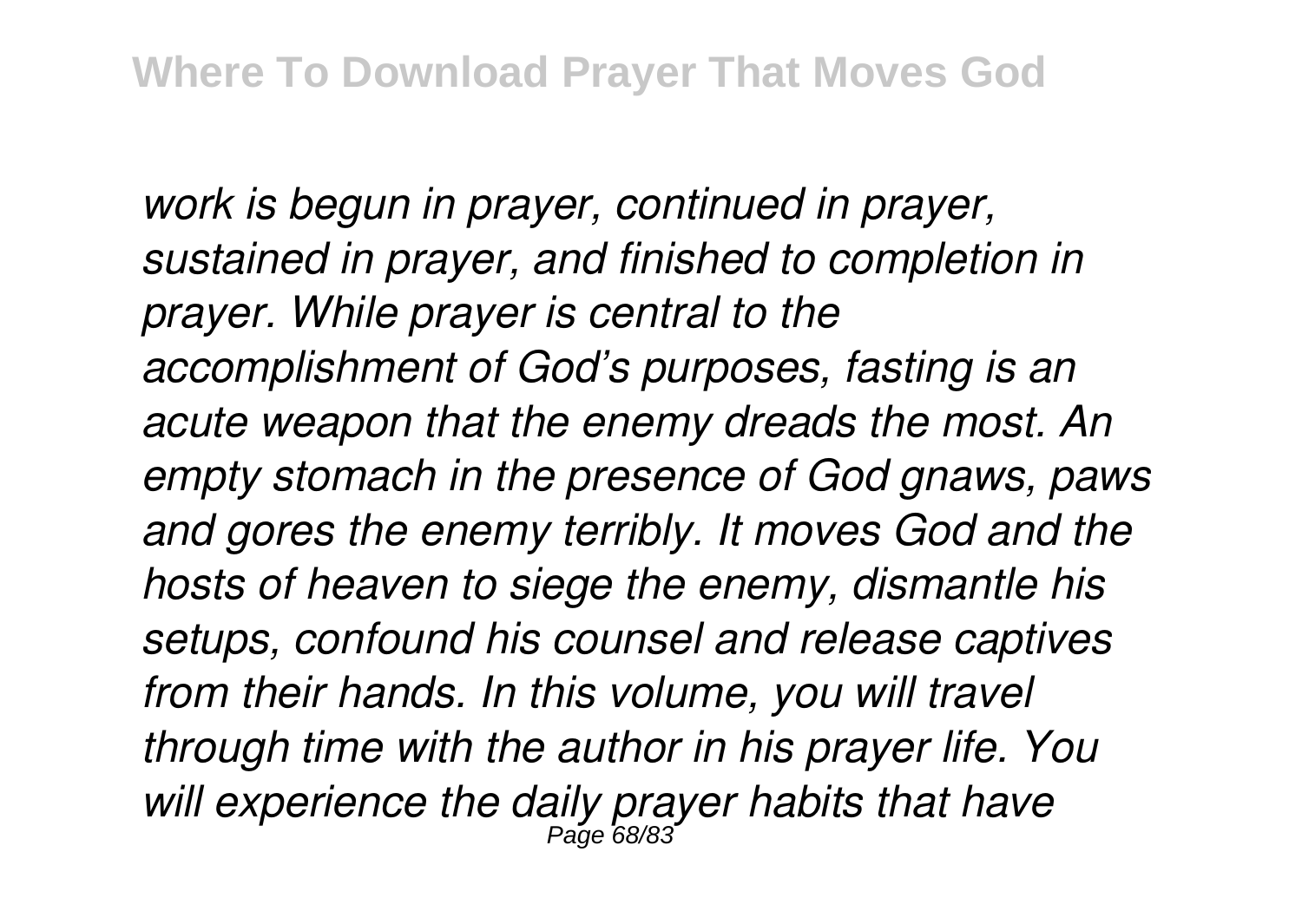*been cultivated with time. We send this fourth prayer volume out with a cry to the Lord that He should use it to lead the saints into practical praying and fasting, and that prayer should, long, at last, take its central position in the life, affairs, and destiny of every believer in Christ. Before God in Prayer The Jesus Way to Influence Prayer Moves God Meditations of a Christian Hedonist Desiring God A Better Way to Pray* Page 69/83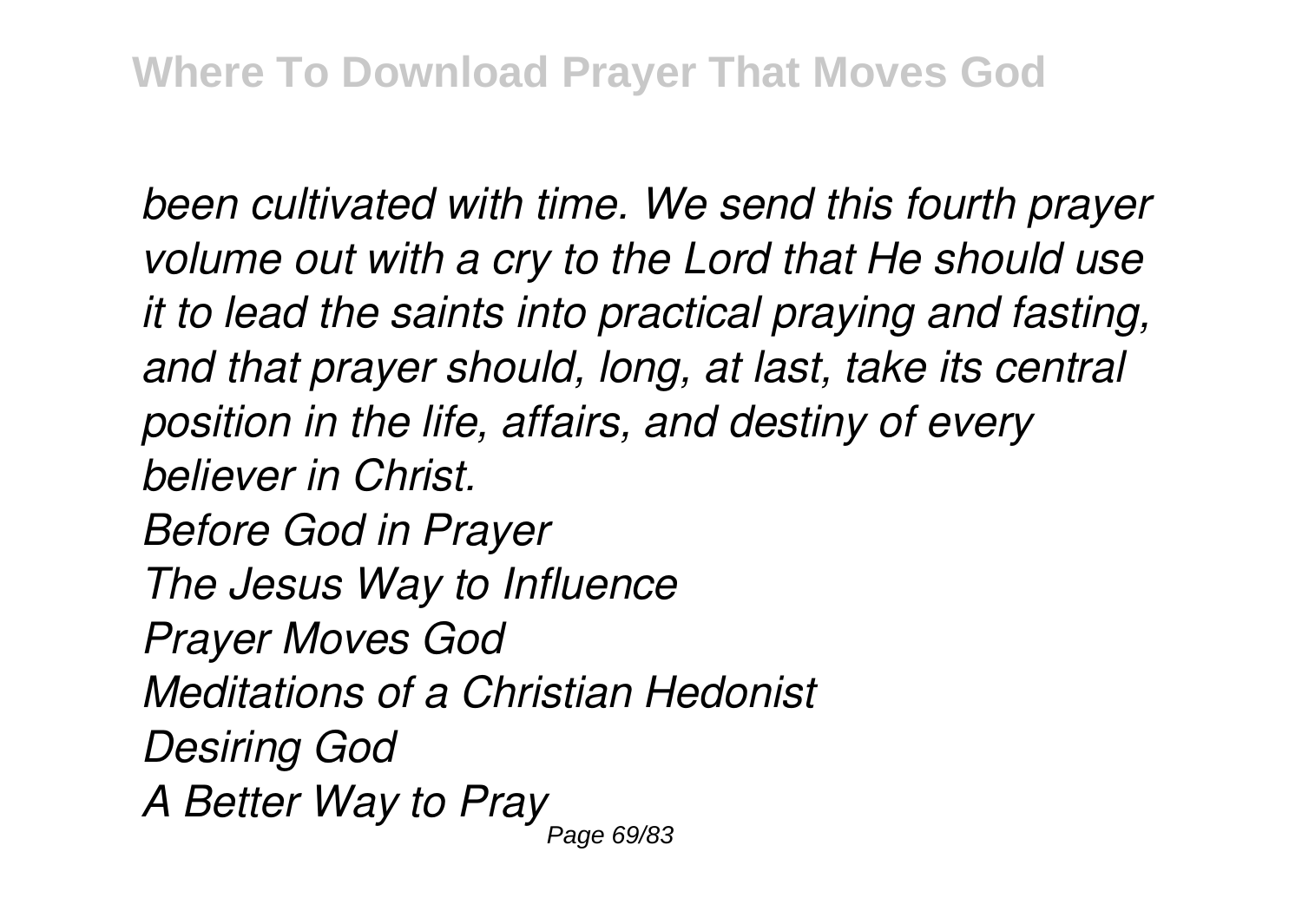## *Breakthrough Prayer*

**This book is completely dedicated to prayer: a passionate job and a meticulous research that Beppe Amico – a catholic essayist writer – put in to realize it. As for Wikipedia, prayer is: "an invocation or act that seeks to activate a rapport with a deity, an object of worship, or a spiritual entity through deliberate communication. Prayer can be a form of religious practice, may be either individual or communal and take place in public or in private. It may involve the use of words or song. When language is used, prayer may take the form of a hymn, incantation, formal creed, or** Page 70/83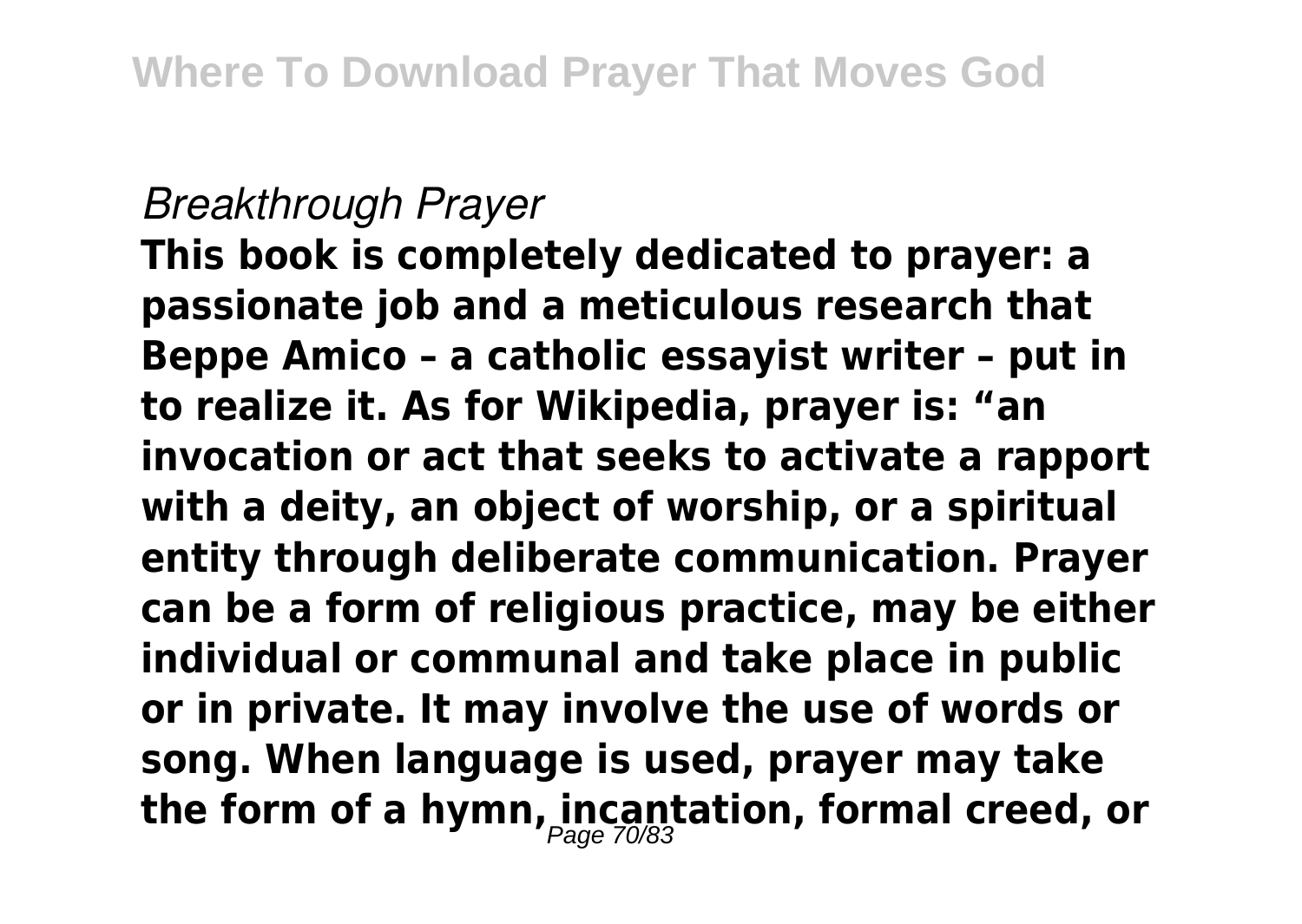**a spontaneous utterance in the praying person. There are different forms of prayer such as petitionary prayer, prayers of supplication, thanksgiving, and worship/praise. Prayer may be directed towards a deity, spirit, deceased person, or lofty idea, for the purpose of worshipping, requesting guidance, requesting assistance, confessing sins or to express one's thoughts and emotions. Thus, people pray for many reasons such as personal benefit or for the sake of others. Most major religions involve prayer in one way or another.". In this new orations book there are several prayers together** Page 71/83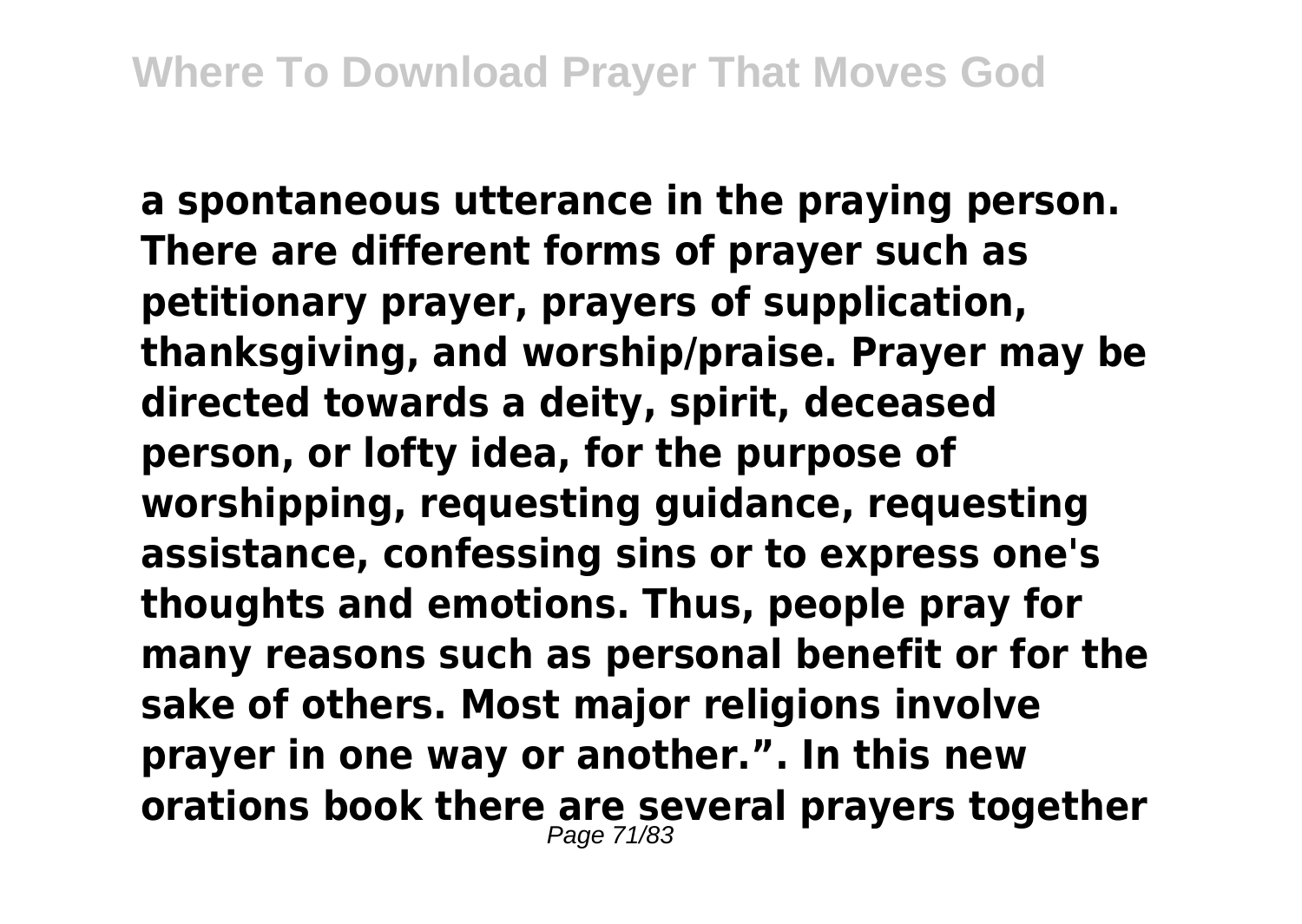**with an ample historiography put together by the curator, who quotes passages from Holy Scriptures, the Saint's thoughts about praying, spiritual aphorisms, notes and ascetic samples to contextualize every devotion in its own part. The ascetics agree upon affirming that the true prayer comes from the heart and it's the one that "moves" God. It establish a bridge between life and afterlife, allows to communicate with Him in many ways, up to the mystical marriage. Again from Wikipedia: "As for catholic tradition, when we pray we are completely aware that we are elevating to God", so we are choosing to** Page 72/83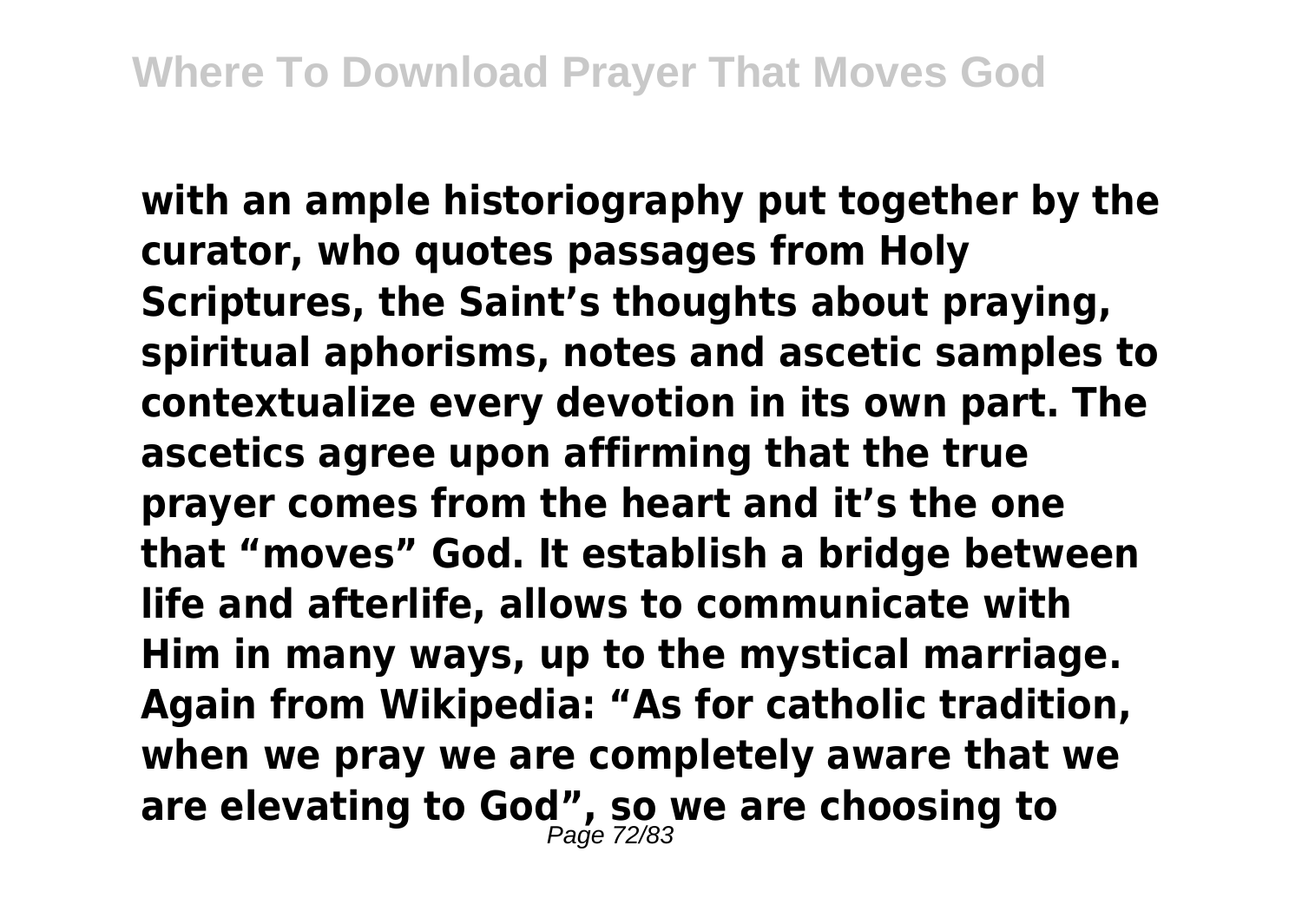**communicate and share on purpose our problems, our grief, our joy, our sorrow, our success, our fails with the Almighty. Beppe Amico ends the book premise with a thought: "In this book I collected the most widespread and well-known prayers of Catholic tradition. Those are the same I have been using for years and I still use in my own moments of spiritual meditation. Some of them are so beautiful and full of meanings to be real gems, able to let us raise and go on in our own path to reach perfection. Also available in printed version at the link: http://www.lulu.com/shop/beppe-amico/** Page 73/83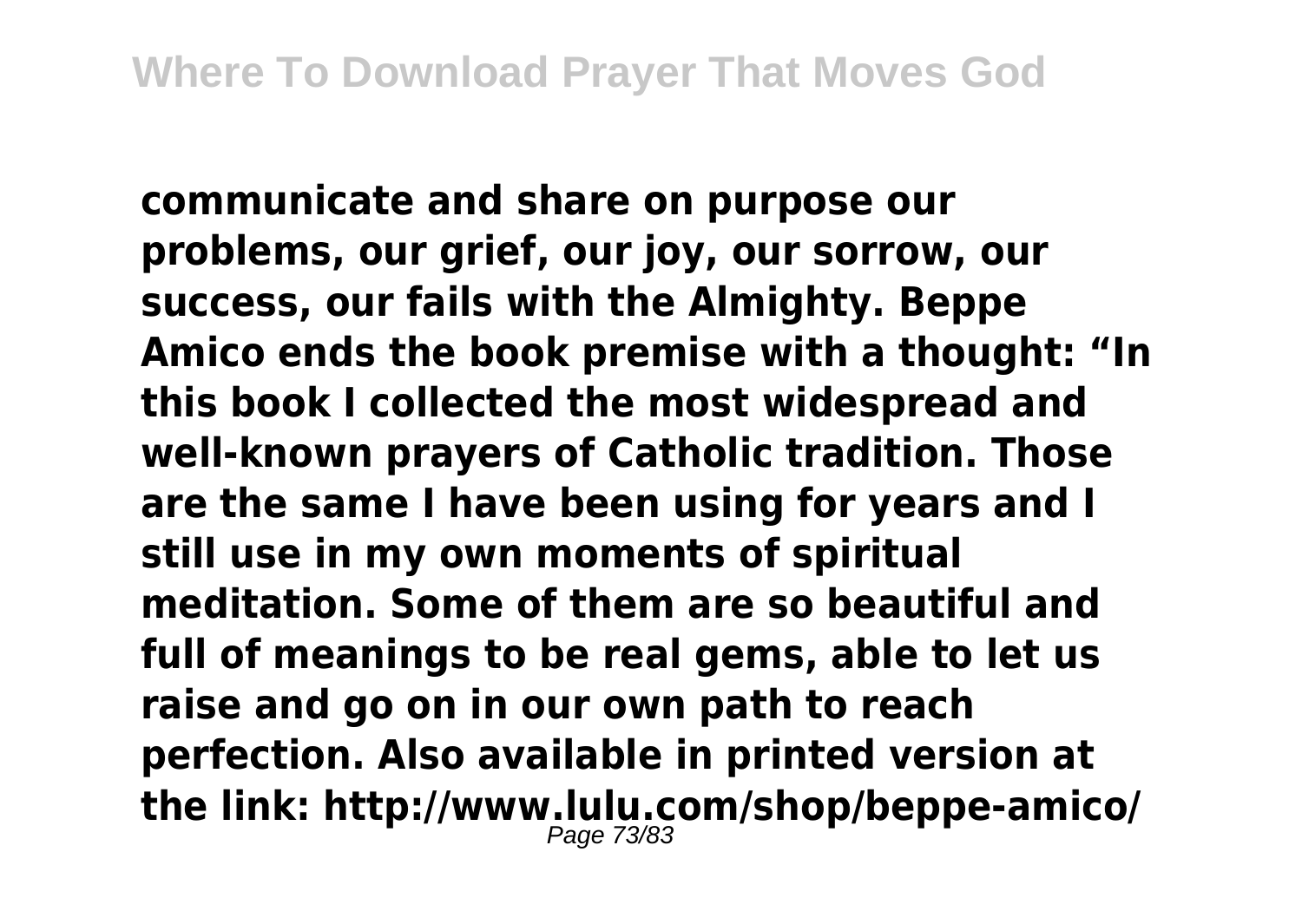**prayers-and-devotions-for-the-spiritualjourney/paperback/product-21380403.html Eckhardt takes your prayer life to a whole new level, and shows you want to pray when you need God's attention. These prayers guarantee that you will have God's ear and get victory over stubborn demons and strongholds in your life. Prayers of A Child's Heart, is a fun and exciting book for children! It expresses short stories from my childhood in the form of prayers. It is a dialog between me and God. You could say, I tell him everything! Yes, the good and the bad. Even though, I've never heard him say one word. His** Page 74/83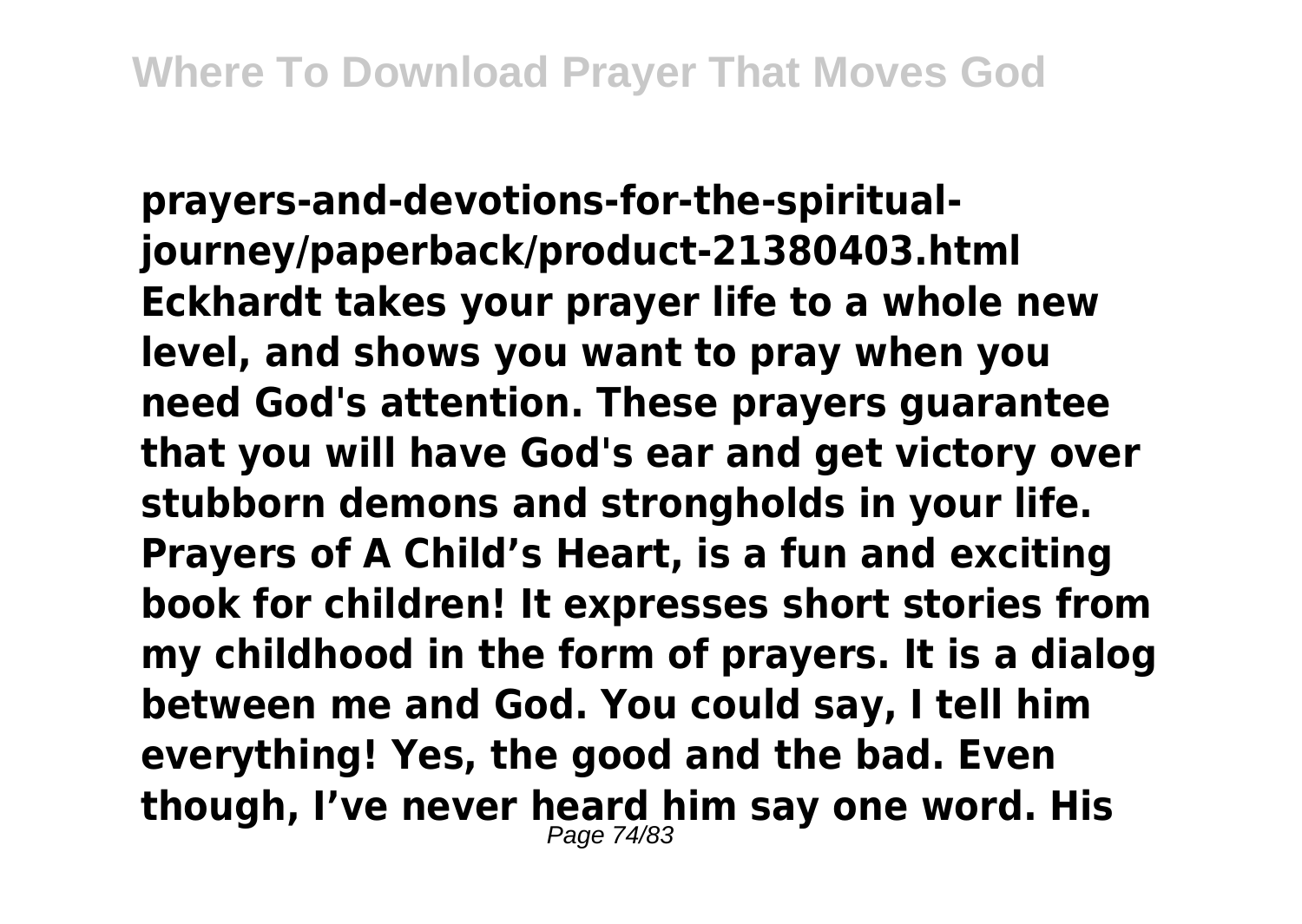**blood, grace, and spirit spoke volumes on my behalf. His manifestation in my life is proof enough that he heard me and continues to hear my prayers. I am a witness that God cares and answers prayers! I have many testimonies! Therefore, I say to you never think that your prayer is too odd, short, long, bothersome, or that it doesn't matter, because it does. Please know you don't have to pray according to anyone's approval. In fact, you can go to God anytime of the day or night in your own way and believe that he hears and rewards those who earnestly seek him with a favorable yes, no, or** Page 75/83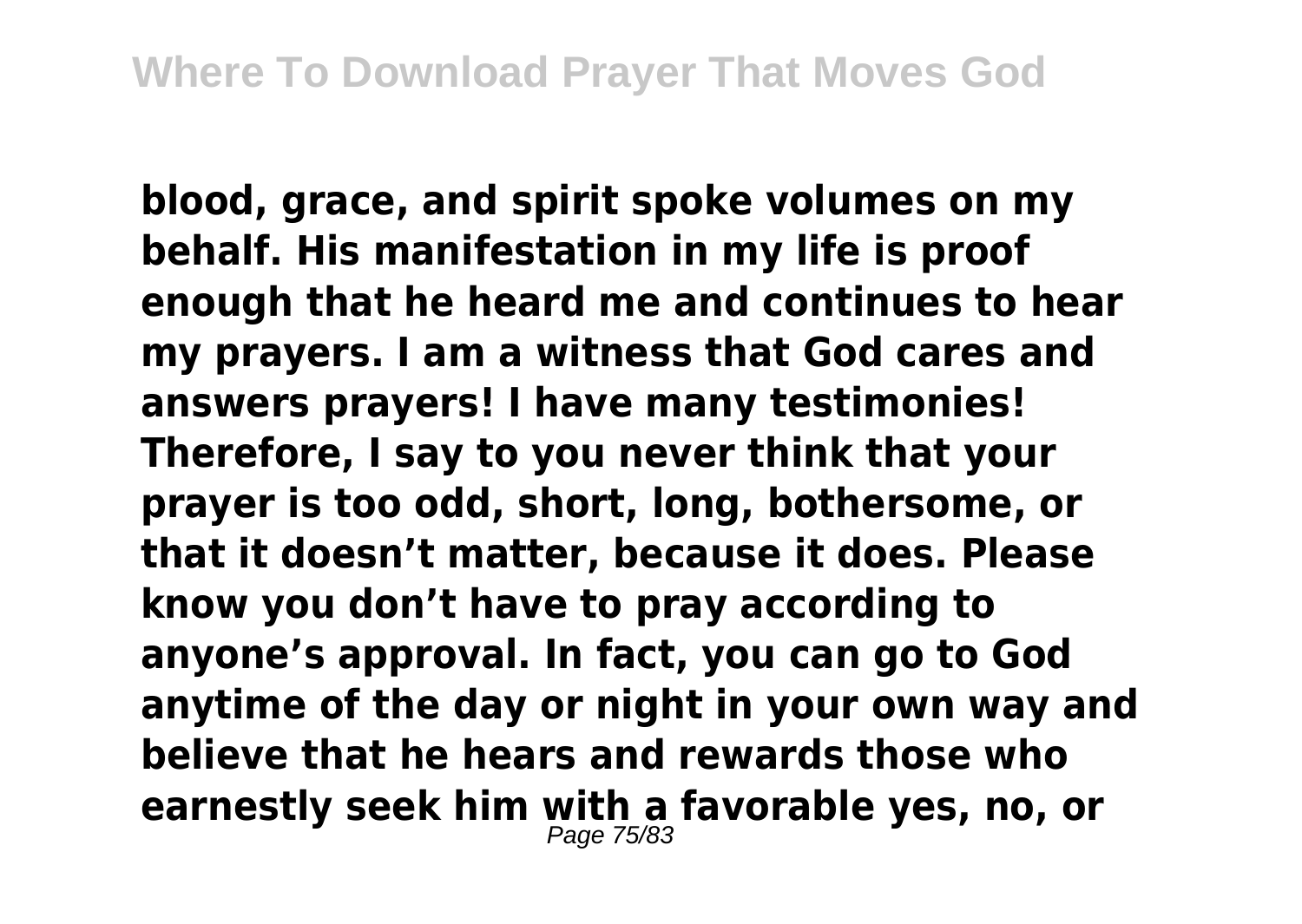**wait. I am grateful that he is my Heavenly Father and he believes in me! In the absence of my biological father, he has been there for me all the days of my life. Yes, I make mistakes too, but thanks to my Savior Jesus Christ, He's always there to help me overcome! Prayers of A Child's Heart, also encourages children to tap into their God-given abilities and talents! Please know, it's easy for other people to shoot down your ideas, but don't you ever do that. You can turn your ideas and dreams into inventions and possibilities when you believe in the power of prayer. In First Thessalonians 5:17 it says, "Pray** Page 76/83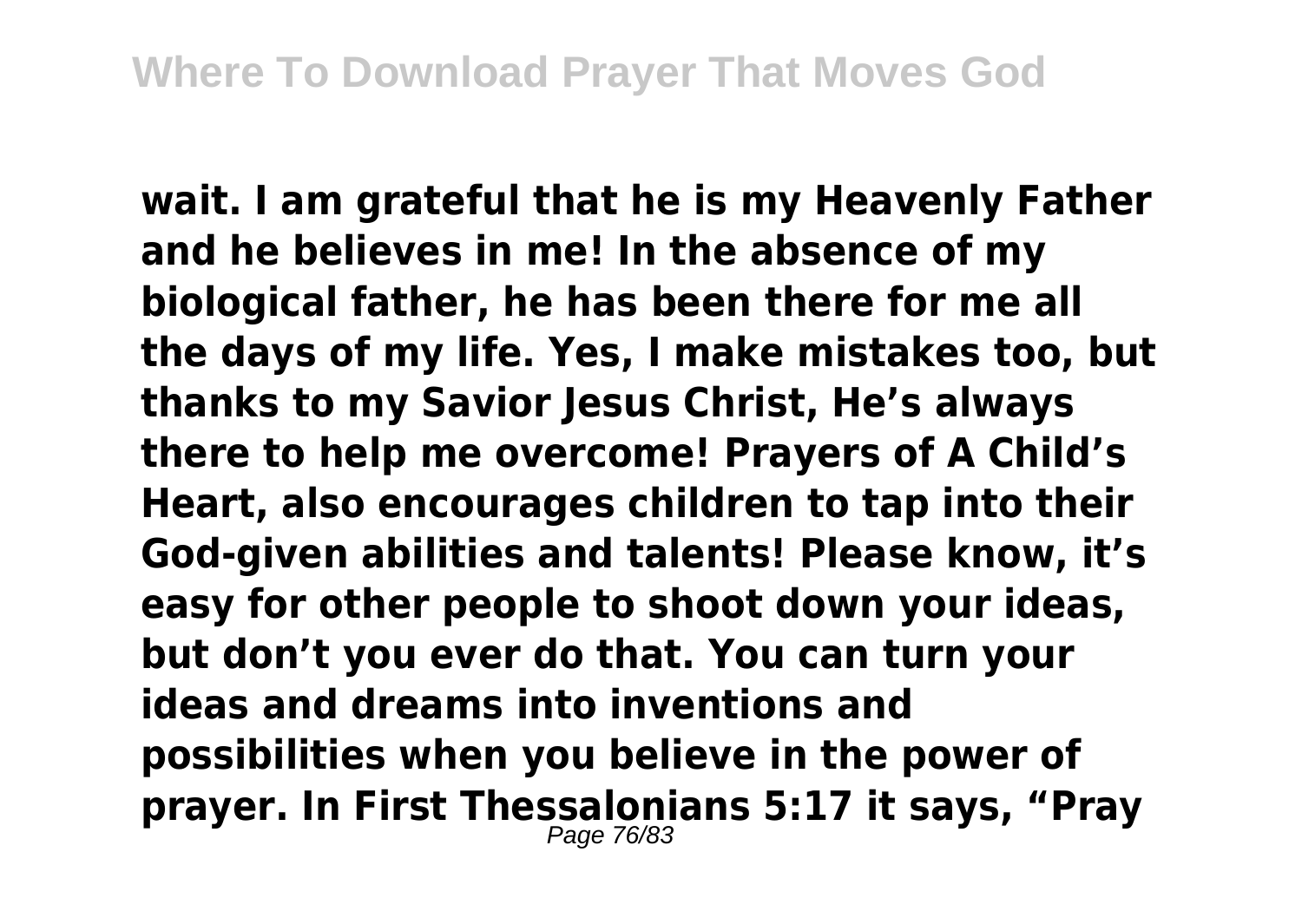**continually!" Not that we should always be on our knees or calling upon God with bowed heads; but it show our God that we acknowledge him. Prayer is a benefit for us; it blesses our lives in every good or bad situation. Prayer moves God on our behalf and it moves us forward in every good work. I hope you enjoy reading this book as much as I enjoyed writing it. Remember, believe that God hears you when you pray and always aspire to let your little light shine! May God bless you is my prayer! ? Renowned Bible Teacher, Chinedum Azuh explores the power of prayer and he provides us** Page 77/83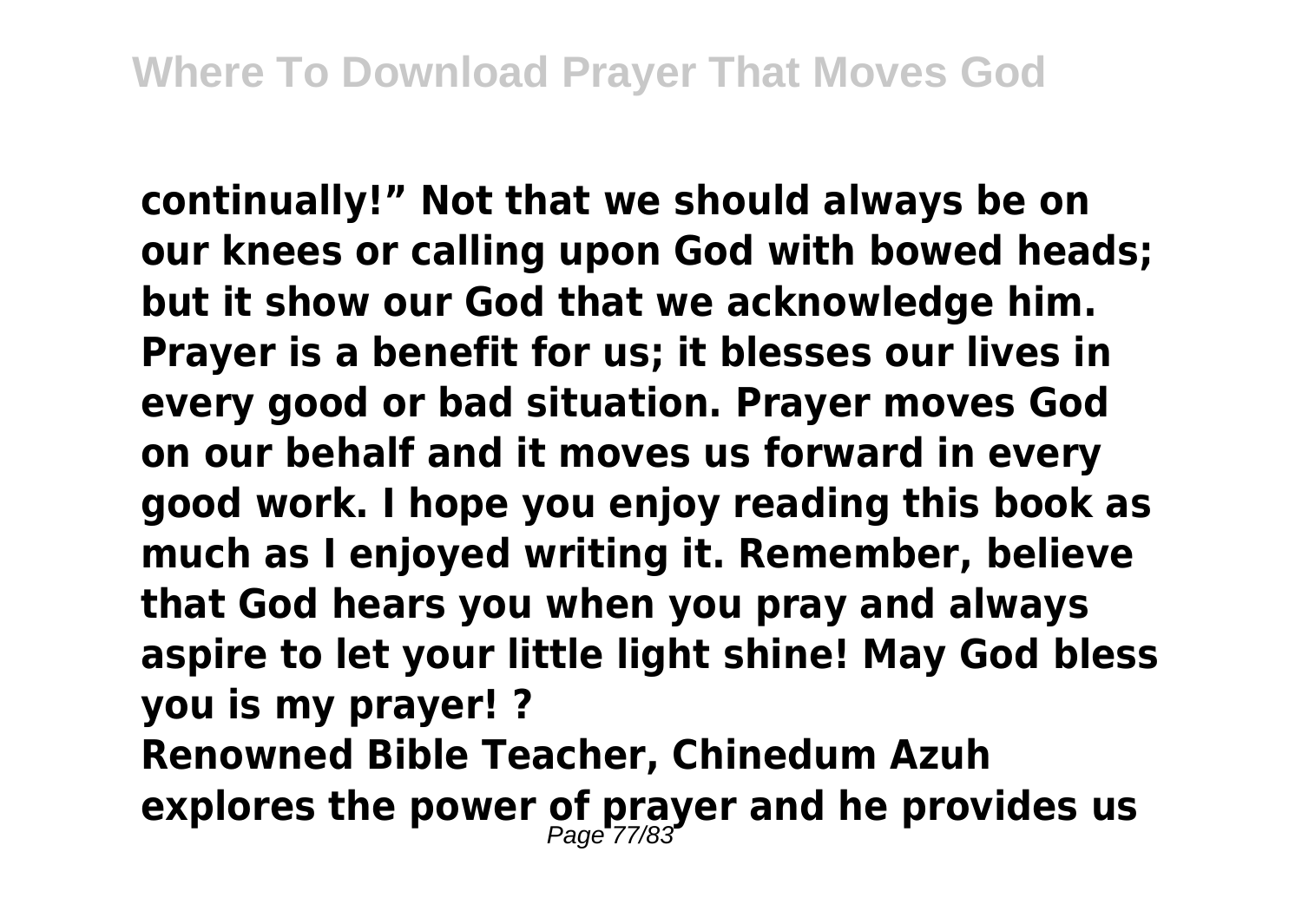**with the template for receiving answers from heaven.Prayer That Moves God brings over 26 years of the author's personal experience to the pages of this book, but most importantly, he looks to the Bible to unveil how to get results through prayer. Chinedum Azuh offers practical methods that will transform your prayer life beginning today.It's time to move the hands of God over the affairs of your life! Discover an Extraordinary Life in God The Weapon of Prayer Touching God**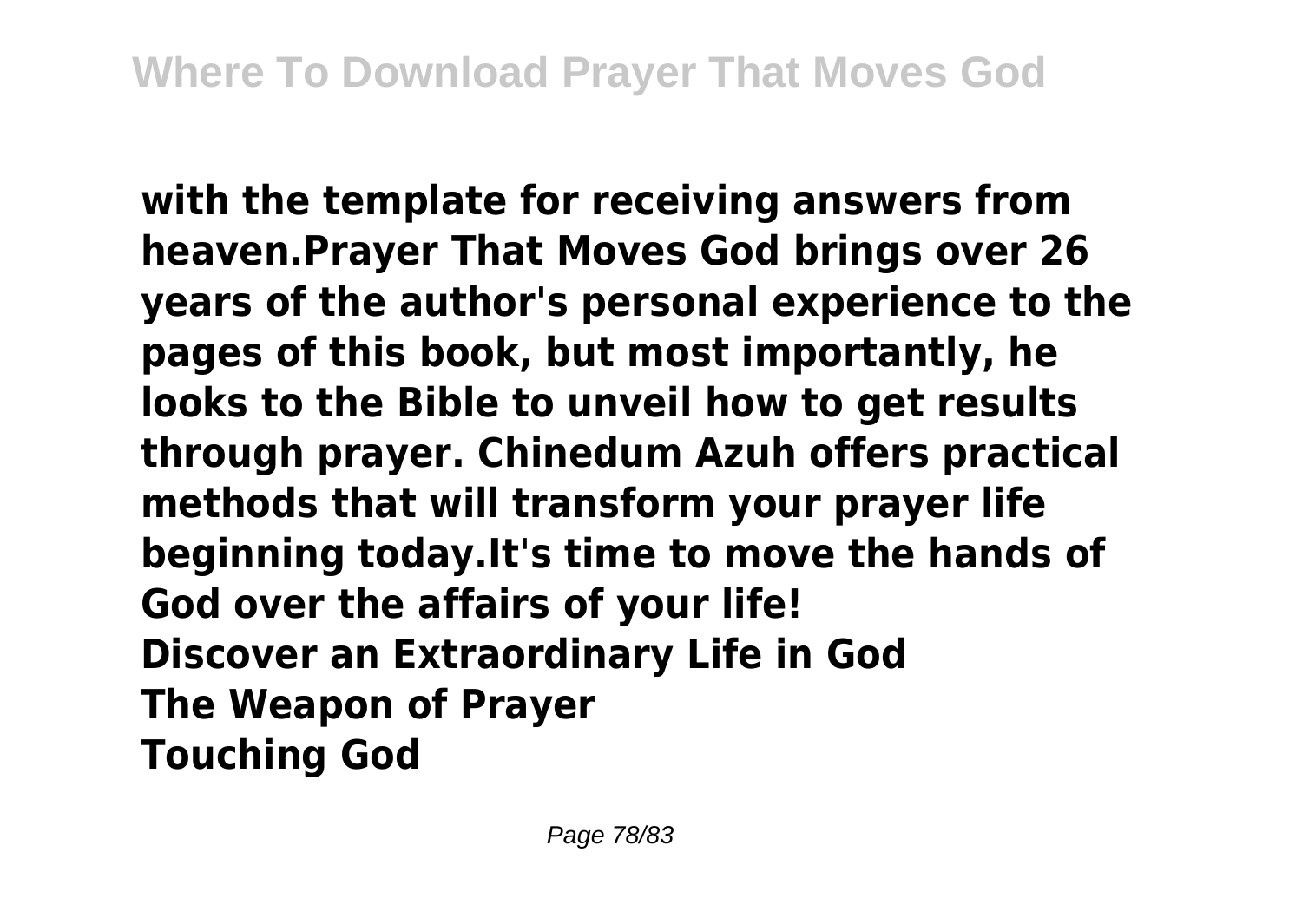## **How Should I Pray?**

The secret to powerful prayer is found in the fifteenth chapter of the gospel of John when Jesus says -If you abide in Me, and My words abide in you, you will ask what you desire, and it shall be done for you.- The secret is in the abiding. As we spend time with our Maker in prayer and in His Word our minds are transformed and our desires change. As we grow in Christ we begin to act differently and ask differently. Mother Teresa said -I used to believe that prayer changes things, but now I know that prayer changes us and we change things.- Powerful prayer changes us. Powerful prayer moves us to action. But Page 79/83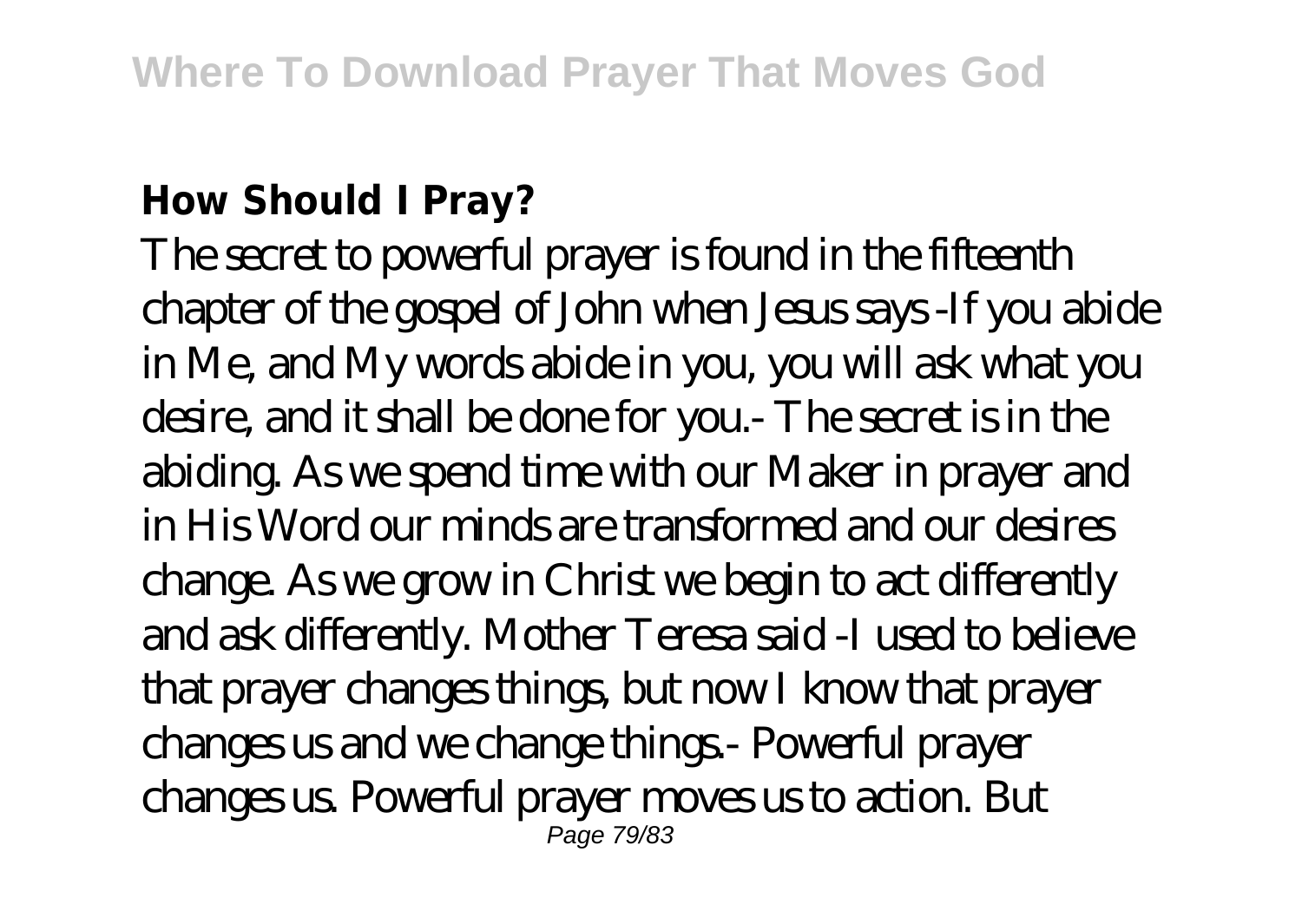powerful prayer must also move God to do what only He can do - to move in the hearts of people, to intervene in worldly events, and to do the impossible. The catch is - He already wants to move in people's hearts, intervene in worldly events, and do the impossible; but he is waiting for us to pray and ask! He has given us the desire to ask and is waiting on our prayer. Powerful prayer moves us and moves God. This collection contains what the Bible says about prayer - one principle or verse at a time. May they help you to pray, move you to action, and move God in a powerful way.

Insightful and heart-warming, this classic book is written  $P$ age 80/83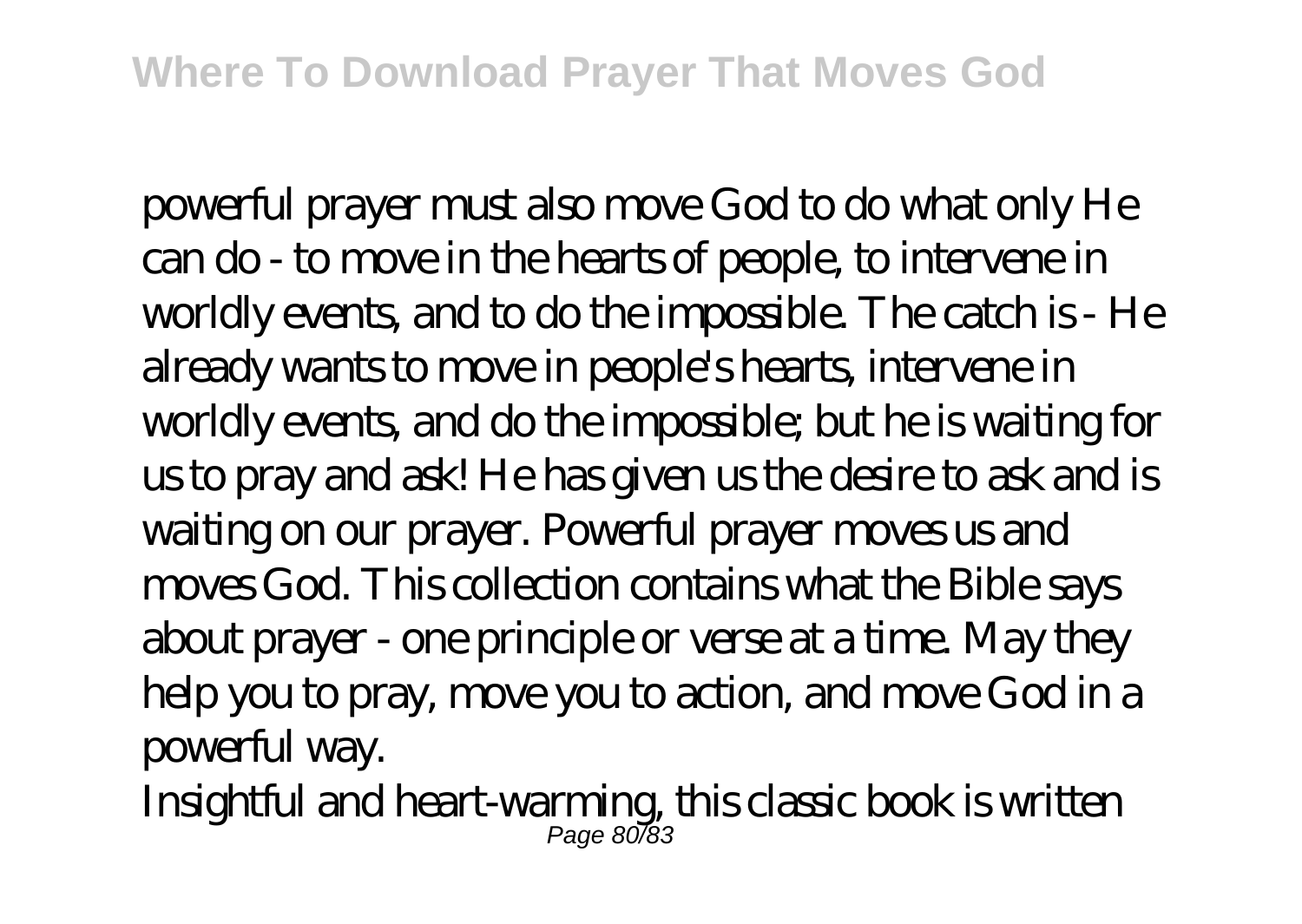for those who seek to know God better. It unfolds lifeimpacting, biblical truths and has been called a "soulstirring celebration of the pleasures of knowing God." Bible Verses on Prayer – Prayers for Healing & Prayers for Strength Do you want to know how to pray, prayers for healing, and prayers for strength? You too can learn how to pray these prayers. Prayer is the nerve that moves the hand of God. Nothing happens until we pray. Prayer is the weapon that releases the power of God to start working in your life. In this book you will learn how to pray, the prayers for healing and the prayers for strength. Sickness and diseases are not from God. They have no Page 81/83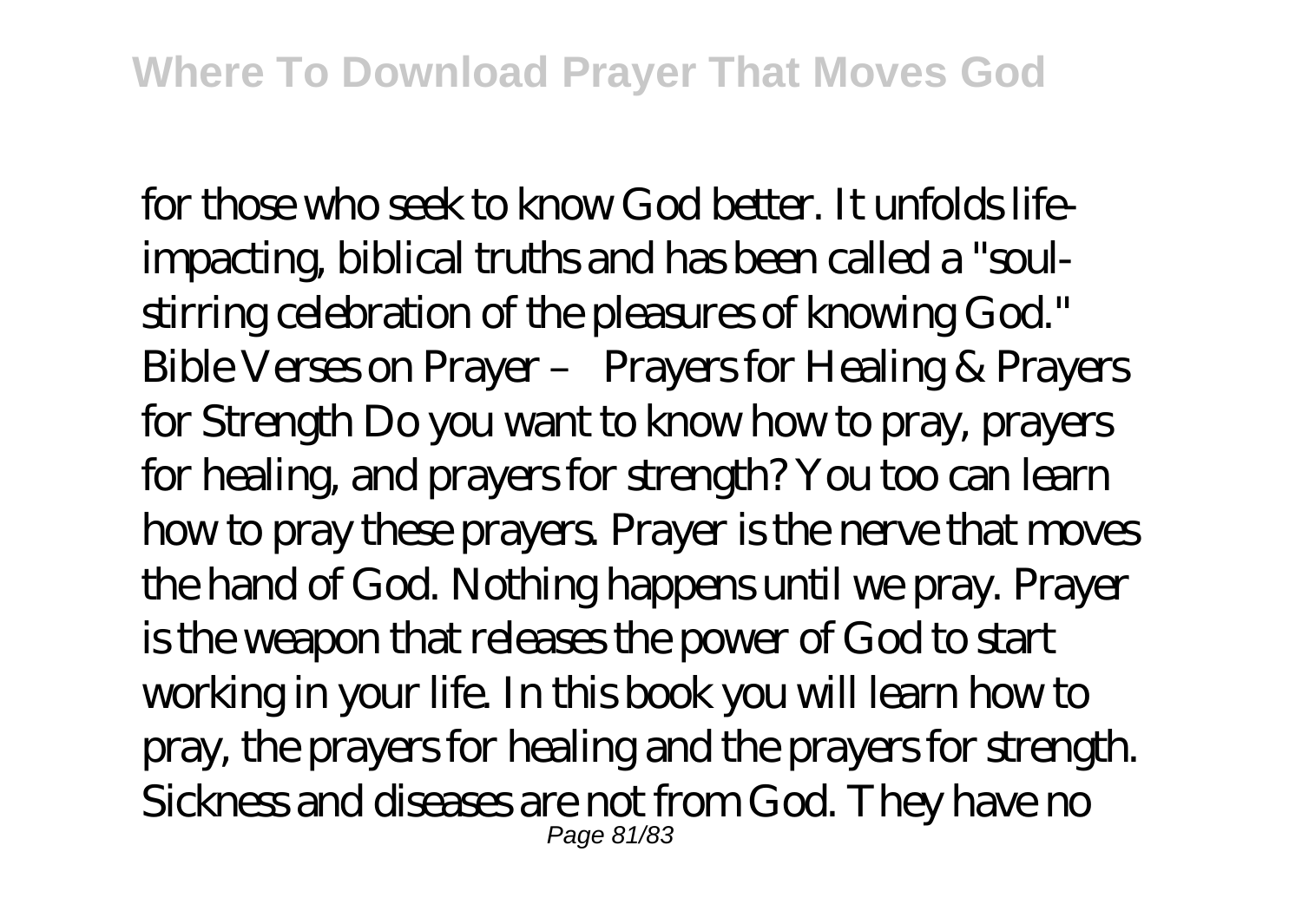legal right to be found in your body. Jesus is our healer. In His presence there is healing. When Jesus becomes real in your life, His power and presence is released. When His power is released, sickness and diseases instantly die and disappear in His presence. The power of Satan is destroyed. Download Bible Verses on Prayer – Prayers for Healing & Prayers for Strength now, and start to walk in divine health and supernatural strength. Take Action today! Scroll to the top and select the "BUY" button for instant download. Tags: bible, bible verses, prayer times, bible verses of the day, christian, prayer, daily devotional, daily bible verse, prayers, prayer for healing, haling Pagē 82/83